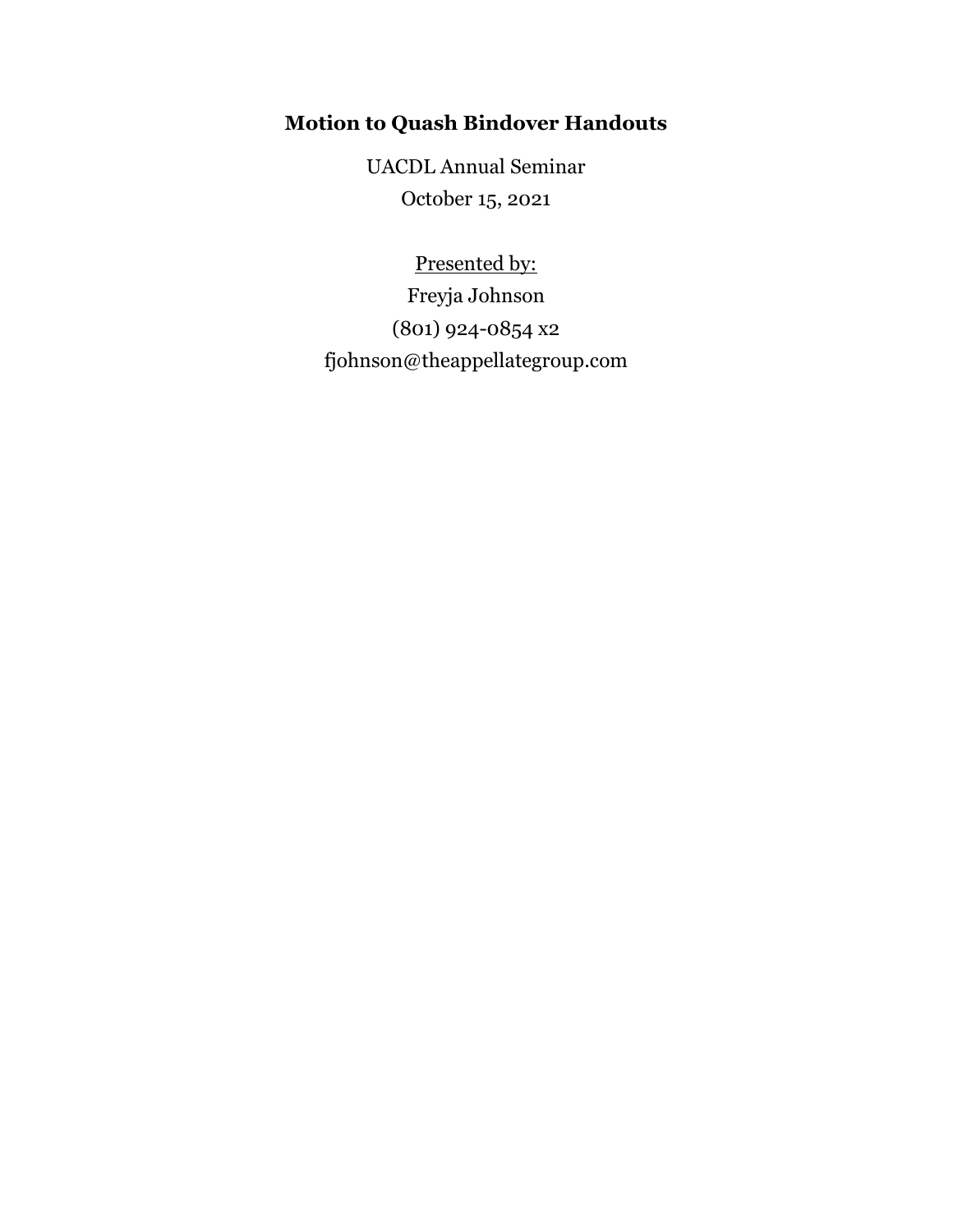# **Presentation Slides**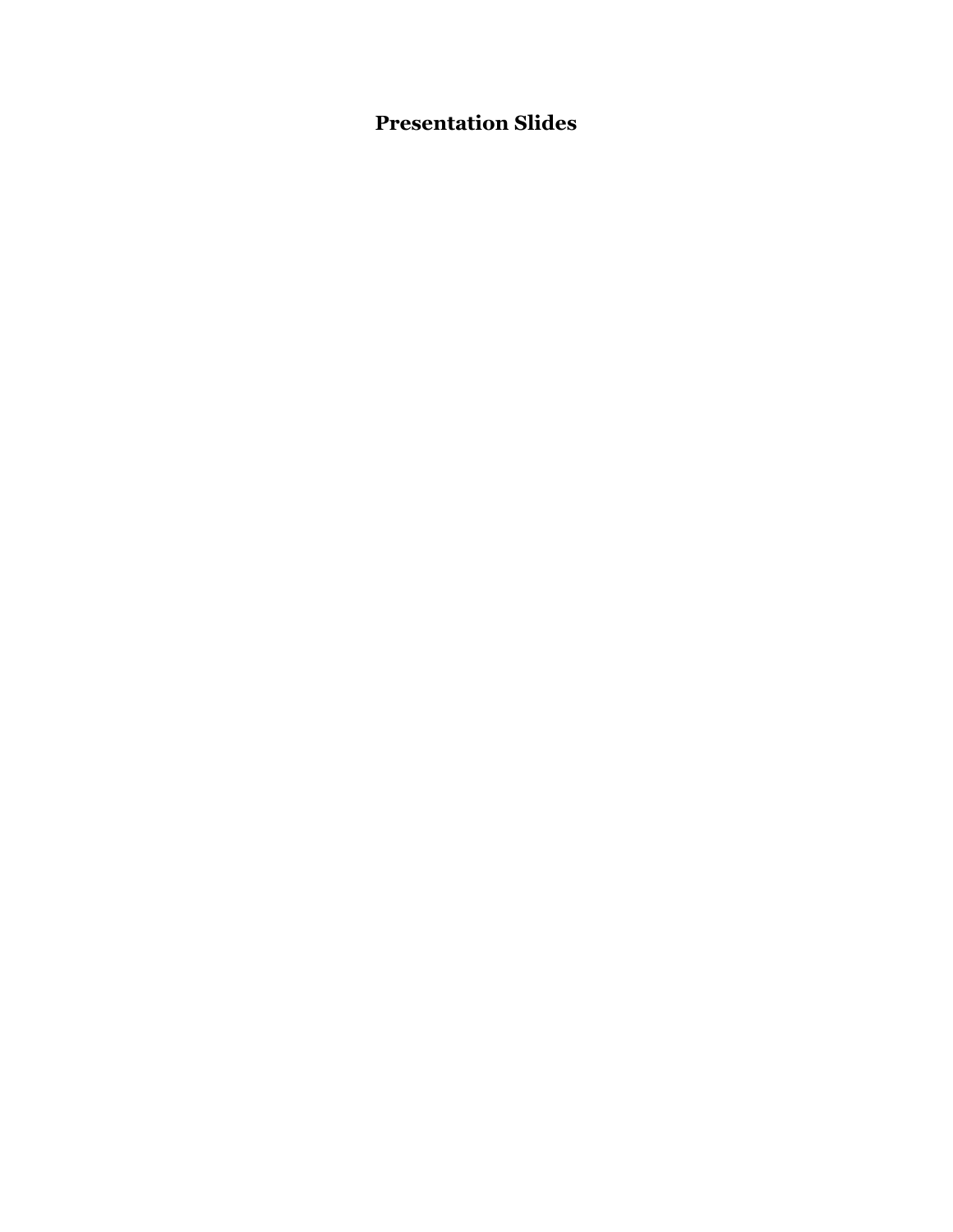# **Motions to Quash Bindover** October 15, 2021

Freyja Johnson Phone: 801.924.0854 x2 Email: fjohnson@theappellategroup.com

Motions to Dismiss Insufficiency /Failure to Establish an Element Motion to Dismiss Information Motion to Quash Bindover Motion for Directed Verdict Motion to Arrest Judgment

Freyja Johnson Phone: 801.924.0854 x2 Email: fjohnson@theappellategroup.com

#### Types of Insufficiency Arguments

- Acceptable Arguments<br>• Allegation or evidence in support of element is nonexistent
- Allegation or evidence is insufficient to support an inference<br>• Allegation or evidence is innocuous<br>• Allegation or evidence is supposition<br>• Allegation or evidence does not support the conclusion
	-
	-

#### Generally Unhelpful Arguments

• The testimony is not credible (except for *Robbins/Prater* argument at trial) • There is evidence going the other way

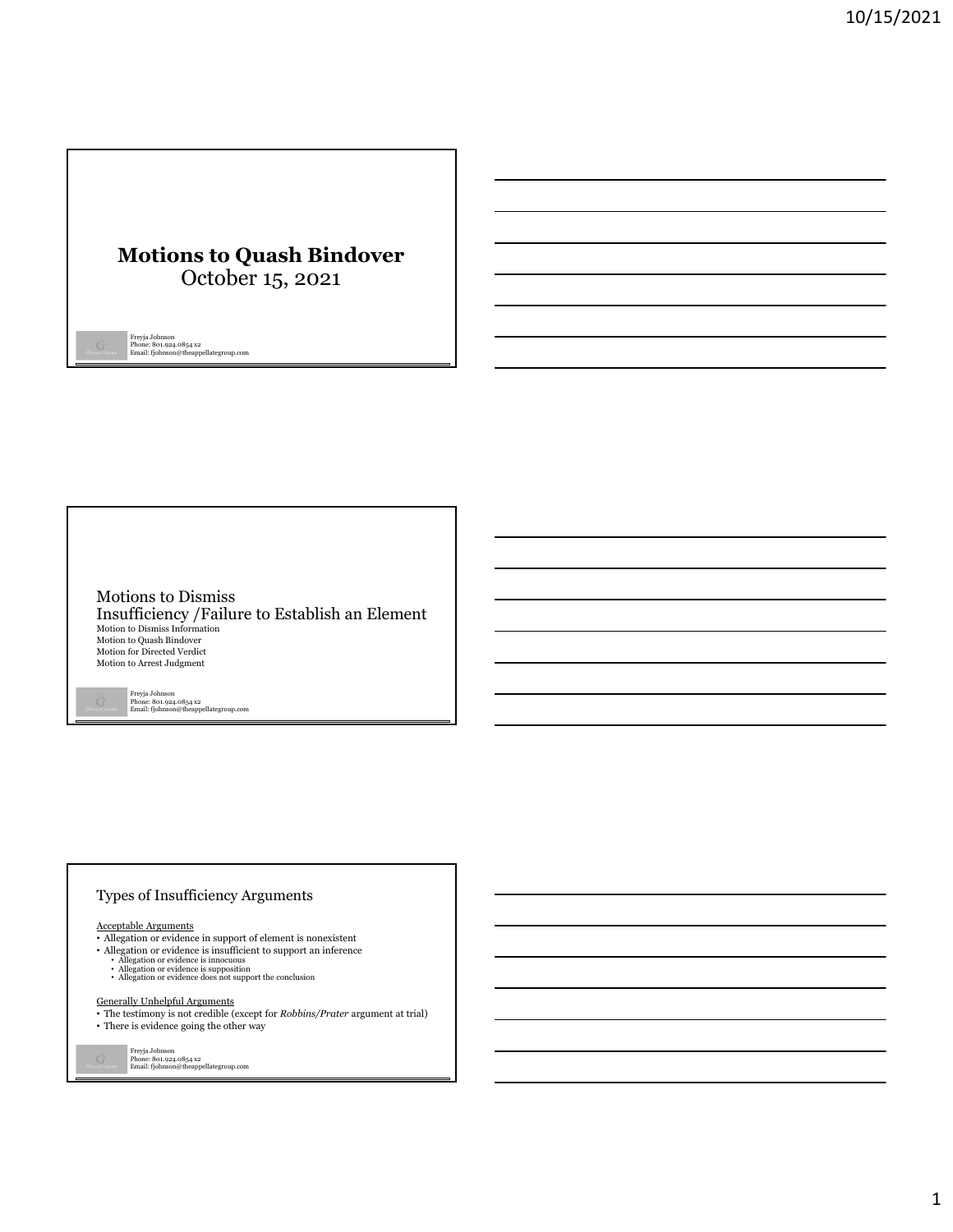#### Preserving Insufficiency Arguments

*State v. Darnstaedt*, 2021 UT App 19, ¶ 22, 483 P.3d 71

- "At trial, Darnstaedt did not renew his preliminary hearing arguments and the district court's ruling did not refer to those arguments or otherwise suggest that the basis for the motion was apparent to the court."
- "[Instead] At trial, defense counsel stated, 'I'd just move for a directed verdict based upon the evidence that's been presented.<br>I don't see how a reasonable jury could find beyond a reasonable doubt that Mr. Darnstaedt

```
Freyja Johnson
Phone: 801.924.0854 x2
Email: fjohnson@theappellategroup.com
```
#### Insufficiency Motions

- Timing
- Procedural Rule
- Burden and Form of Proof
- Standard for Obtaining Dismissal

Freyja Johnson Phone: 801.924.0854 x2 Email: fjohnson@theappellategroup.com

#### Insufficiency Motions

- Before preliminary hearing
- At preliminary hearing
- After preliminary hearing
- At trial
- After trial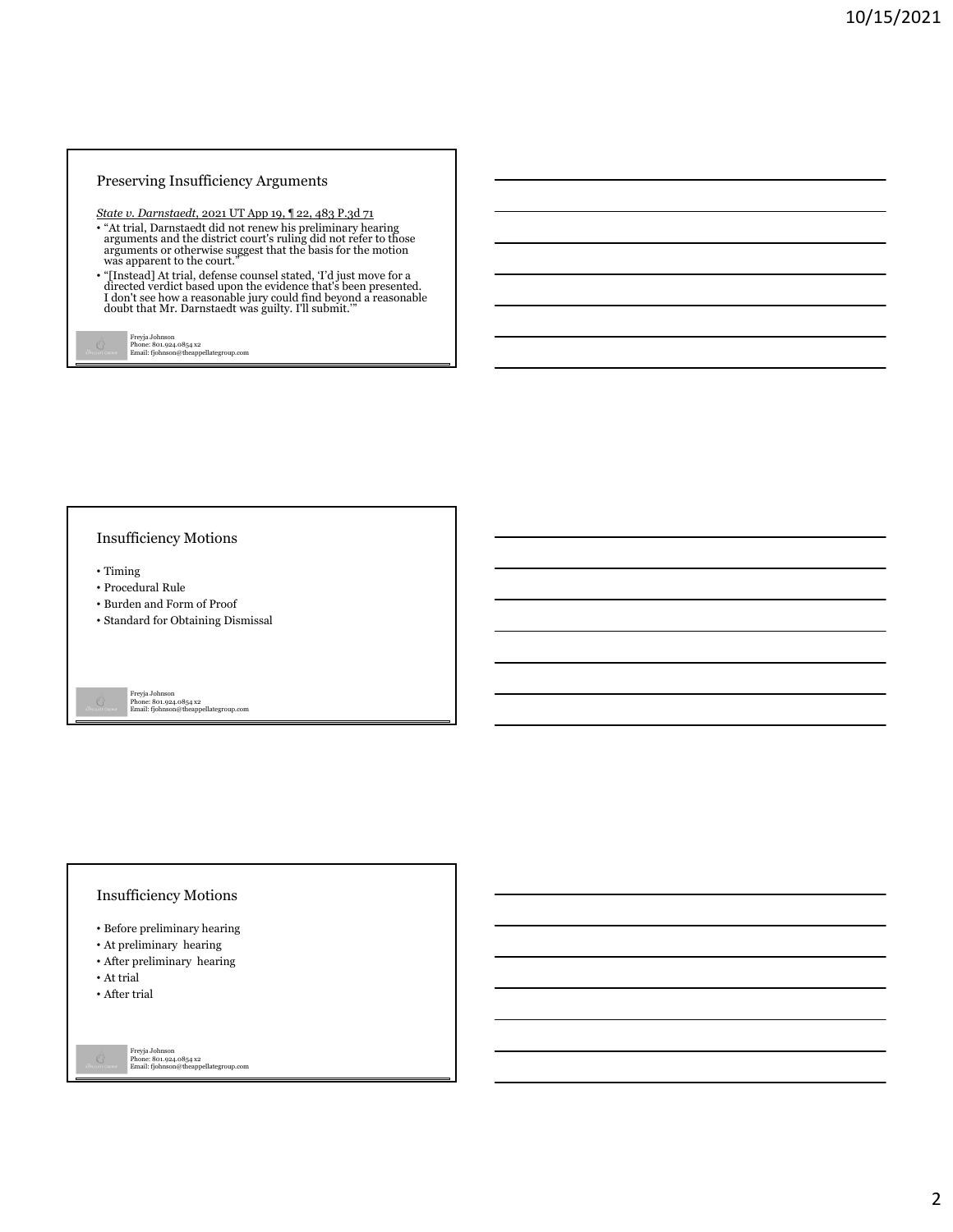#### Insufficiency Motions

- Motion to dismiss information (Utah R. Crim. P. 25(b)(2)
- Oral motion to deny bindover at preliminary hearing (Utah R. Crim. P. 7B)
- Motion to quash bindover (Utah R. Crim. P. 7B)
- $\bullet\,$  Petition for permission to appeal interlocutory order (Utah R. App. P. 5)
- Motion for a directed verdict (Utah R. Crim. P. 17(o)
- Motion to arrest judgment (Utah R. Crim. P. 23)

Freyja Johnson Phone: 801.924.0854 x2 Email: fjohnson@theappellategroup.com

# Motion to Dismiss Information

- **Rule:** Utah R. Crim. P. 25(b)(2)
- **Standard for Establishing Elements:** Allegations in the information or indictment and bill of particulars.
- **Standard for Dismissal:** "The allegations of the information or indictment, together with any bill of particulars furnished in support thereof, do not constitute the offense intended to be charged in the pleading so filed."
	- Freyja Johnson Phone: 801.924.0854 x2 Email: fjohnson@theappellategroup.com

# Motion to Quash Bindover

- **Rule:** Utah R. Crim. 7, 7B
- **Standard for Showing Probable Cause:** Evidence presented at the preliminary hearing, including hearsay and evidence acquired by unlawful means.
- **Standard for Dismissal:** The State has failed to produce "reasonably believable evidence—as opposed to speculation—<br>sufficient to sustain each element of the crime(s) in question."<br>*Prisbrey,* 2020 UT App 172,  $\P$  21.
	- Freyja Johnson Phone: 801.924.0854 x2 Email: fjohnson@theappellategroup.com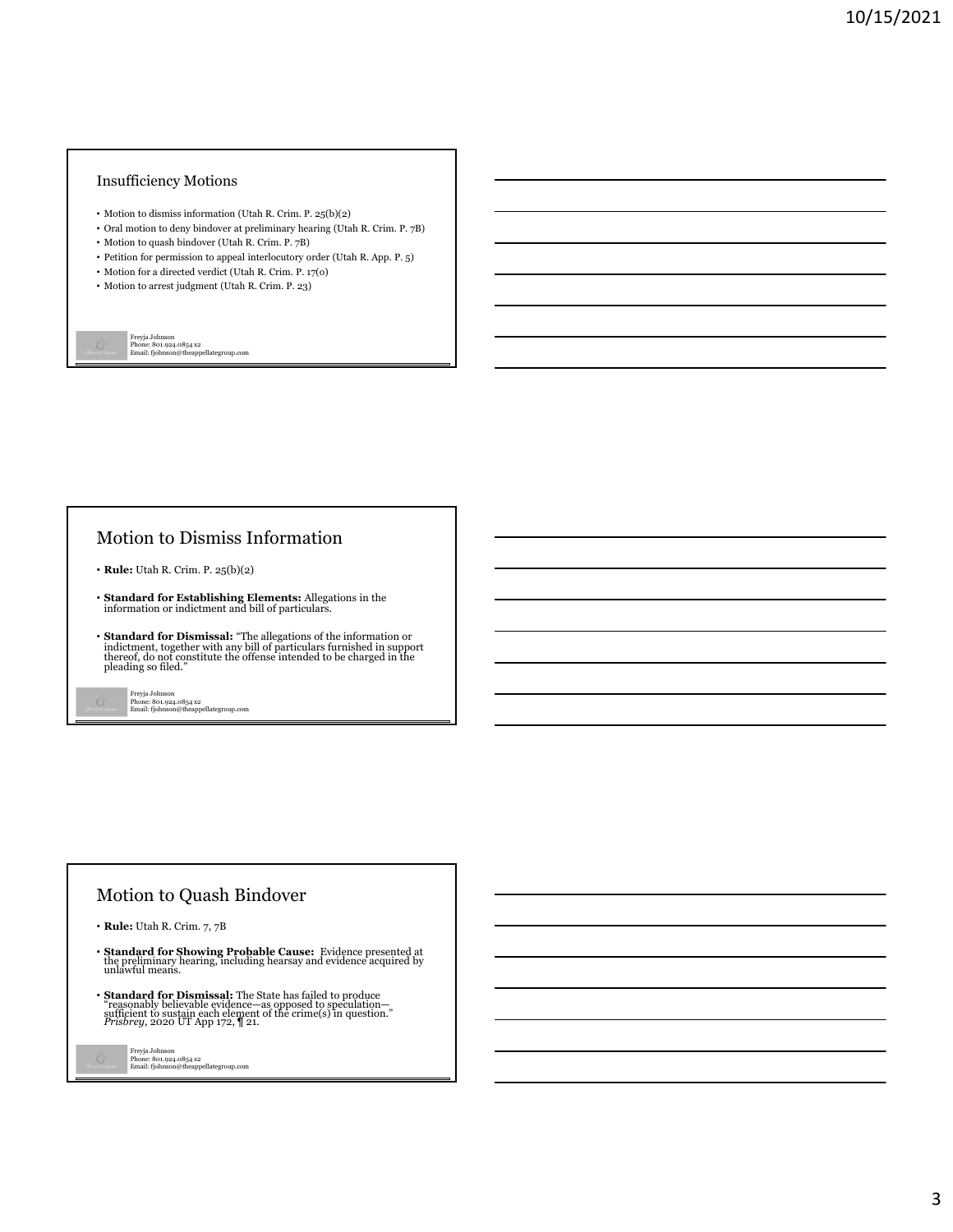# Motion to Directed Verdict

- **Rule:** Utah R. Crim. 17(o)
- **Proof Beyond a Reasonable Doubt:** Evidence presented by the State in its case at trial.
- $\bullet$  Standard for Dismissal: "[T]he court may issue an order dismissing any information or indictment, or any count thereof, upon the ground that the evidence is not legally sufficient to establish the offense charged the

Freyja Johnson Phone: 801.924.0854 x2 Email: fjohnson@theappellategroup.com

# Motion to Directed Verdict

- **Rule:** Utah R. Crim. 23
- **Proof Beyond a Reasonable Doubt:** Evidence presented by the State in its case at trial.
- **Standard for Dismissal:** "At any time prior to the imposition of sentence, the court upon its own initiative may, or upon motion of a defendant shall, arrest judgment if the facts proved or admitted do not constitute a
	- Freyja Johnson Phone: 801.924.0854 x2 Email: fjohnson@theappellategroup.com

# Before Preliminary Hearing

Motion to Dismiss Information (Rule  $25(b)(2)$ )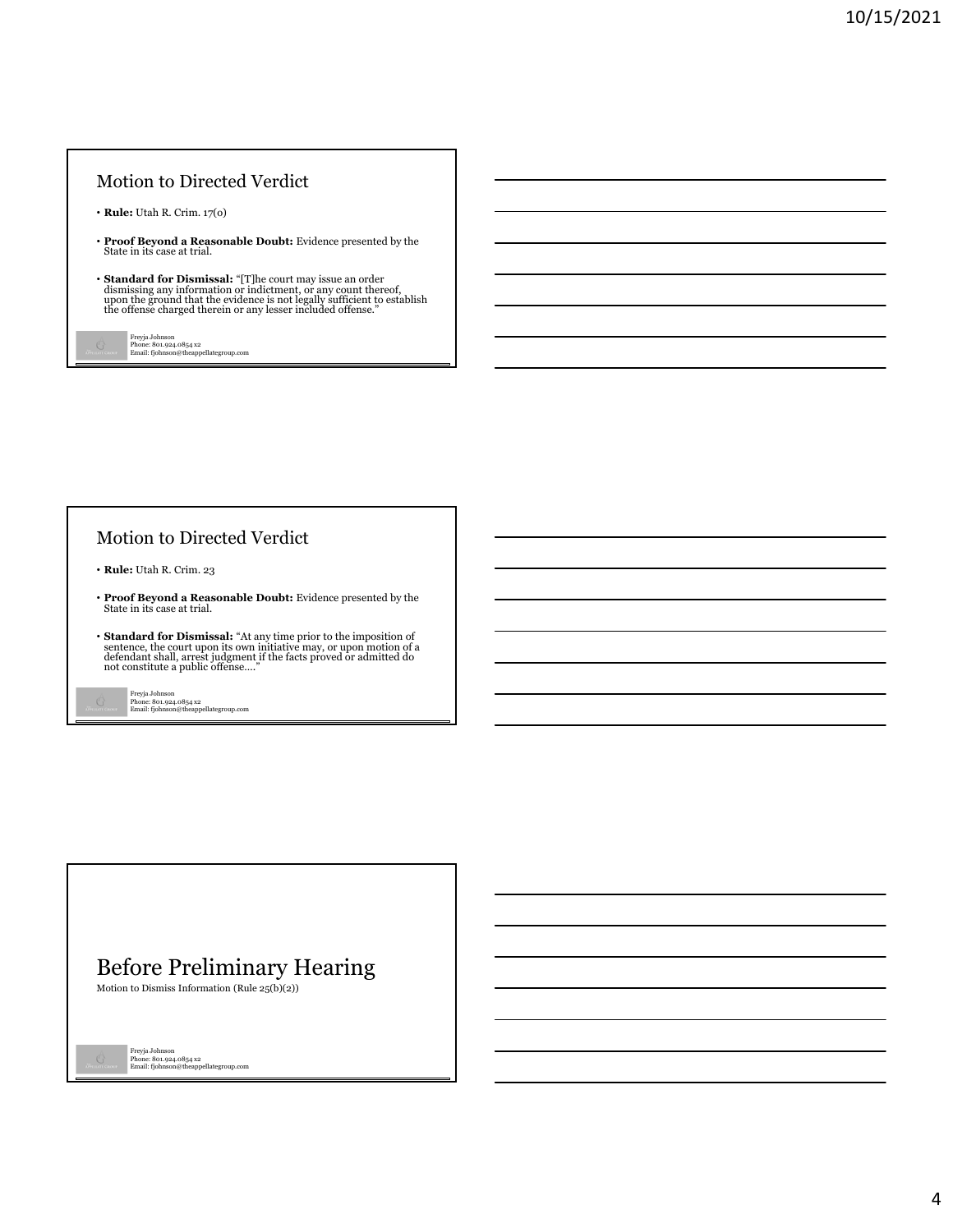## Motion to Dismiss Information

#### • **Bases under Rule 25(b)**

- Unreasonable or unconstitutional delay;
- Allegations do not constitute the offense intended to be charged; • Substantial and prejudicial defect regarding the grand jury;
- The court is without jurisdiction;
- The prosecution is barred by the statute of limitations.

Freyja Johnson Phone: 801.924.0854 x2 Email: fjohnson@theappellategroup.com

## Motion to Dismiss Information

• "The allegations of the information or indictment, together with any bill of particulars furnished in support thereof, do not constitute the offense intended to be charged in the pleading so filed." Utah R. Crim. P.  $25(b)(2)$ .

Freyja Johnson Phone: 801.924.0854 x2 Email: fjohnson@theappellategroup.com

## Motion to Dismiss Information

- **(d) Effects of dismissal.** For most bases, "further prosecution for the offense shall not be barred and the court may make such orders with respect to the custody of the defendant pending the filing of new charges as the interest of justice may require. Otherwise the defendant shall be discharged and bail exonerated."
- An order of dismissal based upon unconstitutional delay in bringing the defendant to trial or based upon the statute of limitations, shall be a bar to any other prosecution for the offense charged.

| Freyja Johnson                        |
|---------------------------------------|
| Phone: 801.924.0854 x2                |
| Email: fjohnson@theappellategroup.com |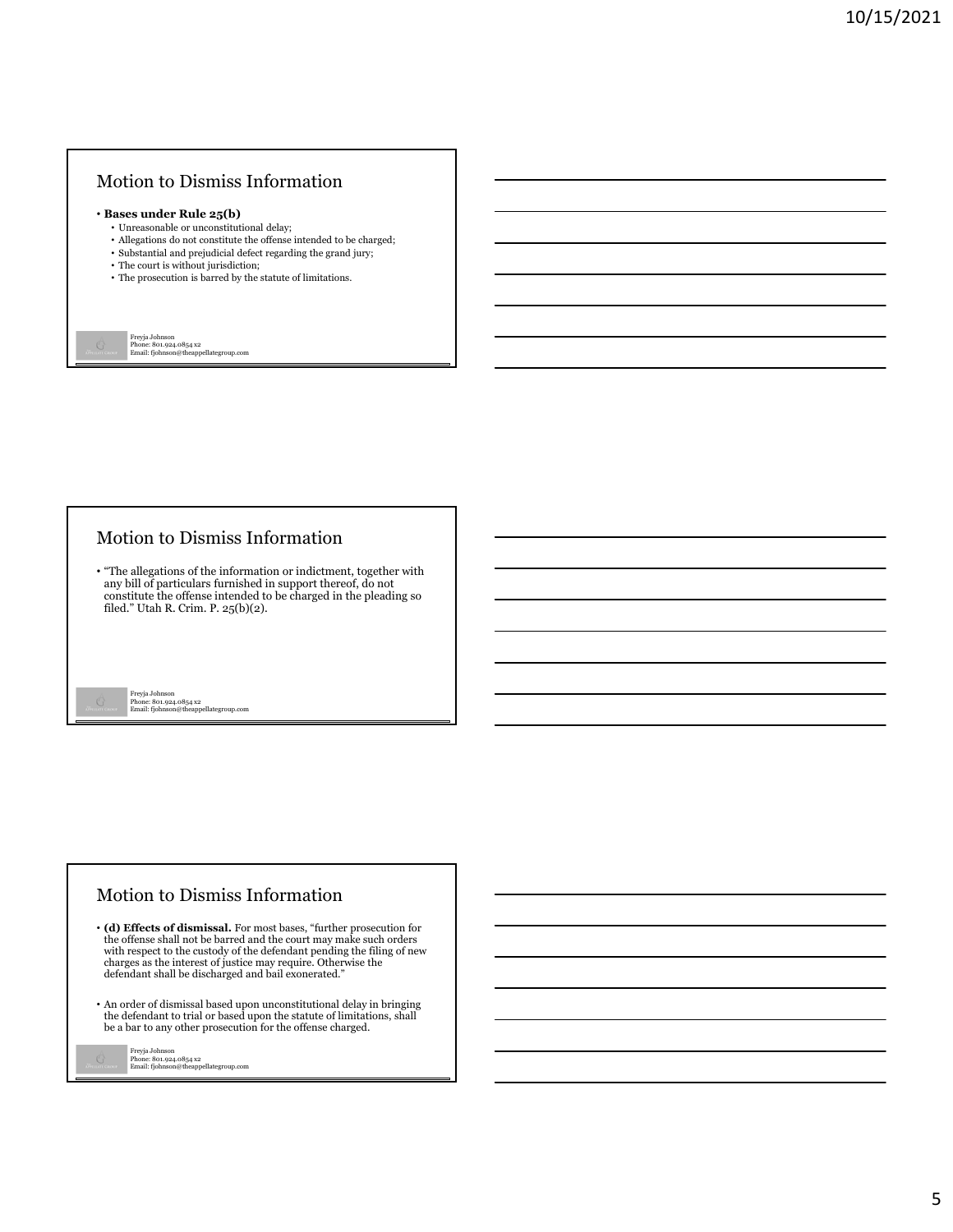# At/After Preliminary Hearing

Motion to Quash Bindover (Rule 7, 7B)

Freyja Johnson Phone: 801.924.0854 x2 Email: fjohnson@theappellategroup.com

# Preliminary Hearing

*State v. Schmidt*, 2015 UT 65, ¶19, 356 P.3d 1204

• The "primary purpose" of a preliminary hearing is to "ferret out groundless and improvident prosecutions without usurping the jury's role as the principal fact-finder."

Freyja Johnson Phone: 801.924.0854 x2 Email: fjohnson@theappellategroup.com

# Preliminary Hearings

#### RULE 7B(a). Preliminary examinations.

• (b) **Probable cause determination**. If from the evidence the magistrate finds probable cause to believe that the crime charged has been committed and that the defendant has committed it, the magistrate must order that the defendant be bound over for trial.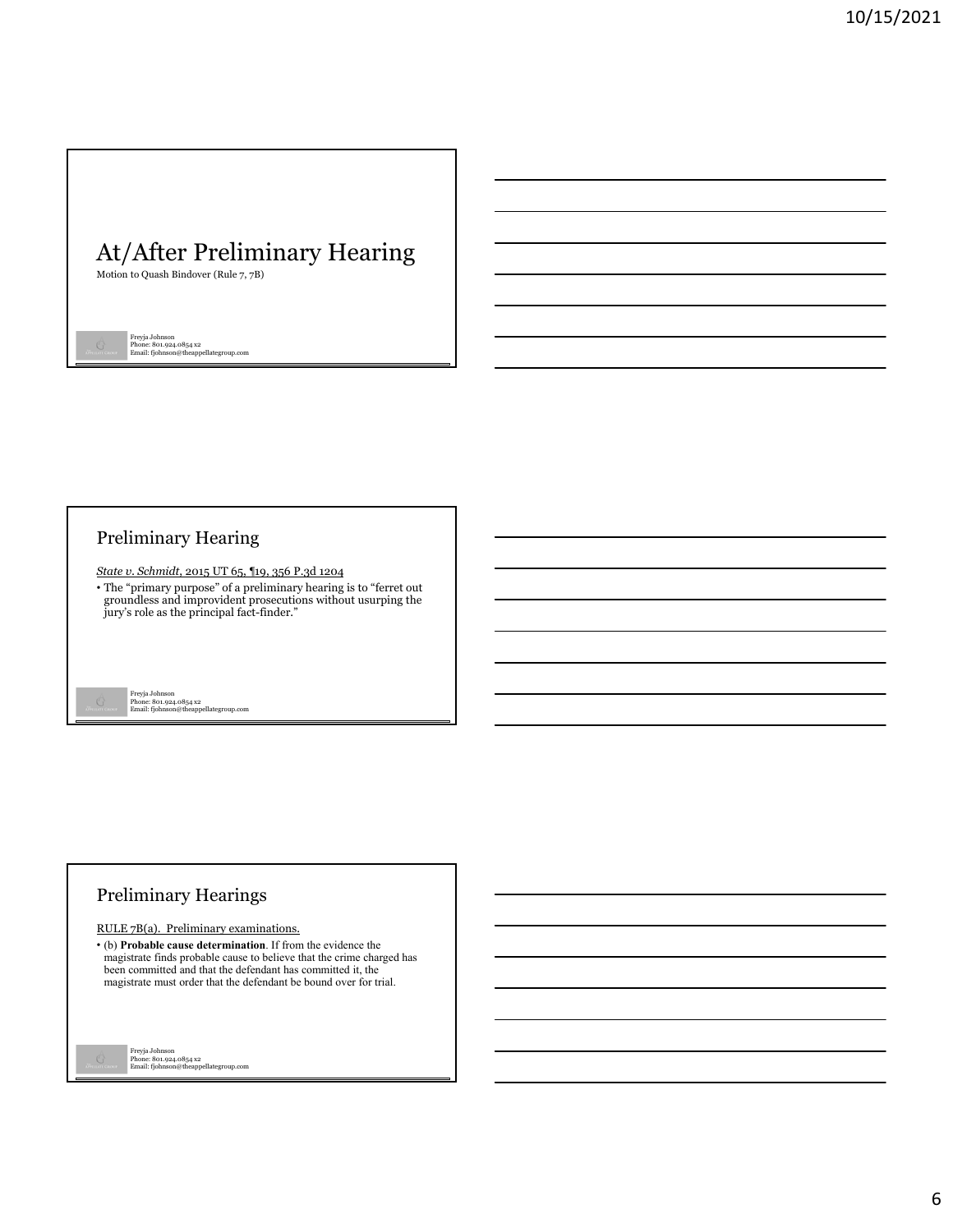RULE 7B(a). Preliminary examinations.

• **(c) If no probable cause.** If the magistrate does not find probable cause to believe the crime charged has been committed or the defendant committed it, the magistrate must dismiss the information and discharge the defendant. The magistrate may enter findings of fact, conclusions of law, and an order of dismissal. The dismissal and discharge do not preclude the state from instituting a subsequent prosecution for the same offense.

Freyja Johnson Phone: 801.924.0854 x2 Email: fjohnson@theappellategroup.com

# Preliminary Hearings

*State v. Clark*, 2001 UT 9, ¶ 10, 20 P.3d 300

• To bind a defendant over for trial, the State must show "probable cause" at a preliminary hearing by "present[ing] sufficient evidence to establish that 'the crime charged has been committed and that the defendant has committed it.' "

Freyja Johnson Phone: 801.924.0854 x2 Email: fjohnson@theappellategroup.com

# Preliminary Hearings

*State v. Prisbrey*, 2020 UT App 172, ¶ 21, 479 P.3d 1126 • "The State need only present *reasonably believable evidence*—*as opposed to speculation*—sufficient to sustain each element of the crime(s) in question."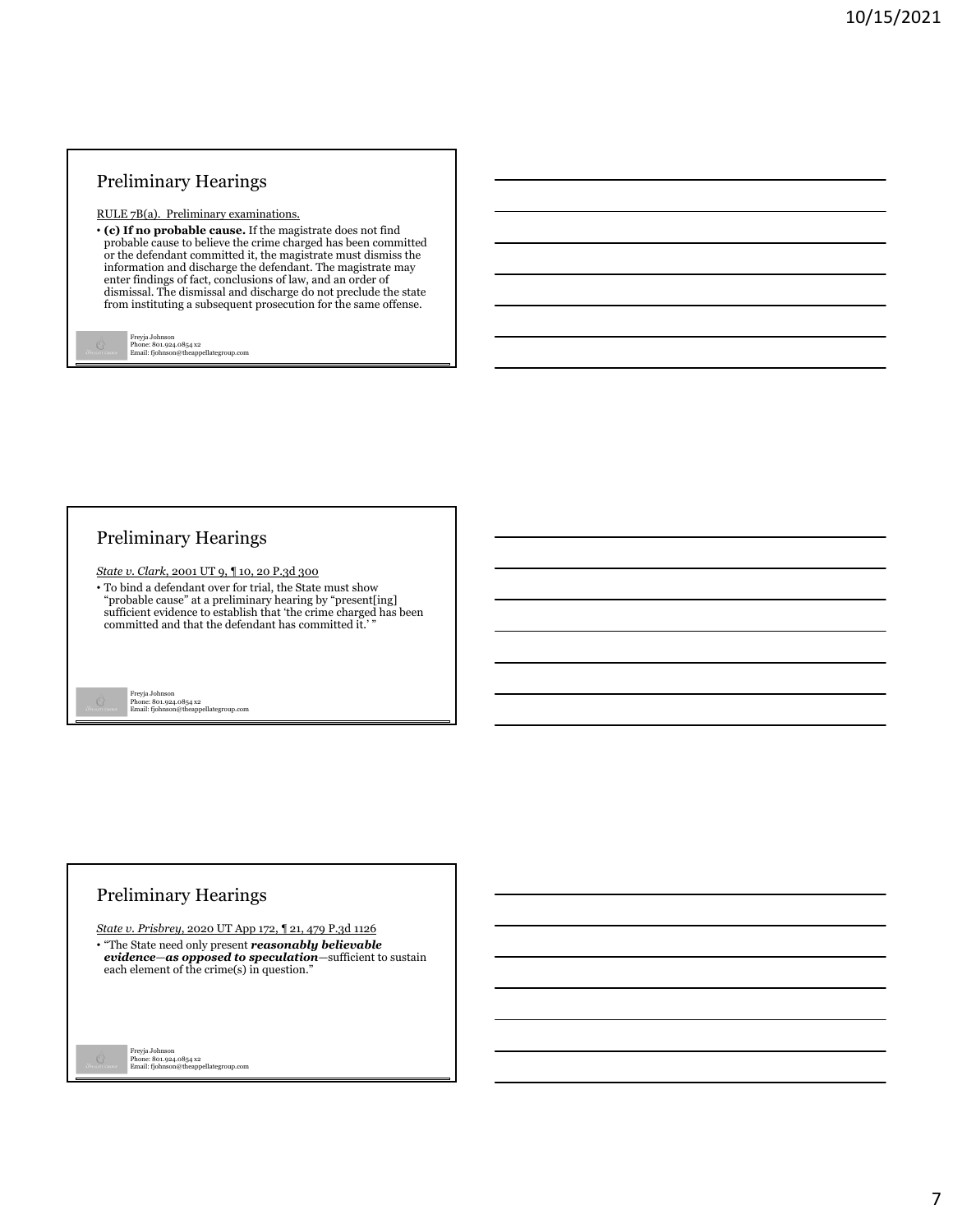*State v. Clark*, 2001 UT 9, ¶ 10, 20 P.3d 300

- "[T]he magistrate must view all evidence in the light most favorable to the prosecution and must draw all reasonable inferences in favor of the prosecution."
- And "[w]hen faced with conflicting evidence, the magistrate may not sift or weigh the evidence ... but must leave those tasks 'to the fact finder at trial.'

Freyja Johnson Phone: 801.924.0854 x2 Email: fjohnson@theappellategroup.com

# Preliminary Hearings

*State v. Prisbrey*, 2020 UT App 172, ¶ 22, 479 P.3d 1126

- "[W]hen the evidence, considered under the totality of the circumstances, is wholly lacking and incapable of reasonable inference to prove some issue which supports the prosecution's claim, the magistrate is not required to bind a criminal defendant over for trial."
- "Similarly, a magistrate may properly deny bindover where the facts presented by the prosecution provide no more than a basis for speculation."

Freyja Johnson Phone: 801.924.0854 x2 Email: fjohnson@theappellategroup.com

# Preliminary Hearings

*State v. Prisbrey*, 2020 UT App 172, ¶ 22, 479 P.3d 1126

- [T]he line separating "speculation" from "reasonable inference" can at times be faint.
- An "inference" is "a conclusion reached by considering other facts and deducing a logical consequence from them.
- [But as] our supreme court has explained, "the difference between an inference and speculation depends on whether the underlying facts support the conclusion

```
Freyja Johnson
Phone: 801.924.0854 x2
Email: fjohnson@theappellategroup.com
```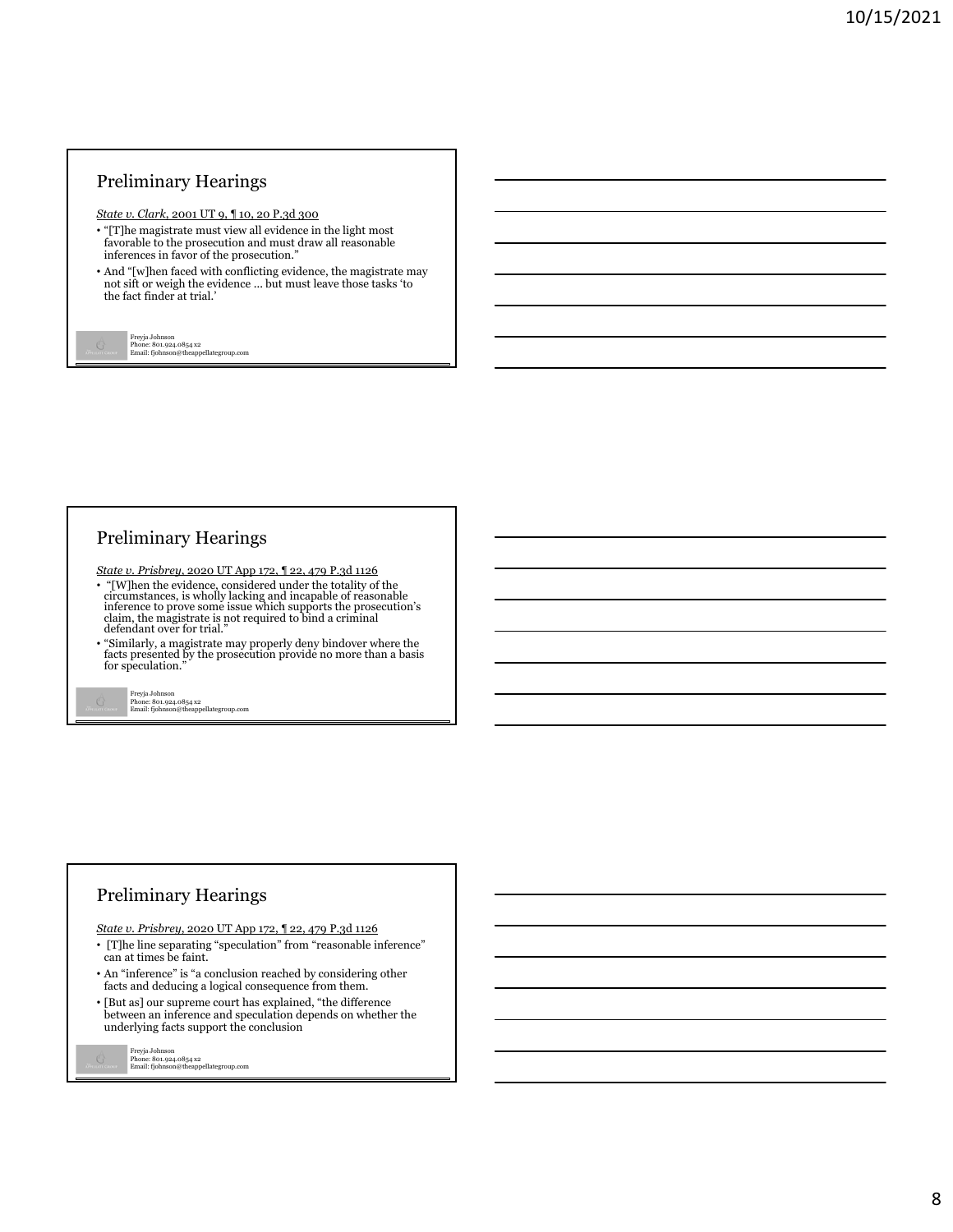*State v. Prisbrey*, 2020 UT App 172, ¶ 22, 479 P.3d 1126

- [T]he line separating "speculation" from "reasonable inference" can at times be faint.
- An "inference" is "a conclusion reached by considering other facts and deducing a logical consequence from them.
- [But as] our supreme court has explained, "the difference between an inference and speculation depends on whether the underlying facts support the conclusion

Freyja Johnson Phone: 801.924.0854 x2 Email: fjohnson@theappellategroup.com

# Preliminary Hearings

*State v. Prisbrey*, 2020 UT App 172, ¶ 29, 479 P.3d 1126

• The State did not surmount the low probable cause bar when: • "[T]he State's evidence consisted largely of *innocuous facts* coupled with *unexamined supposition*";

Freyja Johnson Phone: 801.924.0854 x2 Email: fjohnson@theappellategroup.com

# Preliminary Hearings

*State v. Prisbrey*, 2020 UT App 172, ¶ 29-31, 479 P.3d 1126

- The State did not surmount the low probable cause bar when: • For two witnesses testimony, "no underlying facts supported their speculative suspicion";
	- The witnesses suppositions, "in context, [were] not a reasonable inference supportive of [the charged crime]"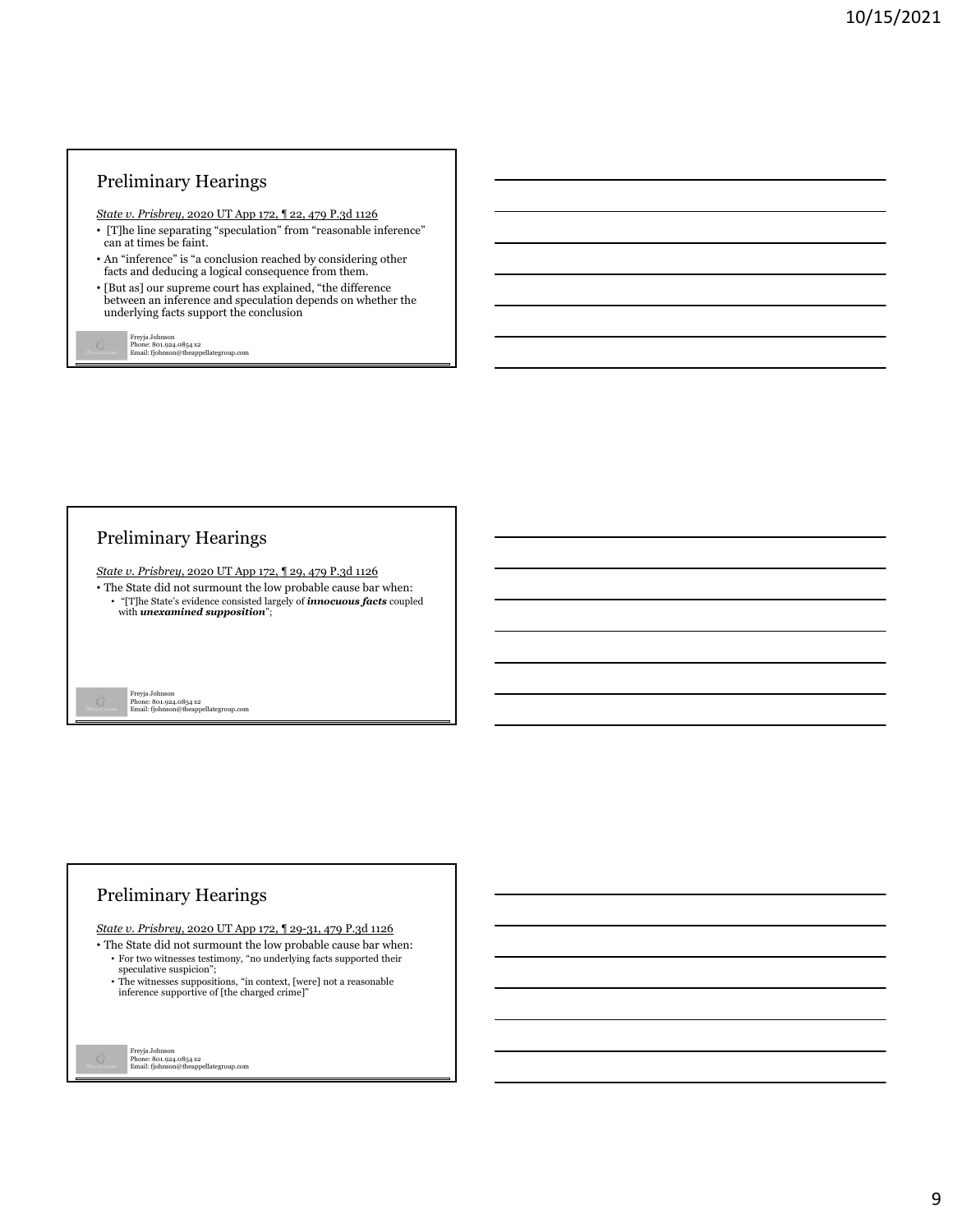*State v. Prisbrey*, 2020 UT App 172, ¶ 31, 479 P.3d 1126

• The State did not surmount the low probable cause bar when: • "[S]ome of the other facts to which the State now points are *entirely innocuous*, and do almost nothing to support an inference of arson";

Freyja Johnson Phone: 801.924.0854 x2 Email: fjohnson@theappellategroup.com

# Preliminary Hearings

*State v. Prisbrey*, 2020 UT App 172, ¶ 31, 479 P.3d 1126

• The State did not surmount the low probable cause bar when: • "[T]he evidence of the insurance company's investigation presented by<br>the defense at the preliminary hearing served to overcome any<br>remnants of reasonable inference that remained in the State's<br>references to accelerants

Freyja Johnson Phone: 801.924.0854 x2 Email: fjohnson@theappellategroup.com

# Interlocutory Appeal

Petition for Permission to Appeal Interlocutory Order (Utah R. App. P. 5)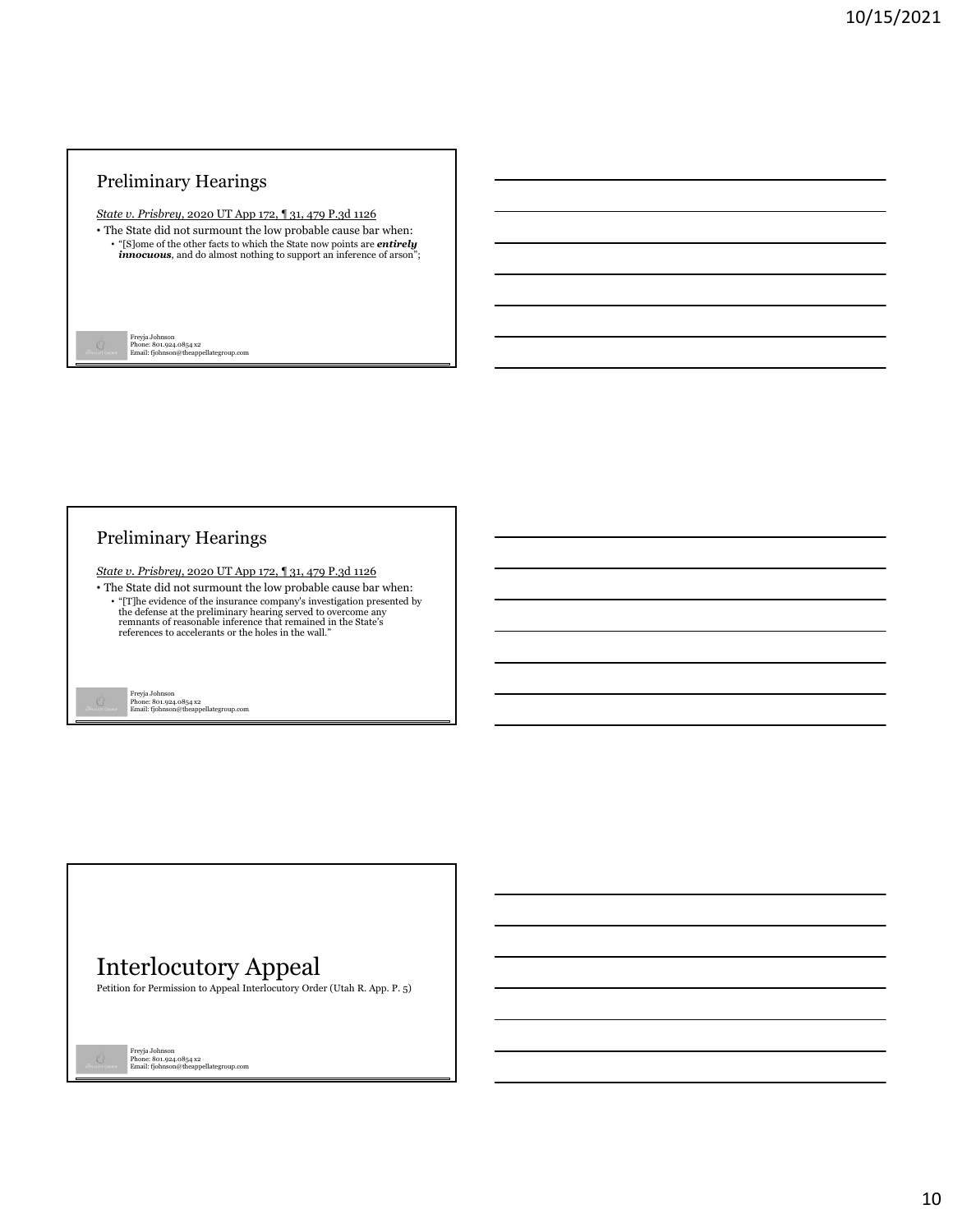## If the Motion Is Granted…

• The State may appeal the grant of a motion to quash bindover.

• "The prosecution may, as a matter of right, appeal from[] a final judgment of dismissal, including dismissal of a felony information following a refusal to bind the defendant over for trial." Utah Code § 77-18a-1(3)(a).

Freyja Johnson Phone: 801.924.0854 x2 Email: fjohnson@theappellategroup.com

# If the Motion Is Denied…

- A defendant may file a petition for interlocutory appeal regarding the denial of a motion to quash bindover.
- E.g., "[I]n the event Gollaher's case is bound over to the district court following a preliminary hearing, his remedy would be to file a motion to quash the bindover. If the magistrate were to deny the motion to quash, Gollaher could then file an interlocutory appeal." *Gollaher v. State*, 2017 UT App 168, ¶ 8.

Freyja Johnson Phone: 801.924.0854 x2 Email: fjohnson@theappellategroup.com

# Time for Interlocutory Appeal

Utah R. App. P. 5(a)

• "[W]ithin 21 days after the trial court's order is entered…."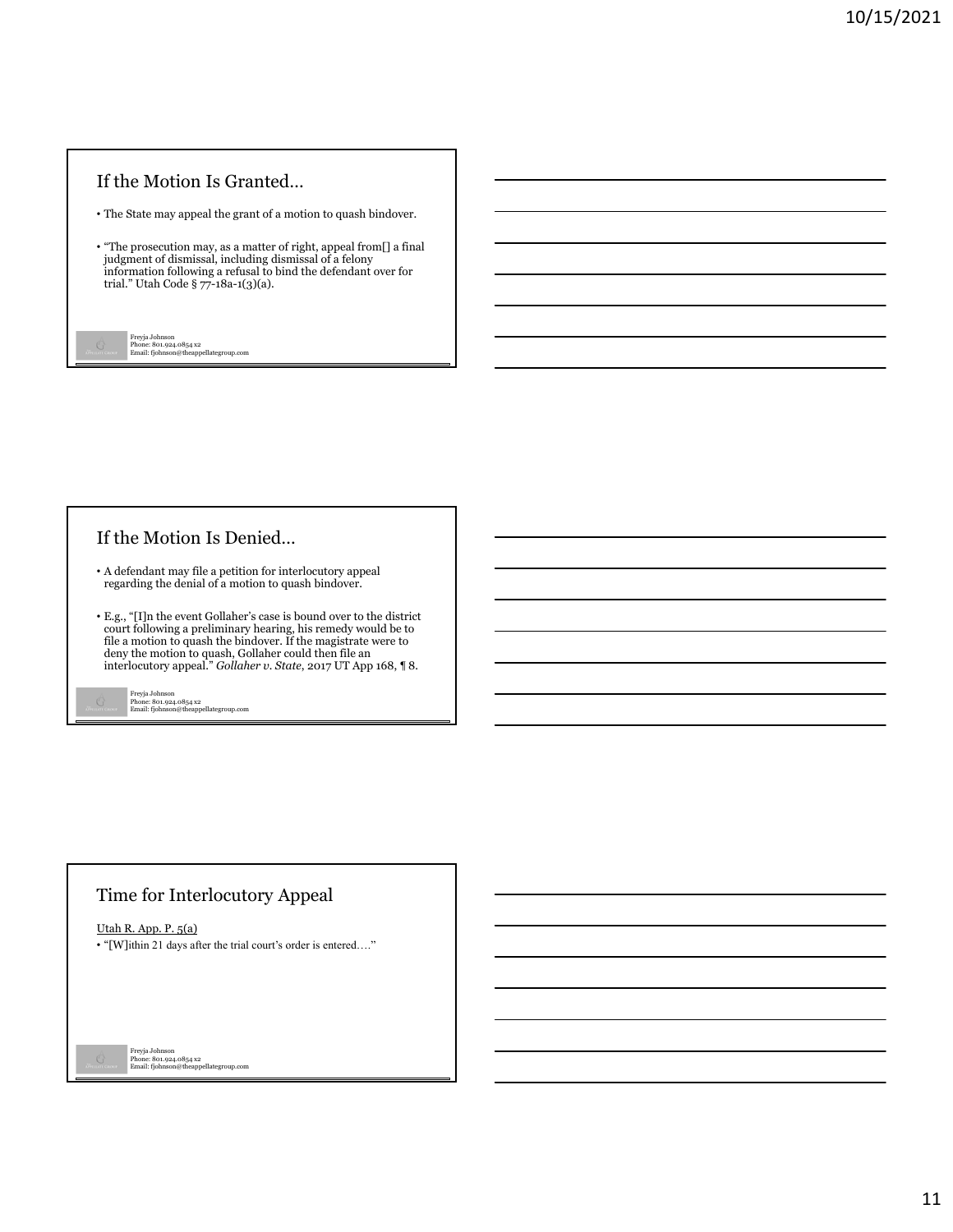# Standard for Interlocutory Appeal

#### Utah R. App. P. 5(g)

• Appeals from interlocutory orders should be "granted only if it appears that the order involves substantial rights and may materially affect the final decision" or that immediate review "will better serve" the "interests of justice."

Freyja Johnson Phone: 801.924.0854 x2 Email: fjohnson@theappellategroup.com

## Standard for Interlocutory Appeal

*Houghton v. Utah Dep't of Health*, 2008 UT 86, ¶14

• In other words, interlocutory appeal must be "essential to adjudicate principles of law or procedure in advance as a necessary foundation upon which the trial may proceed; *or if there is a high likelihood that the litigation can be finally disposed of on such an appeal*. "

Freyja Johnson Phone: 801.924.0854 x2 Email: fjohnson@theappellategroup.com

#### Standard of Review

*State v. Jones*, 2016 UT 4, ¶14, 365 P.3d 1212.

• The existence of probable cause is a legal question that this Court determines for itself on appeal.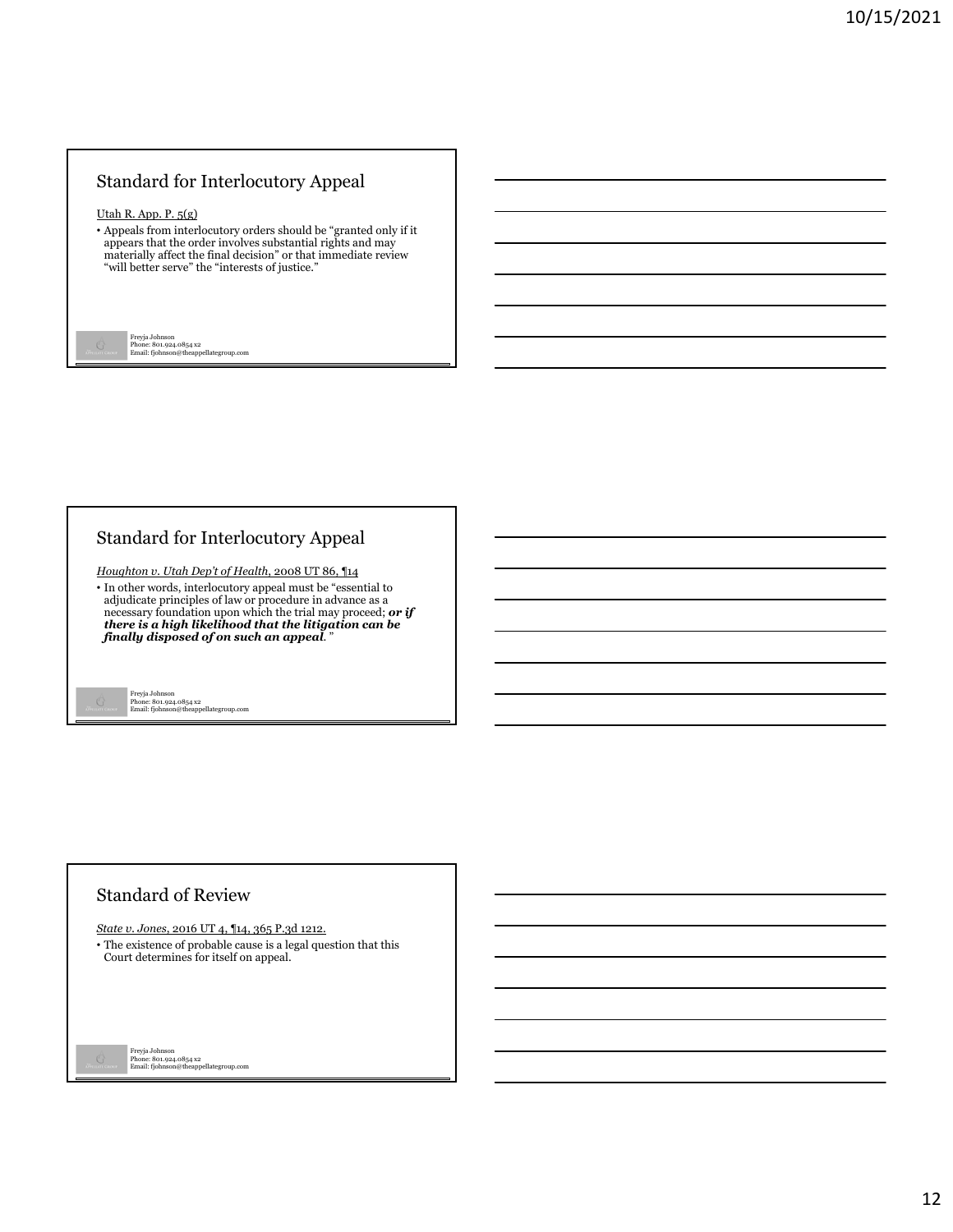# Appealing Related Interlocutory Orders

*State v. Hernandez*, 2018 UT 41, ¶¶ 2-3, 428 P.3d 1023

- Hernandez sought to subpoena the alleged victim (Victim) to testify at the preliminary hearing. The State moved to quash that subpoena, ….The court quashed the subpoena.
- The court held the preliminary hearing that day and bound Hernandez over for trial.
- Hernandez sought interlocutory appeal of the order quashing the subpoena, but not the bindover.

Freyja Johnson Phone: 801.924.0854 x2 Email: fjohnson@theappellategroup.com

# Appealing Related Interlocutory Orders

*State v. Hernandez*, 2018 UT 41, ¶ 8, 428 P.3d 1023

• The defendant asks us to permit him to call Victim as a witness at his preliminary hearing. He has clarified that his sole purpose in questioning her is to uncover testimony that could affect the probable cause determination. But he has not appealed the bindover.

Freyja Johnson Phone: 801.924.0854 x2 Email: fjohnson@theappellategroup.com

# Appealing Related Interlocutory Orders

*State v. Hernandez*, 2018 UT 41, ¶ 8, 428 P.3d 1023

• This means that Hernandez is appealing in hopes of adducing evidence that might change a determination that has already been made and has not been appealed. Because Hernandez has not appealed the bindover decision, reversing the district court's decision—if we were to reverse—would have "no legal effect" on the existing bindover decision.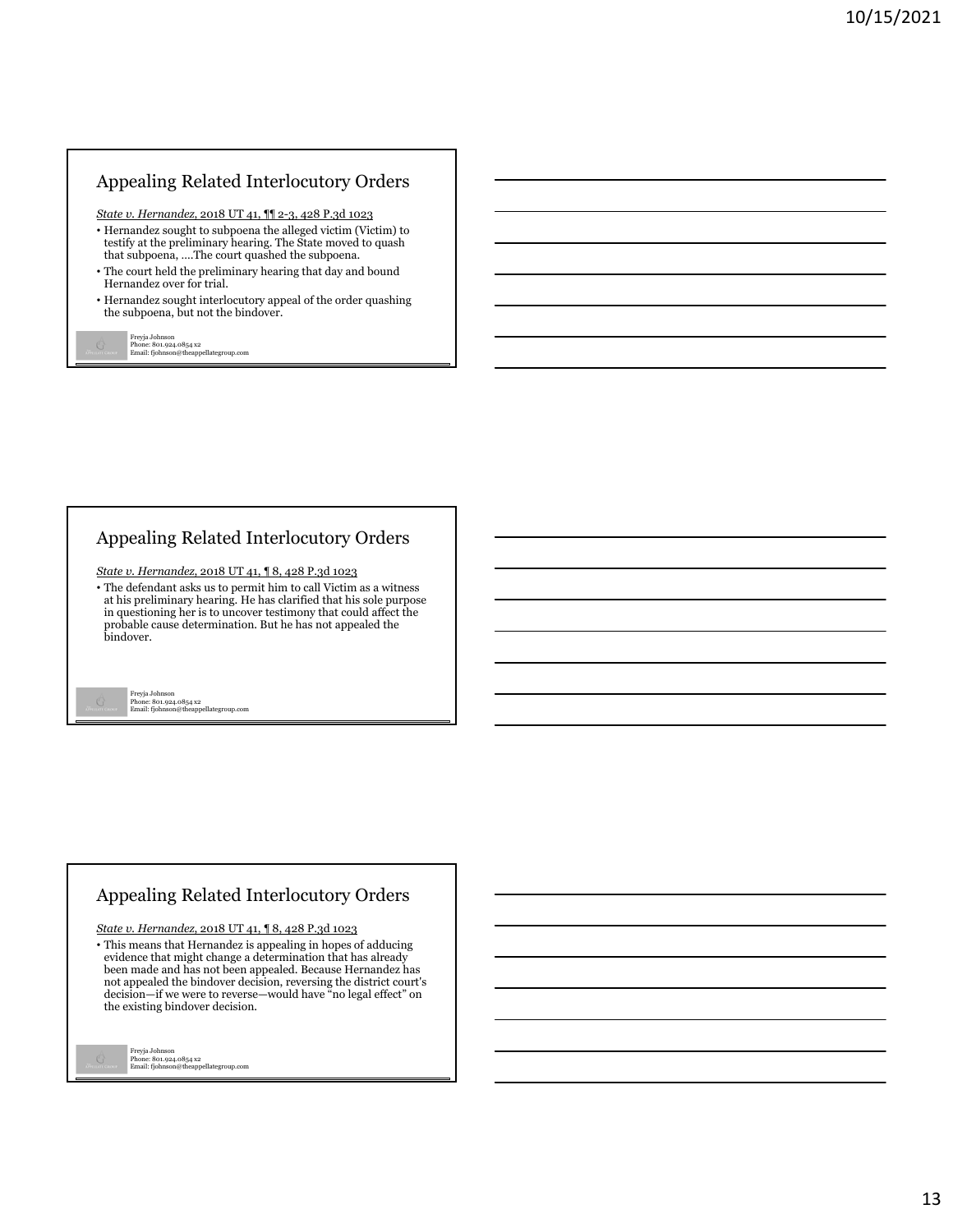# Appealing Related Interlocutory Orders

*State v. Hernandez*, 2018 UT 41, ¶ 9, 428 P.3d 1023

• In fairness to Hernandez, an untested assumption skulks<br>beneath his arguments. Hernandez assumes that if we reverse<br>the motion to quash the subpoena, the district court could<br>repen the preliminary hearing. But he offers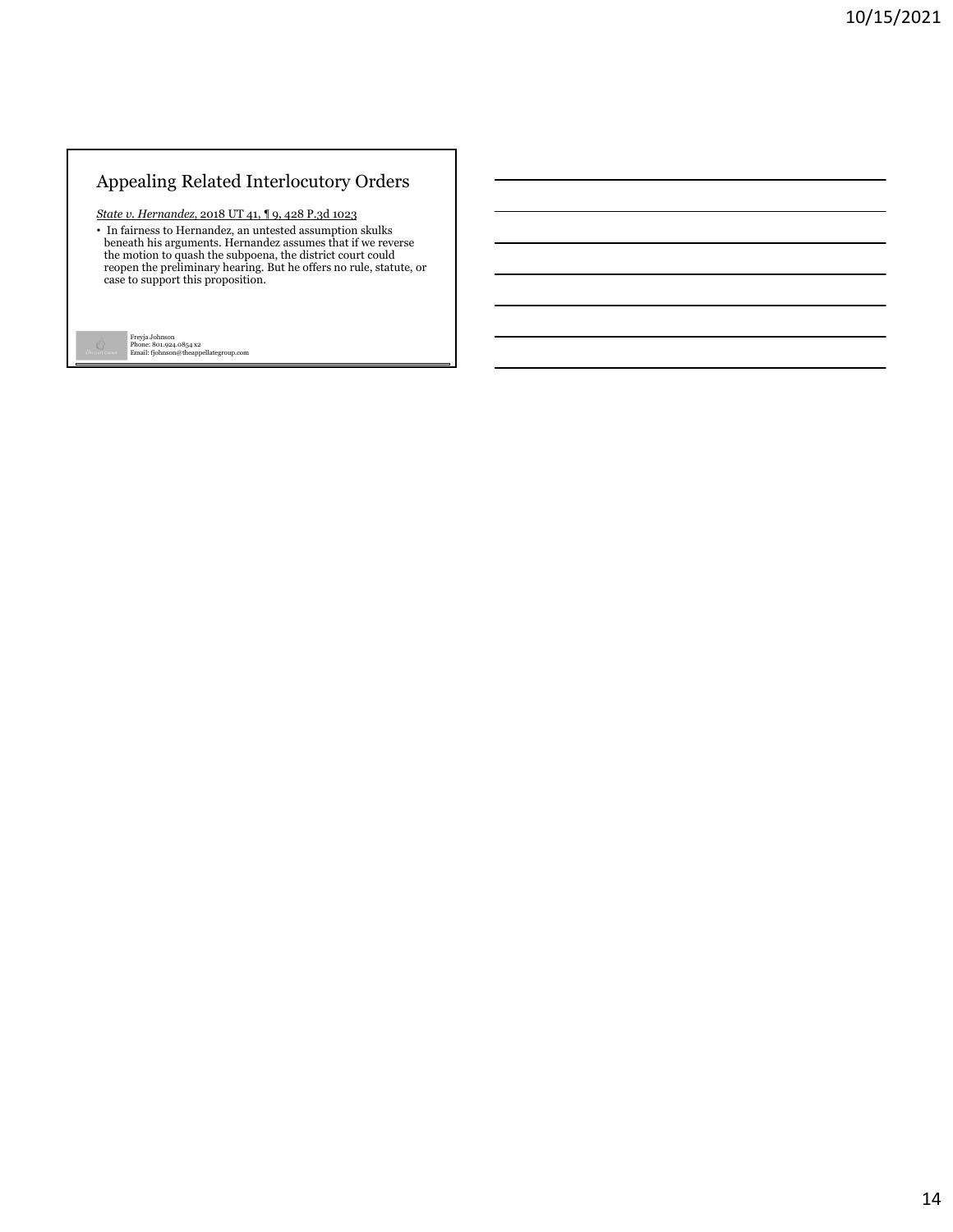**Example Motion to Quash Bindover**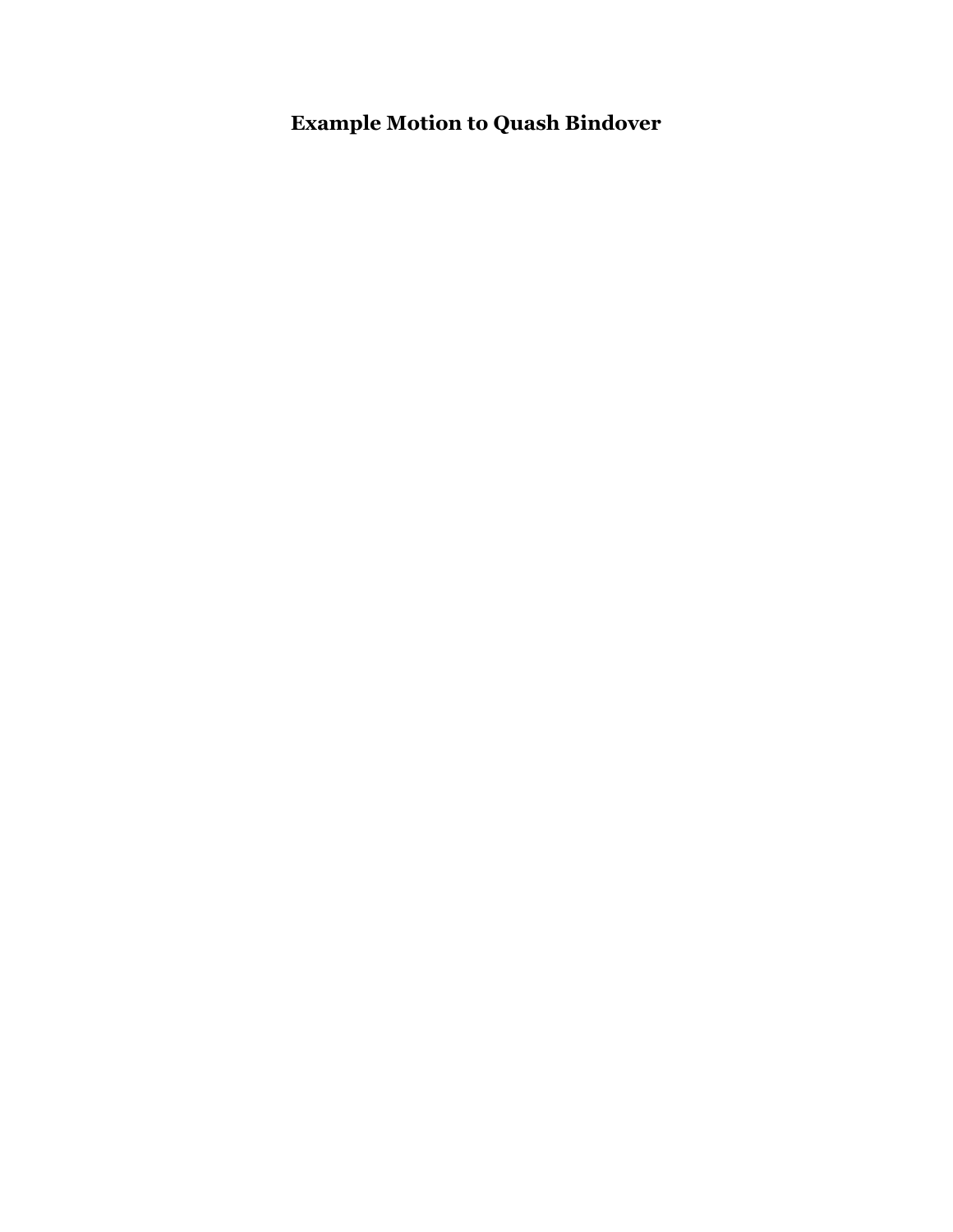[Attorney Block]

*Attorney for Defendant*

# **IN THE THIRD DISTRICT COURT / SALT LAKE DEPARTMENT SALT LAKE COUNTY, STATE OF UTAH**

| STATE OF UTAH, |                                 |
|----------------|---------------------------------|
|                | <b>MOTION TO QUASH BINDOVER</b> |
| Plaintiff,     | [Case No.]                      |
| VS.            |                                 |
| [Name],        | [Judge:]                        |
| Defendant.     |                                 |

Defendant by and through counsel, hereby moves to quash bindover pursuant to rule 7B of the Utah Rules of Criminal Procedure.

#### **RELIEF REQUESTED AND SUPPORTING GROUNDS**

Defendant moves to quash bindover 7B of the Utah Rules of Criminal Procedure, which provides that "[i]f the magistrate does not find probable cause to believe the crime charged has been committed or the defendant committed it, the magistrate must dismiss the information and discharge the defendant." Utah R. Crim. P. 7B. To meet the probable cause standard, the State must present at the preliminary hearing "reasonably believable evidence—as opposed to speculation—sufficient to sustain each element of the crime(s) in question." *State v. Prisbrey*, 2020 UT App 172, ¶ 21, 479 P.3d 1126, 1132, *cert. denied*, 485 P.3d 946 (Utah 2021)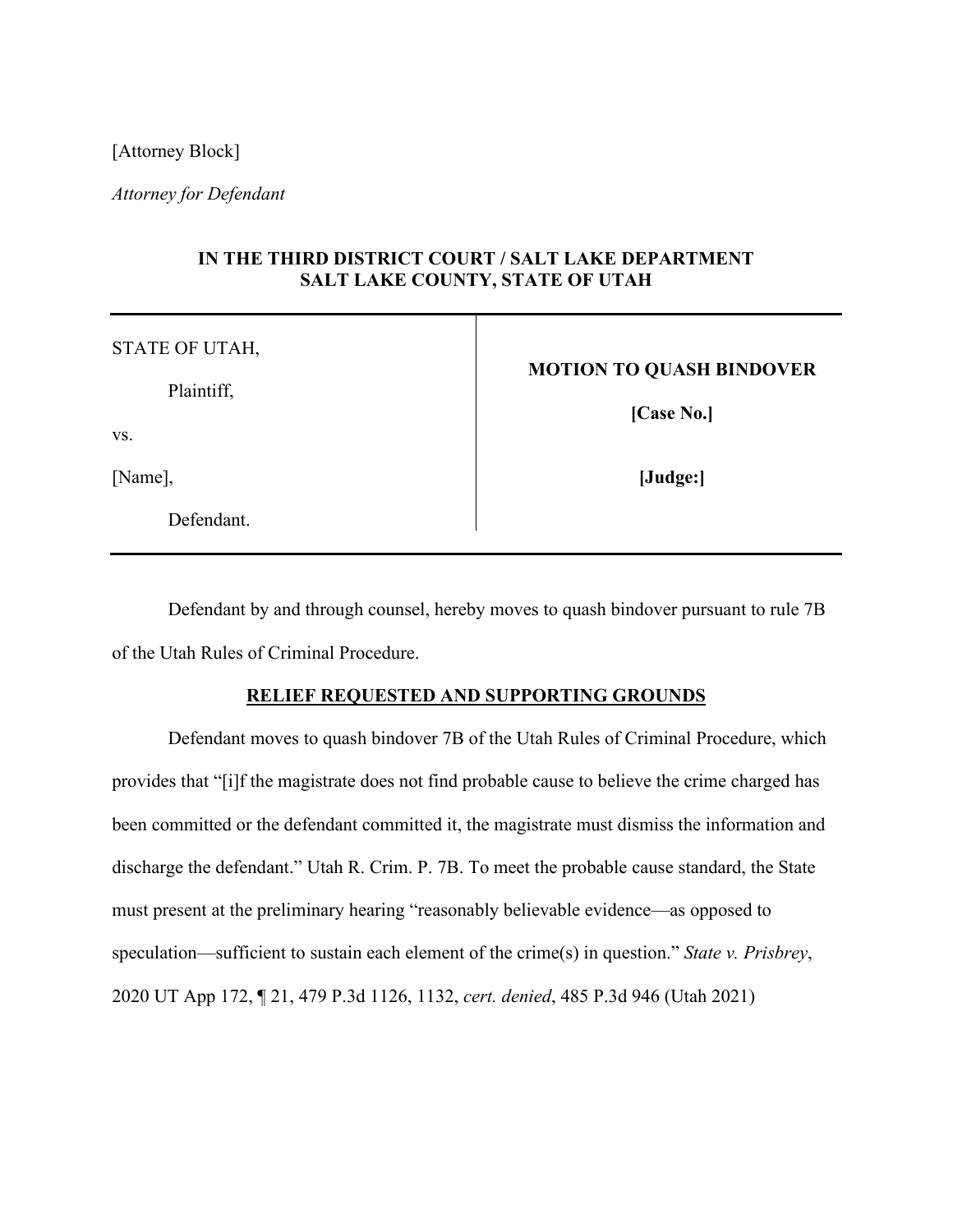In this case, Defendant has been charged with two counts of kidnapping, a second degree felony. At the preliminary hearing, the State produced testimony from the Complainant, a minor, that she and Defendant arranged to meet each other at a building, they met up and went inside the building together, they went inside a room together, and Defendant shut and locked the door of the room once they were inside. Complainant testified that her parents did not know where she was. Complainant also testified that she was scared and wanted to leave but did not say anything. This evidence does not constitute "reasonably believable evidence" of each element of the charge of kidnapping. *Prisbrey*, 2020 UT App 172, ¶ 21.

Most of the variants of kidnapping require that the defendant "detain[] or restrain[]"an alleged victim under certain enumerated circumstances, and every variant of kidnapping includes as an element that the defendant must act "intentionally or knowingly . . . against the will of the victim." *Id.* § 76-5-301(1). But the allegations in this case do not support the element that Defendant detained or restrained Complainant, or the element he did so intentionally and knowingly against her will.

Because the allegations fail to support the requisite elements of the offense of kidnapping, the information must be dismissed pursuant to rule 7B of the Utah Rules of Criminal Procedure.

2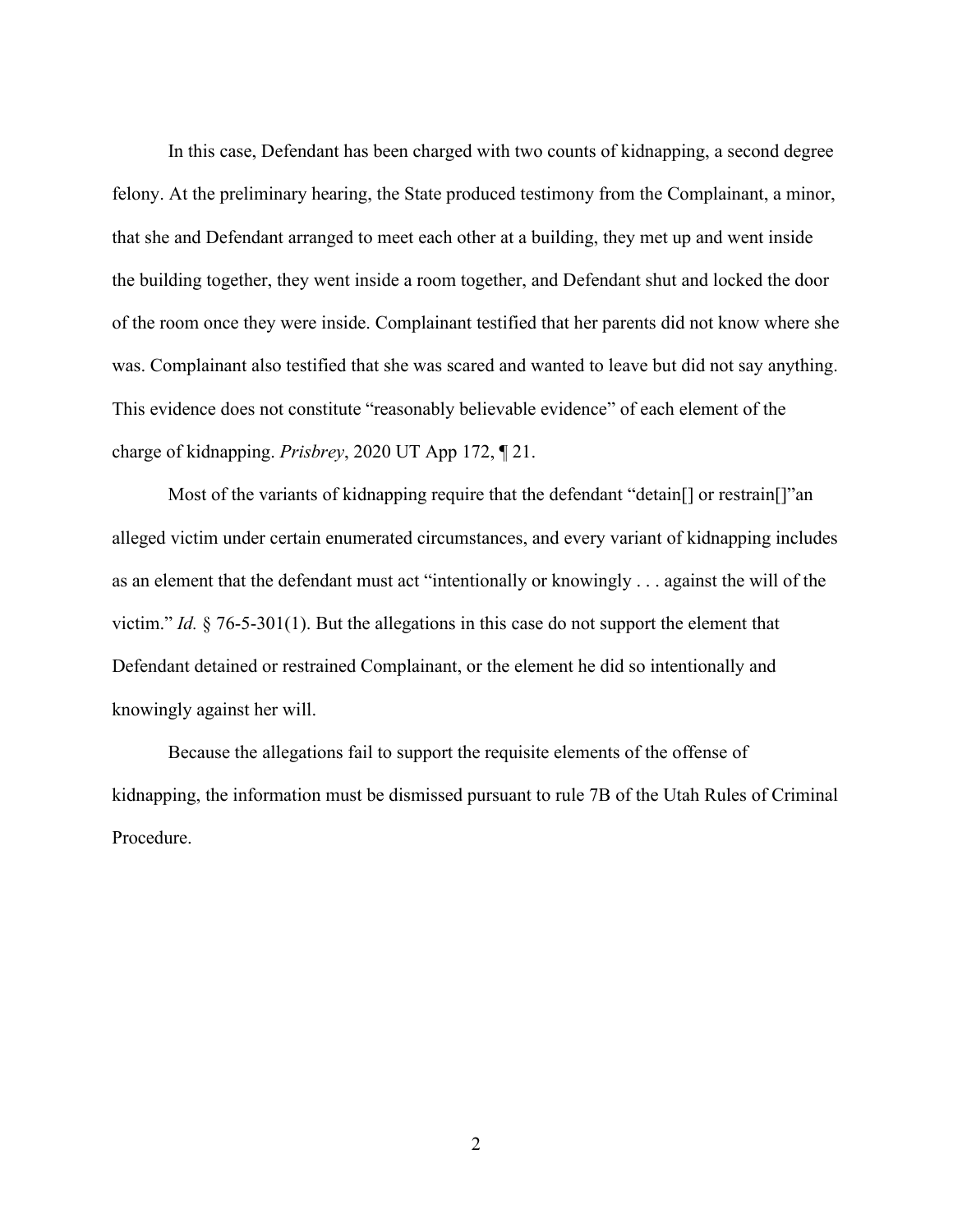#### **BACKGROUND**

#### **ARGUMENT**

# **I. THE KIDNAPPING CHARGES REQUIRE THAT THE DEFENDANT DETAIN OR RESTRAIN THE VICTIM AND ACT KNOWINGLY OR INTENTIONALLY AGAINST THE WILL OF THE VICTIM**

The offense of kidnapping has as elements that the defendant "detain[] or restrain[]" the alleged victim, and that he do so "intentionally or knowingly" against the will of the victim.<sup>[1](#page-19-0)</sup> Utah Code § 76-5-301(1). These elements must be established, even when the alleged victim is a minor between the age of 14 and 18 years old, for the reasons set forth below. But as discussed *infra* section 2, the State failed to produce evidence in support of these elements at the preliminary hearing.

One variant of kidnapping applies when a defendant acts "without the consent of the minor's parent or legal guardian . . . if the minor is 14 years of age or older but younger than 18 years of age." Utah Code  $\S$  76-5-301(1)(d). But even under this theory, that the defendant acts without the consent of the minor's parent or legal guardian is not the only element that must be established. Instead, as with other variants of the kidnapping offense, the elements include that

<span id="page-19-0"></span> $<sup>1</sup>$  These variants include that the defendant "detains or restrains the victim for any</sup> substantial period of time," "detains or restrains the victim in circumstances exposing the victim to risk of bodily injury," or "detains or restrains a minor without the consent of the minor's parent or legal guardian or the consent of a person acting in loco parentis, if the minor is 14 years of age or older but younger than 18 years of age." *E.g., id.* § 76-5-301(1)(a), (b), (d).<sup>1</sup>

Two variants do not include "detain[] or restrain[]—these variants involve the defendant "hold[ing] the victim in involuntary servitude" or "mov[ing] the victim any substantial distance or across a state line." Utah Code  $\S$  76-5-301(1)(c), (e).

The allegations against Defendant do not indicate that either of these variants apply. But regardless, under these variants as well, it is an element of the offense that the defendant's action must "intentionally and knowingly . . . against the will of the victim," and for the reasons set forth in this motion, the allegations against Defendant do not support this. *Id.* § 76-5-301(1).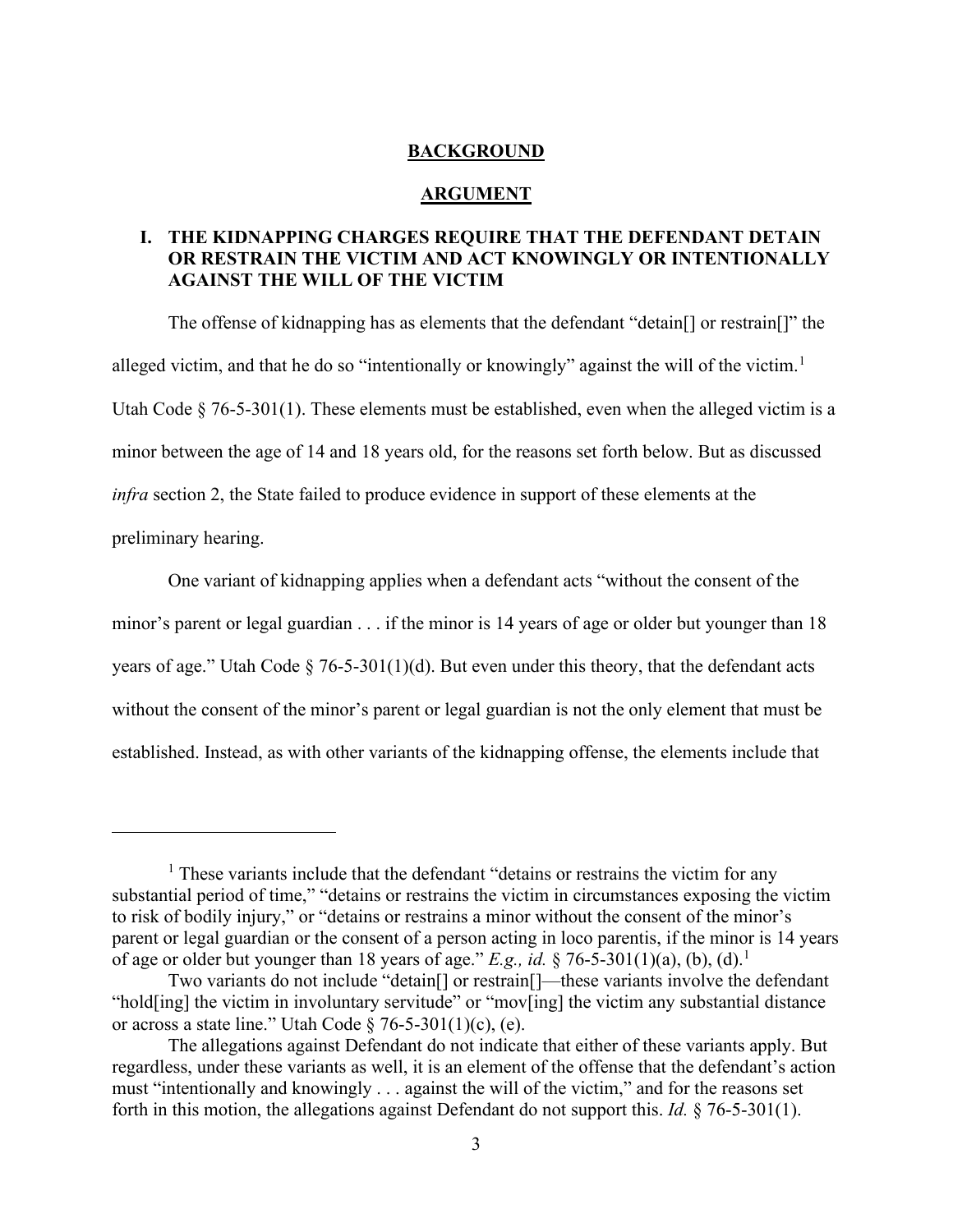the defendant "detains or restrains [the] minor" and that he does so "intentionally and knowingly . . . against the will of the victim." *Id.* § 76-5-301(1), (1)(d).

Accordingly, for an alleged offense involving a minor child, it is not enough that the minor is held "without the consent of the minor's parent or legal guardian." While the parent's non-consent establishes *an* element of the crime of kidnapping, it does *not* establish the other elements—that the defendant "detain[ed] or restrain[ed]" the minor and that the defendant did so "intentionally or knowingly . . . against the will of the [minor]. *Id.*  $\S$  76-5-301(1), (1)(d).

The kidnapping statute therefore stands in contrast to the *child kidnapping statute* (applicable to children "under the age of 14"), which does *not* require that the defendant's action be against the will of the minor victim. *Id.* § 76-5-301.1(1) ("An actor commits child kidnapping if the actor intentionally or knowingly, without authority of law, and by any means and in any manner, seizes, confines, detains, or transports a child under the age of 14 without the consent of the victim's parent or guardian  $\dots$ .")

The kidnapping statute likewise stands in contrast to the *unlawful detention statute*, which defines "against the will of the victim" to include without the consent of a parent or guardian of "a minor who is 14 or 15," *id.* § 76-5-304(3)(b). Unlike the unlawful detention statute, under the kidnapping statute, the definition of "against the will of the victim" is limited to "without the consent of the legal guardian or custodian of a victim who is a mentally incompetent person." *Id.* § 76-5-301(2).

Consistent with the language of the statute, in a case charged under the same kidnapping statute at issue here, where "[t]he State's primary theory in support of the kidnapping charge was that [the defendant] 'detain[ed] or restrain[ed]' a minor between the ages of fourteen and eighteen without the consent of the minor's parent," the Utah Court of Appeals explained that

4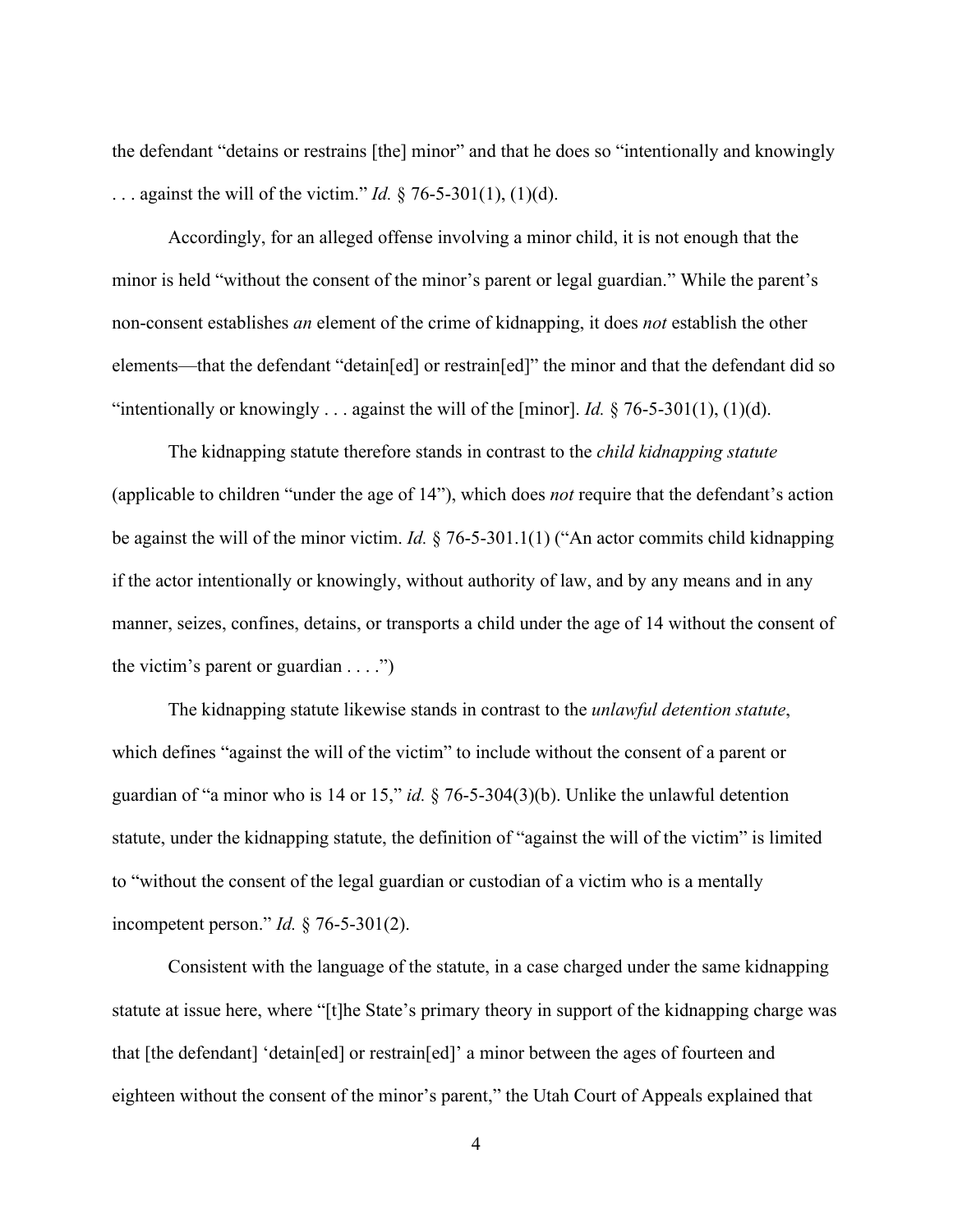"[t]he State was *further* required to prove that [the defendant] did so 'intentionally or knowingly, without authority of law, and *against the will of the victim.*'" *State v. Fowers*, 2013 UT App 212, ¶ 6, 309 P.3d 1156 (emphasis added).

Additionally, it is not enough that the defendant's action be "against the will of the victim"—the statute specifies that to constitute a crime, the defendant must "*intentionally or knowingly*" act "against the will of the victim." *Id.* § 76-5-304(1) (emphasis added); *State v. Barela*, 2015 UT 22, ¶ 26, 349 P.3d 676 ("[O]ur criminal code requires proof of mens rea for each element of a non-strict liability crime.").

The case law confirms the elements of kidnapping include that the victim was detained or restrained, that the defendant acted against the will of the victim, and that the defendant acted with the requisite mens rea. In *State v. Fowers*, the court of appeals considered the sufficiency of the evidence for a defendant convicted of attempted kidnapping. 2013 UT App 212, ¶¶ 6–7, 309 P.3d 1156. The court concluded that there was "sufficient evidence to show that [the defendant] engaged in conduct constituting a substantial step toward *detaining or restraining* [the minor] and strongly corroborating his *intent* to detain or restrain her" when the minor testified that the defendant "blocked her path with his car, got out of the car, and told her to 'just get in' *after she had twice refused his offer* of a ride" and that "he grabbed her forearm hard enough to leave red marks and *only released her arm when she kicked him*." *Id.* (emphasis added).

Relatedly, the Utah Supreme Court has explained that "[a] kidnaping begins when the detention begins to be '*against the will of the victim*.'" *State v. Couch*, 635 P.2d 89, 93 (Utah 1981) (emphasis added). And where the alleged victim had a first willingly accompanied the defendant, the court held that "the detention began to be against prosecutrix's will at the point where defendant continued to drive her car despite her expressed desire that he not do so." *Id.*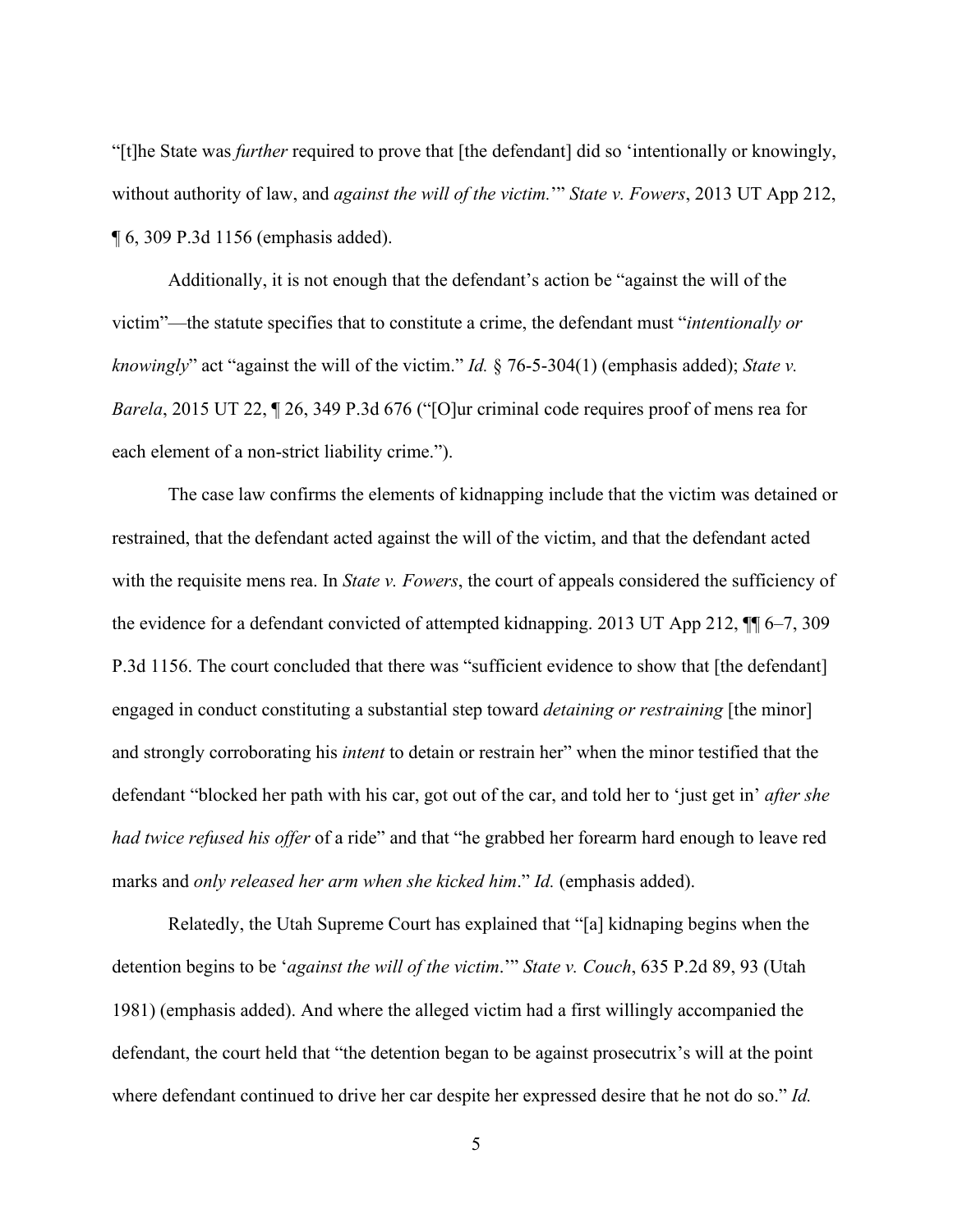Accordingly, to establish the elements of kidnapping in regard to a minor between the ages of 14 and 18 years old, the State must prove not only that the minors parents or guardians did not consent to the minor's whereabouts, but also that the defendant detained or restrained the minor "intentionally or knowingly . . . against [her] will." *Id.* § 76-5-304(1). And as set forth below, the State failed to produce believable evidence of these elements at the preliminary hearing. Utah R. Crim. P. 7B; *Prisbrey*, 2020 UT App 172, ¶ 22.

# **II. THE STATE FAILED TO PRODUCE BELIEVABLE EVIDENCE OF ALL THE ELEMENTS OF KIDNAPPING**

The evidence presented at the preliminary hearing fails to establish the elements of kidnapping. Utah Code § 76-5-304(1). While Complainant's testimony that her parents were not aware of her whereabouts may be sufficient evidence that Defendant's actions were "without the consent of the minor's parent or legal guardian," the evidence at the preliminary hearing nonetheless fails to support the other elements required for a kidnapping—specifically, (i) that Defendant detained or restrained Complainant, and (ii) that he did so "intentionally and knowingly . . . against the will of the victim." Utah Code  $\S$  76-5-301(1), (1)(d).

At the preliminary hearing, Complainant testified that Defendant did three things that might be the basis for the kidnapping charges—(1) met up with Complainant at the building, (2) went inside the building with Complainant; (3) shut and locked the door of a room after going inside the room with Complainant. But as discussed below, the testimony related to these acts does not support the elements so of kidnapping.

First, Complainant testified that Defendant made arrangements by text message to meet with Complainant and subsequently met up with her at a building. But there is no allegation that Defendant brought Complainant to the building; instead, Complainant testified that she "arrived"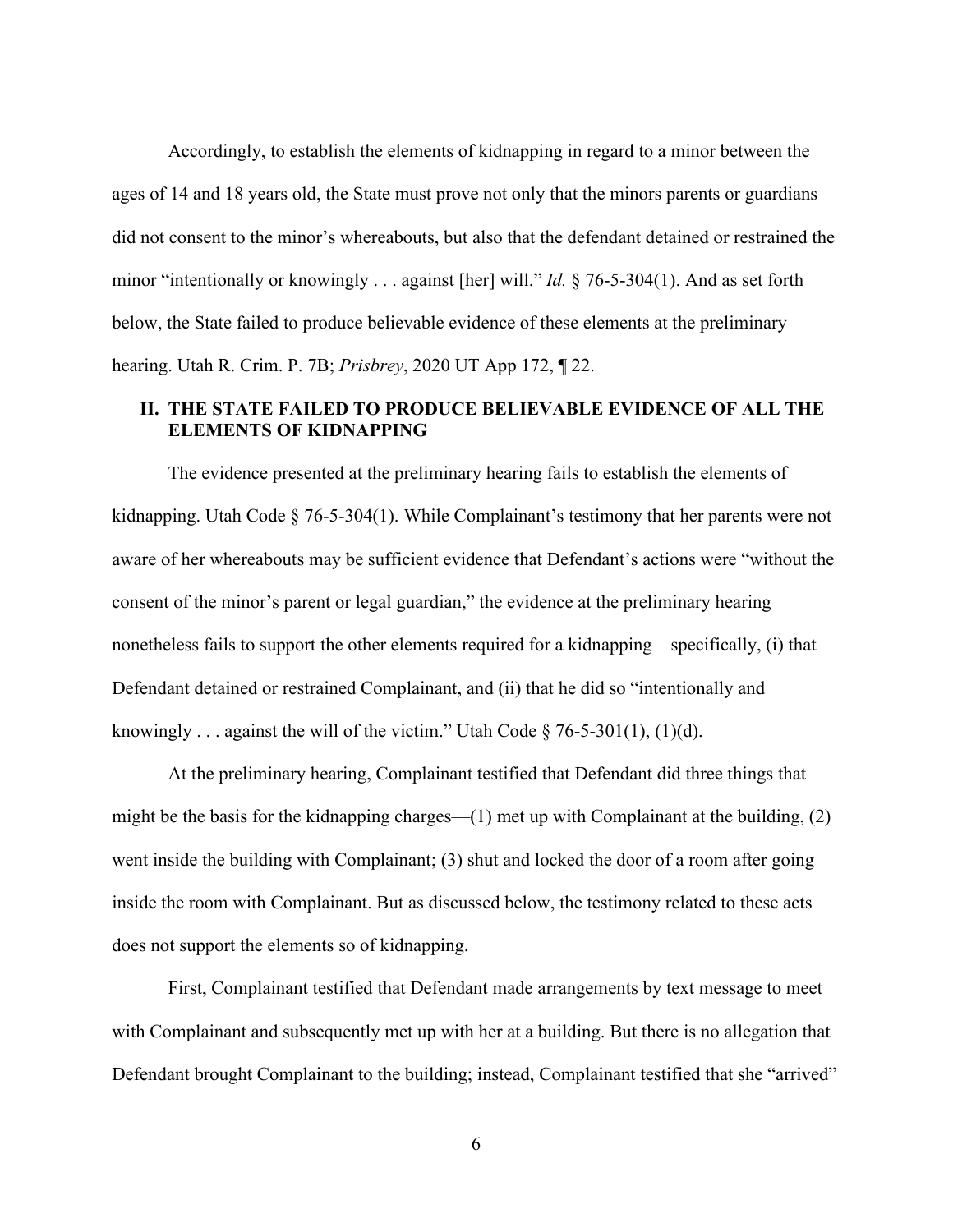at the building on her own volition. (*Id.*) Thus, the allegation does not support the element that Complainant was restrained or detained when she voluntarily met Defendant at the building, nor does it support that Defendant "intentionally or knowingly" detained or restrained her "against [her]will. Utah Code § 76-5-301(1), (1)(d).

Second, Complainant testified that Defendant told Complaint to come into the building. (*Id.*) But Complainant does not allege that she did not assent or agree to enter the building. Nor does she state that she objected or resisted, that Defendant forced her into the building, or that she was unable to open the building door or exit the building once she entered it. Thus, the allegation does not establish the element that Defendant detained or restrained Complainant by going with her into the building, nor does it establish the element that Defendant did so "intentionally or knowingly . . . against [her] will." *Id.*

Third, Complainant testified that Defendant shut and locked the door of the room after he and Complainant went inside the room together. (*Id.*) But Complainant did not testify that she was trapped in the room or unable to unlock the doors. Nor did she testify that she objected to the doors being locked, that she attempted to leave, expressed a desire to leave, or was prevented from leaving by Defendant.

Although Complainant did testify that she "felt scared" and "wanted to leave," she did not testify that she expressed her discomfort or desire to leave to Defendant. Nor did she testify that she did anything to signal her desire to leave or to try to leave, like going to the door. Complainant's unexpressed feelings do not support that Complainant was prevented from leaving such that she was detained or restrained. Moreover, even if Complainant's private fear could somehow support that she was detained or restrained by her emotions, this testimony still does not suppot that *Defendant* detained or restrained her. And even if it could somehow support

7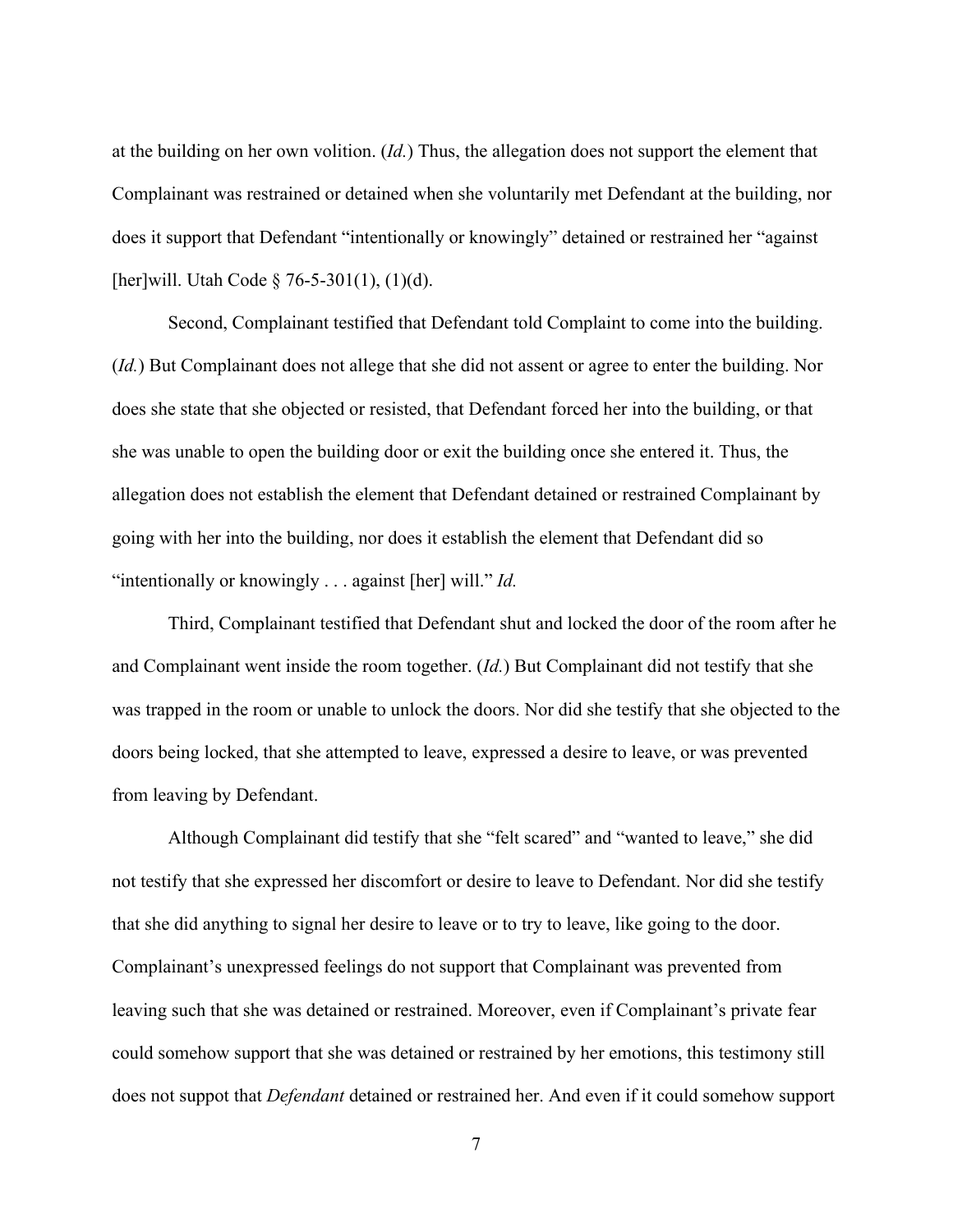that he did something to detain or restrain her, it does not support that he did anything "intentionally or knowingly" against "[her] will" where Complainant did not testify to any words or conduct on her part that would have made Defendant aware that she was staying in the room against her will. Thus, the testimony that Defendant closed and locked while he and Complainant were inside the room together does not establish the elements of kidnapping. Utah Code § 76-5-  $301(1), (1)(d).$ 

In sum, the State failed to produce believable evidence of all the elements of the kidnapping offenses with which Defendant is charged, and the State therefore failed to establish probable cause to bind the Defendant over for trial. Utah R. Crim. P. 7B(c). Accordingly, Defendant respectfully requests that this Court quash the bindover, dismiss the information, and discharge the Defendant. *Id.* 

#### **CONCLUSION**

Because the State failed to produce sufficient evidence at the preliminary hearing to bind the Defendant over for trial, Defendant respectfully requests that this Court quash the bindover, dismiss the information, and discharge the Defendant. Utah R. Crim. P. 7B(c).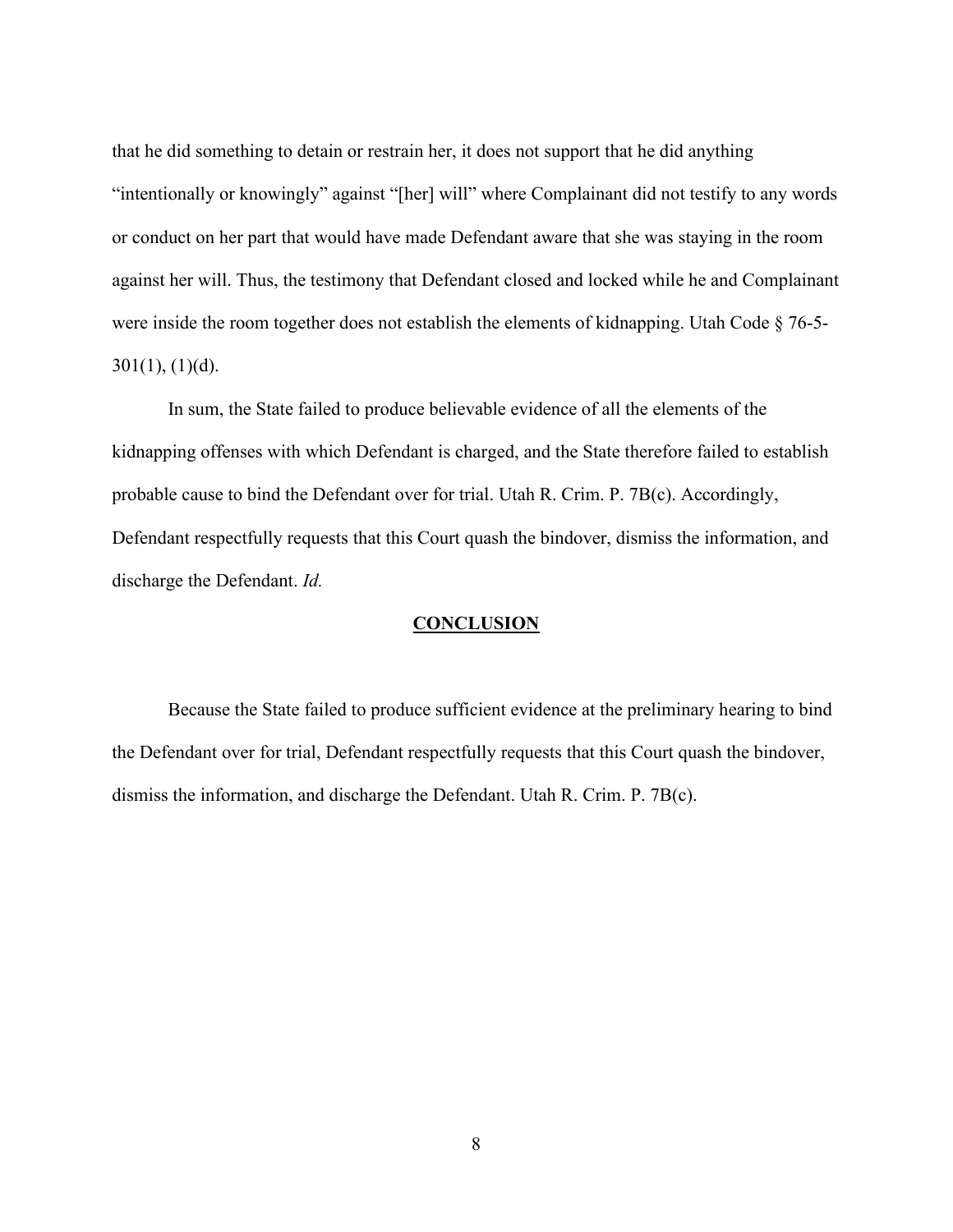**State v. Prisbrey, 2020 UT App 172**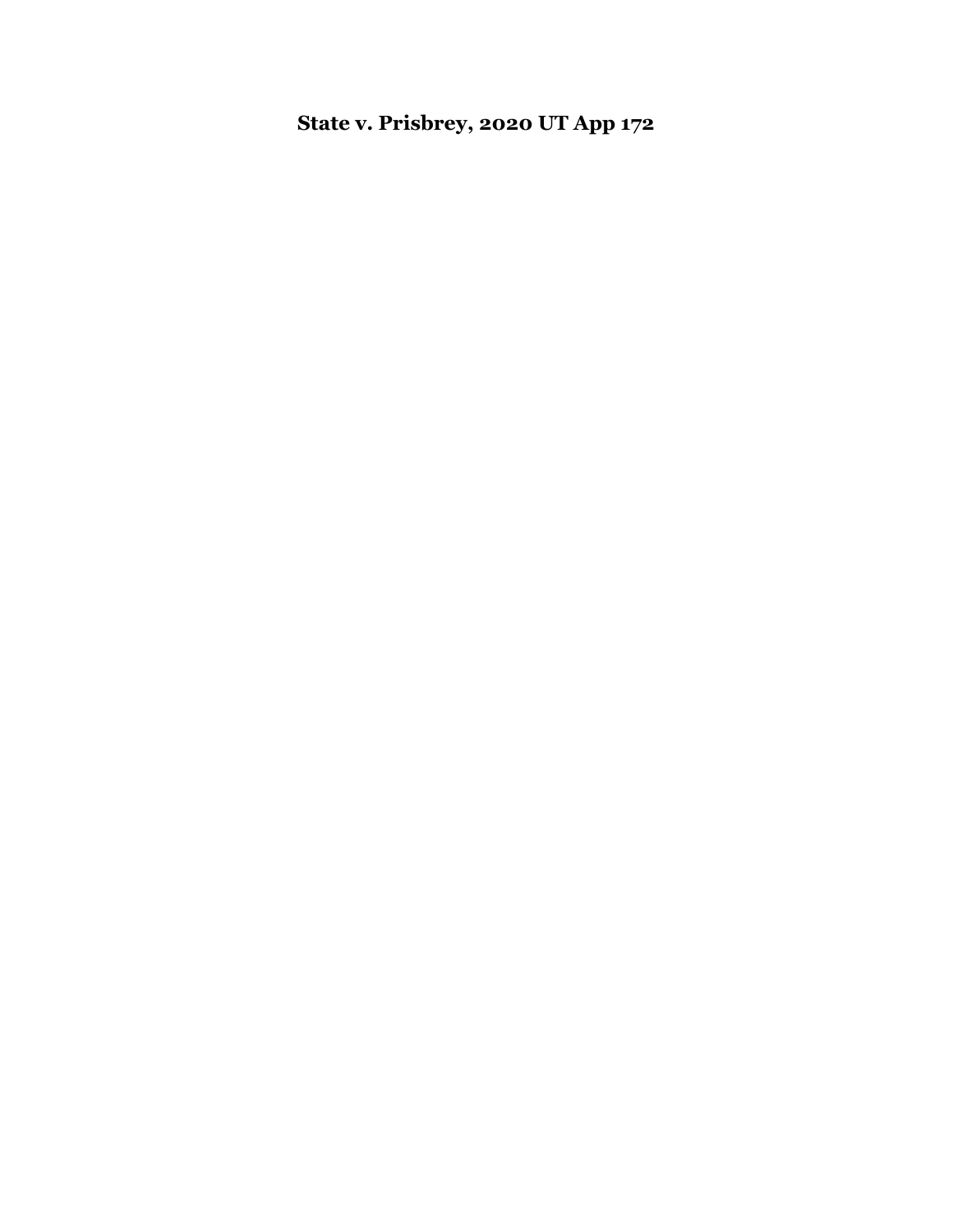# 479 P.3d 1126 Court of Appeals of Utah.

# STATE of Utah, Appellant,

#### v.

Clare Eugene PRISBREY, Appellee.

No. 20190569-CA | Filed December 24, 2020

#### **Synopsis**

**Background:** Defendant was charged with aggravated arson and filing a false insurance claim. After a hearing, the Fifth District Court, Iron County, [Keith C. Barnes](http://www.westlaw.com/Link/Document/FullText?findType=h&pubNum=176284&cite=0507126801&originatingDoc=Iebcd7750461911eba075d817282e94c2&refType=RQ&originationContext=document&vr=3.0&rs=cblt1.0&transitionType=DocumentItem&contextData=(sc.Search)), J., found no probable cause that defendant had committed charged crimes and declined to bind defendant over on either charge. State appealed.

**[\[Holding:\]](#page-28-0)** The Court of Appeals, [Harris](http://www.westlaw.com/Link/Document/FullText?findType=h&pubNum=176284&cite=0313299201&originatingDoc=Iebcd7750461911eba075d817282e94c2&refType=RQ&originationContext=document&vr=3.0&rs=cblt1.0&transitionType=DocumentItem&contextData=(sc.Search)), J., held that magistrate did not abuse his limited discretion in determining that State's case was too speculative to support bindover.

Affirmed.

[Pohlman,](http://www.westlaw.com/Link/Document/FullText?findType=h&pubNum=176284&cite=0244769899&originatingDoc=Iebcd7750461911eba075d817282e94c2&refType=RQ&originationContext=document&vr=3.0&rs=cblt1.0&transitionType=DocumentItem&contextData=(sc.Search)) J., filed dissent.

West Headnotes (23)

#### <span id="page-26-0"></span>**[\[1\]](#page-28-1) [Criminal Law](http://www.westlaw.com/Browse/Home/KeyNumber/110/View.html?docGuid=Iebcd7750461911eba075d817282e94c2&originationContext=document&vr=3.0&rs=cblt1.0&transitionType=DocumentItem&contextData=(sc.Search))**  $\blacktriangleright$  **[Preliminary proceedings](http://www.westlaw.com/Browse/Home/KeyNumber/110k1144.9/View.html?docGuid=Iebcd7750461911eba075d817282e94c2&originationContext=document&vr=3.0&rs=cblt1.0&transitionType=DocumentItem&contextData=(sc.Search))**

When appellate court reviews magistrate's bindover decision, it views all evidence in the light most favorable to the prosecution, draws all reasonable inferences in favor of the prosecution, and recites the facts with that standard in mind.

#### <span id="page-26-1"></span>**[\[2\]](#page-31-0) [Criminal Law](http://www.westlaw.com/Browse/Home/KeyNumber/110/View.html?docGuid=Iebcd7750461911eba075d817282e94c2&originationContext=document&vr=3.0&rs=cblt1.0&transitionType=DocumentItem&contextData=(sc.Search))**  $\rightarrow$  [Holding accused to answer](http://www.westlaw.com/Browse/Home/KeyNumber/110k240/View.html?docGuid=Iebcd7750461911eba075d817282e94c2&originationContext=document&vr=3.0&rs=cblt1.0&transitionType=DocumentItem&contextData=(sc.Search))

A decision to bind over a criminal defendant for trial presents a mixed question of law and fact and requires the application of the appropriate bindover standard to the underlying factual findings.

#### <span id="page-26-2"></span>**[\[3\]](#page-31-1) [Criminal Law](http://www.westlaw.com/Browse/Home/KeyNumber/110/View.html?docGuid=Iebcd7750461911eba075d817282e94c2&originationContext=document&vr=3.0&rs=cblt1.0&transitionType=DocumentItem&contextData=(sc.Search))**  $\rightarrow$  [Particular issues in general](http://www.westlaw.com/Browse/Home/KeyNumber/110k1134.32/View.html?docGuid=Iebcd7750461911eba075d817282e94c2&originationContext=document&vr=3.0&rs=cblt1.0&transitionType=DocumentItem&contextData=(sc.Search))

Appellate courts give limited deference to a magistrate's application of the bindover standard to the facts of each case.

# <span id="page-26-3"></span>**[\[4\]](#page-31-2) [Criminal Law](http://www.westlaw.com/Browse/Home/KeyNumber/110/View.html?docGuid=Iebcd7750461911eba075d817282e94c2&originationContext=document&vr=3.0&rs=cblt1.0&transitionType=DocumentItem&contextData=(sc.Search))**  $\blacktriangleright$  [Right of accused to](http://www.westlaw.com/Browse/Home/KeyNumber/110k224/View.html?docGuid=Iebcd7750461911eba075d817282e94c2&originationContext=document&vr=3.0&rs=cblt1.0&transitionType=DocumentItem&contextData=(sc.Search)) [examination](http://www.westlaw.com/Browse/Home/KeyNumber/110k224/View.html?docGuid=Iebcd7750461911eba075d817282e94c2&originationContext=document&vr=3.0&rs=cblt1.0&transitionType=DocumentItem&contextData=(sc.Search))

The preliminary hearing is a fundamental procedural right guaranteed by provision of Utah Constitution governing prosecution by information or indictment. [Utah Const. art. 1, §](http://www.westlaw.com/Link/Document/FullText?findType=L&pubNum=1000512&cite=UTCNART1S13&originatingDoc=Iebcd7750461911eba075d817282e94c2&refType=LQ&originationContext=document&vr=3.0&rs=cblt1.0&transitionType=DocumentItem&contextData=(sc.Search)) [13.](http://www.westlaw.com/Link/Document/FullText?findType=L&pubNum=1000512&cite=UTCNART1S13&originatingDoc=Iebcd7750461911eba075d817282e94c2&refType=LQ&originationContext=document&vr=3.0&rs=cblt1.0&transitionType=DocumentItem&contextData=(sc.Search))

## <span id="page-26-4"></span>**[\[5\]](#page-31-3) [Criminal Law](http://www.westlaw.com/Browse/Home/KeyNumber/110/View.html?docGuid=Iebcd7750461911eba075d817282e94c2&originationContext=document&vr=3.0&rs=cblt1.0&transitionType=DocumentItem&contextData=(sc.Search))**  $\bullet$  [Right of accused to](http://www.westlaw.com/Browse/Home/KeyNumber/110k224/View.html?docGuid=Iebcd7750461911eba075d817282e94c2&originationContext=document&vr=3.0&rs=cblt1.0&transitionType=DocumentItem&contextData=(sc.Search)) [examination](http://www.westlaw.com/Browse/Home/KeyNumber/110k224/View.html?docGuid=Iebcd7750461911eba075d817282e94c2&originationContext=document&vr=3.0&rs=cblt1.0&transitionType=DocumentItem&contextData=(sc.Search))

Under provision of Utah Constitution governing prosecution by information or indictment, a defendant charged with any felony or any class A misdemeanor is entitled to a preliminary hearing. [Utah Const. art. 1, § 13.](http://www.westlaw.com/Link/Document/FullText?findType=L&pubNum=1000512&cite=UTCNART1S13&originatingDoc=Iebcd7750461911eba075d817282e94c2&refType=LQ&originationContext=document&vr=3.0&rs=cblt1.0&transitionType=DocumentItem&contextData=(sc.Search))

# <span id="page-26-5"></span>**[\[6\]](#page-31-4) [Criminal Law](http://www.westlaw.com/Browse/Home/KeyNumber/110/View.html?docGuid=Iebcd7750461911eba075d817282e94c2&originationContext=document&vr=3.0&rs=cblt1.0&transitionType=DocumentItem&contextData=(sc.Search))**  $\bullet\bullet$  [Sufficient, reasonable, or](http://www.westlaw.com/Browse/Home/KeyNumber/110k238(2)/View.html?docGuid=Iebcd7750461911eba075d817282e94c2&originationContext=document&vr=3.0&rs=cblt1.0&transitionType=DocumentItem&contextData=(sc.Search)) [probable cause](http://www.westlaw.com/Browse/Home/KeyNumber/110k238(2)/View.html?docGuid=Iebcd7750461911eba075d817282e94c2&originationContext=document&vr=3.0&rs=cblt1.0&transitionType=DocumentItem&contextData=(sc.Search))

While the State bears the burden of establishing the existence of probable cause at a preliminary hearing, that burden is relatively low.

#### <span id="page-26-6"></span>**[\[7\]](#page-31-5) [Criminal Law](http://www.westlaw.com/Browse/Home/KeyNumber/110/View.html?docGuid=Iebcd7750461911eba075d817282e94c2&originationContext=document&vr=3.0&rs=cblt1.0&transitionType=DocumentItem&contextData=(sc.Search))**  $\blacklozenge$  [Sufficient, reasonable, or](http://www.westlaw.com/Browse/Home/KeyNumber/110k238(2)/View.html?docGuid=Iebcd7750461911eba075d817282e94c2&originationContext=document&vr=3.0&rs=cblt1.0&transitionType=DocumentItem&contextData=(sc.Search)) [probable cause](http://www.westlaw.com/Browse/Home/KeyNumber/110k238(2)/View.html?docGuid=Iebcd7750461911eba075d817282e94c2&originationContext=document&vr=3.0&rs=cblt1.0&transitionType=DocumentItem&contextData=(sc.Search))

To make the necessary showing to satisfy its burden of establishing the existence of probable cause at a preliminary hearing, the State need not produce evidence sufficient to support a finding of guilt at trial or even to eliminate alternative inferences that could be drawn from the evidence in favor of the defense.

#### <span id="page-26-7"></span>**[\[8\]](#page-31-6) [Criminal Law](http://www.westlaw.com/Browse/Home/KeyNumber/110/View.html?docGuid=Iebcd7750461911eba075d817282e94c2&originationContext=document&vr=3.0&rs=cblt1.0&transitionType=DocumentItem&contextData=(sc.Search))**  $\rightarrow$  [Sufficient, reasonable, or](http://www.westlaw.com/Browse/Home/KeyNumber/110k238(2)/View.html?docGuid=Iebcd7750461911eba075d817282e94c2&originationContext=document&vr=3.0&rs=cblt1.0&transitionType=DocumentItem&contextData=(sc.Search)) [probable cause](http://www.westlaw.com/Browse/Home/KeyNumber/110k238(2)/View.html?docGuid=Iebcd7750461911eba075d817282e94c2&originationContext=document&vr=3.0&rs=cblt1.0&transitionType=DocumentItem&contextData=(sc.Search))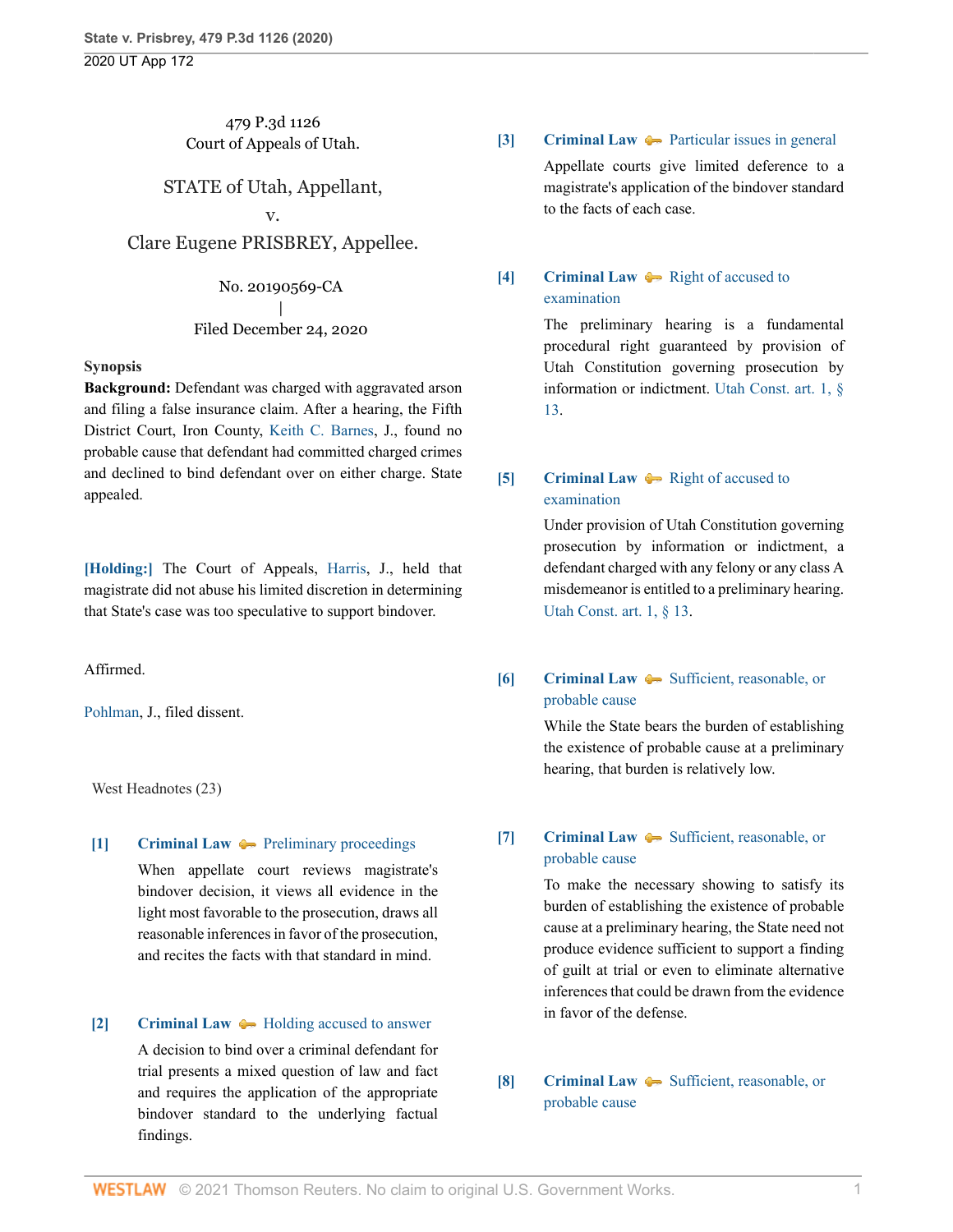To make the necessary showing to satisfy its burden of establishing the existence of probable cause at a preliminary hearing, the State need only present reasonably believable evidence as opposed to speculation—sufficient to sustain each element of the crime(s) in question.

<span id="page-27-0"></span>**[\[9\]](#page-31-7) [Criminal Law](http://www.westlaw.com/Browse/Home/KeyNumber/110/View.html?docGuid=Iebcd7750461911eba075d817282e94c2&originationContext=document&vr=3.0&rs=cblt1.0&transitionType=DocumentItem&contextData=(sc.Search)) Presumptions**, Burden of [Proof, and Weight and Sufficiency of Evidence](http://www.westlaw.com/Browse/Home/KeyNumber/110k238/View.html?docGuid=Iebcd7750461911eba075d817282e94c2&originationContext=document&vr=3.0&rs=cblt1.0&transitionType=DocumentItem&contextData=(sc.Search))

> In considering the evidence presented when the State seeks to make the necessary showing to satisfy its burden of establishing the existence of probable cause at a preliminary hearing, the magistrate conducting the preliminary hearing must view all evidence in the light most favorable to the prosecution and must draw all reasonable inferences in favor of the prosecution.

<span id="page-27-1"></span>**[\[10\]](#page-32-0) [Criminal Law](http://www.westlaw.com/Browse/Home/KeyNumber/110/View.html?docGuid=Iebcd7750461911eba075d817282e94c2&originationContext=document&vr=3.0&rs=cblt1.0&transitionType=DocumentItem&contextData=(sc.Search))**  $\rightarrow$  [Holding accused to answer](http://www.westlaw.com/Browse/Home/KeyNumber/110k240/View.html?docGuid=Iebcd7750461911eba075d817282e94c2&originationContext=document&vr=3.0&rs=cblt1.0&transitionType=DocumentItem&contextData=(sc.Search)) Despite the relatively low evidentiary threshold

at a preliminary hearing, a magistrate may deny bindover in certain situations.

<span id="page-27-2"></span>**[\[11\]](#page-32-1) [Criminal Law](http://www.westlaw.com/Browse/Home/KeyNumber/110/View.html?docGuid=Iebcd7750461911eba075d817282e94c2&originationContext=document&vr=3.0&rs=cblt1.0&transitionType=DocumentItem&contextData=(sc.Search))**  $\rightarrow$  [Sufficient, reasonable, or](http://www.westlaw.com/Browse/Home/KeyNumber/110k238(2)/View.html?docGuid=Iebcd7750461911eba075d817282e94c2&originationContext=document&vr=3.0&rs=cblt1.0&transitionType=DocumentItem&contextData=(sc.Search)) [probable cause](http://www.westlaw.com/Browse/Home/KeyNumber/110k238(2)/View.html?docGuid=Iebcd7750461911eba075d817282e94c2&originationContext=document&vr=3.0&rs=cblt1.0&transitionType=DocumentItem&contextData=(sc.Search))

> When properly construed and applied, the probable cause standard at a preliminary hearing does not constitute a rubber stamp for the prosecution but, rather, provides a meaningful opportunity for magistrates to ferret out groundless and improvident prosecutions.

<span id="page-27-3"></span>**[\[12\]](#page-32-2) [Criminal Law](http://www.westlaw.com/Browse/Home/KeyNumber/110/View.html?docGuid=Iebcd7750461911eba075d817282e94c2&originationContext=document&vr=3.0&rs=cblt1.0&transitionType=DocumentItem&contextData=(sc.Search))**  $\rightarrow$  [Holding accused to answer](http://www.westlaw.com/Browse/Home/KeyNumber/110k240/View.html?docGuid=Iebcd7750461911eba075d817282e94c2&originationContext=document&vr=3.0&rs=cblt1.0&transitionType=DocumentItem&contextData=(sc.Search))

When the evidence, considered under the totality of the circumstances, is wholly lacking and incapable of reasonable inference to prove some issue which supports the prosecution's claim, the magistrate is not required to bind a criminal defendant over for trial.

#### <span id="page-27-4"></span>**[\[13\]](#page-32-3) [Criminal Law](http://www.westlaw.com/Browse/Home/KeyNumber/110/View.html?docGuid=Iebcd7750461911eba075d817282e94c2&originationContext=document&vr=3.0&rs=cblt1.0&transitionType=DocumentItem&contextData=(sc.Search))**  $\leftarrow$  [Holding accused to answer](http://www.westlaw.com/Browse/Home/KeyNumber/110k240/View.html?docGuid=Iebcd7750461911eba075d817282e94c2&originationContext=document&vr=3.0&rs=cblt1.0&transitionType=DocumentItem&contextData=(sc.Search))

A magistrate may properly deny bindover where the facts presented by the prosecution provide no more than a basis for speculation.

<span id="page-27-5"></span>**[\[14\]](#page-32-4) [Criminal Law](http://www.westlaw.com/Browse/Home/KeyNumber/110/View.html?docGuid=Iebcd7750461911eba075d817282e94c2&originationContext=document&vr=3.0&rs=cblt1.0&transitionType=DocumentItem&contextData=(sc.Search))**  $\blacklozenge$  **[Holding accused to answer](http://www.westlaw.com/Browse/Home/KeyNumber/110k240/View.html?docGuid=Iebcd7750461911eba075d817282e94c2&originationContext=document&vr=3.0&rs=cblt1.0&transitionType=DocumentItem&contextData=(sc.Search))** 

When determining whether evidence is sufficient to support bindover, the line separating "speculation" from "reasonable inference" can at times be faint.

<span id="page-27-6"></span>**[\[15\]](#page-32-5) [Criminal Law](http://www.westlaw.com/Browse/Home/KeyNumber/110/View.html?docGuid=Iebcd7750461911eba075d817282e94c2&originationContext=document&vr=3.0&rs=cblt1.0&transitionType=DocumentItem&contextData=(sc.Search))**  $\rightarrow$  [Holding accused to answer](http://www.westlaw.com/Browse/Home/KeyNumber/110k240/View.html?docGuid=Iebcd7750461911eba075d817282e94c2&originationContext=document&vr=3.0&rs=cblt1.0&transitionType=DocumentItem&contextData=(sc.Search))

An "inference," in the context of determining whether evidence is sufficient to support bindover, is a conclusion reached by considering other facts and deducing a logical consequence from them.

[1 Cases that cite this headnote](http://www.westlaw.com/Link/RelatedInformation/DocHeadnoteLink?docGuid=Iebcd7750461911eba075d817282e94c2&headnoteId=205263740601520210426130917&originationContext=document&vr=3.0&rs=cblt1.0&transitionType=CitingReferences&contextData=(sc.Search))

<span id="page-27-7"></span>**[\[16\]](#page-32-6) [Criminal Law](http://www.westlaw.com/Browse/Home/KeyNumber/110/View.html?docGuid=Iebcd7750461911eba075d817282e94c2&originationContext=document&vr=3.0&rs=cblt1.0&transitionType=DocumentItem&contextData=(sc.Search))**  $\blacklozenge$  **[Holding accused to answer](http://www.westlaw.com/Browse/Home/KeyNumber/110k240/View.html?docGuid=Iebcd7750461911eba075d817282e94c2&originationContext=document&vr=3.0&rs=cblt1.0&transitionType=DocumentItem&contextData=(sc.Search))** 

"Speculation," in the context of determining whether evidence is sufficient to support bindover, is the act or practice of theorizing about matters over which there is no certain knowledge at hand.

[1 Cases that cite this headnote](http://www.westlaw.com/Link/RelatedInformation/DocHeadnoteLink?docGuid=Iebcd7750461911eba075d817282e94c2&headnoteId=205263740601620210426130917&originationContext=document&vr=3.0&rs=cblt1.0&transitionType=CitingReferences&contextData=(sc.Search))

<span id="page-27-8"></span>**[\[17\]](#page-32-7) [Criminal Law](http://www.westlaw.com/Browse/Home/KeyNumber/110/View.html?docGuid=Iebcd7750461911eba075d817282e94c2&originationContext=document&vr=3.0&rs=cblt1.0&transitionType=DocumentItem&contextData=(sc.Search))**  $\rightarrow$  [Holding accused to answer](http://www.westlaw.com/Browse/Home/KeyNumber/110k240/View.html?docGuid=Iebcd7750461911eba075d817282e94c2&originationContext=document&vr=3.0&rs=cblt1.0&transitionType=DocumentItem&contextData=(sc.Search)) In the context of determining whether evidence is sufficient to support bindover, the difference between an inference and speculation depends on whether the underlying facts support the conclusion.

[1 Cases that cite this headnote](http://www.westlaw.com/Link/RelatedInformation/DocHeadnoteLink?docGuid=Iebcd7750461911eba075d817282e94c2&headnoteId=205263740601720210426130917&originationContext=document&vr=3.0&rs=cblt1.0&transitionType=CitingReferences&contextData=(sc.Search))

<span id="page-27-9"></span>**[\[18\]](#page-32-8) [Arson](http://www.westlaw.com/Browse/Home/KeyNumber/36/View.html?docGuid=Iebcd7750461911eba075d817282e94c2&originationContext=document&vr=3.0&rs=cblt1.0&transitionType=DocumentItem&contextData=(sc.Search))**  $\blacklozenge$  **[Weight and Sufficiency](http://www.westlaw.com/Browse/Home/KeyNumber/36k37/View.html?docGuid=Iebcd7750461911eba075d817282e94c2&originationContext=document&vr=3.0&rs=cblt1.0&transitionType=DocumentItem&contextData=(sc.Search))** 

Arson, like all crimes, may be proved through circumstantial evidence.

#### <span id="page-27-10"></span>**[\[19\]](#page-33-0) [Criminal Law](http://www.westlaw.com/Browse/Home/KeyNumber/110/View.html?docGuid=Iebcd7750461911eba075d817282e94c2&originationContext=document&vr=3.0&rs=cblt1.0&transitionType=DocumentItem&contextData=(sc.Search)) [Presumptions](http://www.westlaw.com/Browse/Home/KeyNumber/110k305/View.html?docGuid=Iebcd7750461911eba075d817282e94c2&originationContext=document&vr=3.0&rs=cblt1.0&transitionType=DocumentItem&contextData=(sc.Search))**

Over the course of a case, inferences that once appeared reasonable may, upon further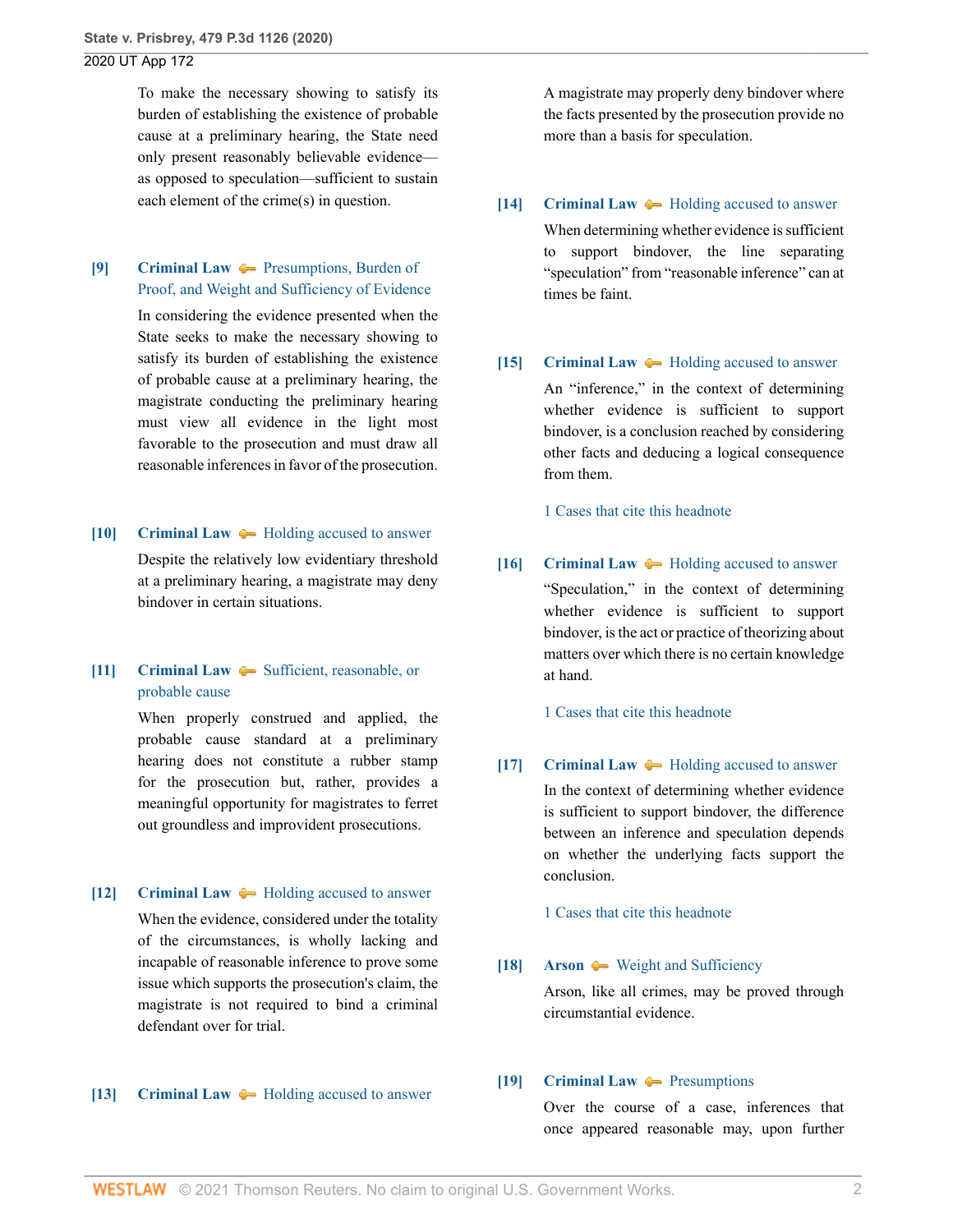investigation, be proven to be unreasonable or no longer based on facts in evidence.

## <span id="page-28-2"></span>**[\[20\]](#page-33-1) [Criminal Law](http://www.westlaw.com/Browse/Home/KeyNumber/110/View.html?docGuid=Iebcd7750461911eba075d817282e94c2&originationContext=document&vr=3.0&rs=cblt1.0&transitionType=DocumentItem&contextData=(sc.Search))**  $\blacklozenge$  **Sufficient**, reasonable, or [probable cause](http://www.westlaw.com/Browse/Home/KeyNumber/110k238(2)/View.html?docGuid=Iebcd7750461911eba075d817282e94c2&originationContext=document&vr=3.0&rs=cblt1.0&transitionType=DocumentItem&contextData=(sc.Search))

In exceptional cases, evidence put forward by a defendant at a preliminary hearing may overcome a prima facie showing of probable cause.

#### <span id="page-28-0"></span>**[\[21\]](#page-33-2) [Criminal Law](http://www.westlaw.com/Browse/Home/KeyNumber/110/View.html?docGuid=Iebcd7750461911eba075d817282e94c2&originationContext=document&vr=3.0&rs=cblt1.0&transitionType=DocumentItem&contextData=(sc.Search))**  $\rightarrow$  [Holding accused to answer](http://www.westlaw.com/Browse/Home/KeyNumber/110k240/View.html?docGuid=Iebcd7750461911eba075d817282e94c2&originationContext=document&vr=3.0&rs=cblt1.0&transitionType=DocumentItem&contextData=(sc.Search))

Magistrate did not abuse his limited discretion in determining that State's case was too speculative to support bindover, in prosecution for aggravated arson and filing a false insurance claim; State's evidence consisted largely of innocuous facts coupled with unexamined supposition, fire chief's supposition that house was sparsely furnished was not a reasonable inference supportive of arson, insurance company, despite awareness of arson investigation and \$350,000 insurance claim at stake, conducted investigation which resulted in conclusion that fire was accident, and fire marshal's conclusion that holes in wall of house were indicative of arson was simply a theory about matters over which there was no certain knowledge.

#### <span id="page-28-3"></span>**[\[22\]](#page-33-3) [Arson](http://www.westlaw.com/Browse/Home/KeyNumber/36/View.html?docGuid=Iebcd7750461911eba075d817282e94c2&originationContext=document&vr=3.0&rs=cblt1.0&transitionType=DocumentItem&contextData=(sc.Search))**  $\blacklozenge$  **[Weight and Sufficiency](http://www.westlaw.com/Browse/Home/KeyNumber/36k37/View.html?docGuid=Iebcd7750461911eba075d817282e94c2&originationContext=document&vr=3.0&rs=cblt1.0&transitionType=DocumentItem&contextData=(sc.Search))**

By itself, the fact that a house is sparsely furnished is hardly evidence of arson.

#### <span id="page-28-4"></span>**[\[23\]](#page-34-0) [Criminal Law](http://www.westlaw.com/Browse/Home/KeyNumber/110/View.html?docGuid=Iebcd7750461911eba075d817282e94c2&originationContext=document&vr=3.0&rs=cblt1.0&transitionType=DocumentItem&contextData=(sc.Search))**  $\rightarrow$  [Holding accused to answer](http://www.westlaw.com/Browse/Home/KeyNumber/110k240/View.html?docGuid=Iebcd7750461911eba075d817282e94c2&originationContext=document&vr=3.0&rs=cblt1.0&transitionType=DocumentItem&contextData=(sc.Search))

When reasonable inferences from the evidence cut both for and against the State's case, the magistrate making bindover determination lacks discretion to choose between them and must leave such a determination to the fact-finder at trial.

**\*1128** Fifth District Court, Iron County Department, The Honorable [Keith C. Barnes,](http://www.westlaw.com/Link/Document/FullText?findType=h&pubNum=176284&cite=0507126801&originatingDoc=Iebcd7750461911eba075d817282e94c2&refType=RQ&originationContext=document&vr=3.0&rs=cblt1.0&transitionType=DocumentItem&contextData=(sc.Search)) No.181500247

#### **Attorneys and Law Firms**

[Sean D. Reyes](http://www.westlaw.com/Link/Document/FullText?findType=h&pubNum=176284&cite=0325658901&originatingDoc=Iebcd7750461911eba075d817282e94c2&refType=RQ&originationContext=document&vr=3.0&rs=cblt1.0&transitionType=DocumentItem&contextData=(sc.Search)) and [Jeffrey D. Mann](http://www.westlaw.com/Link/Document/FullText?findType=h&pubNum=176284&cite=0481675201&originatingDoc=Iebcd7750461911eba075d817282e94c2&refType=RQ&originationContext=document&vr=3.0&rs=cblt1.0&transitionType=DocumentItem&contextData=(sc.Search)), Salt Lake City, Attorneys for Appellant

[Gary W. Pendleton,](http://www.westlaw.com/Link/Document/FullText?findType=h&pubNum=176284&cite=0296590201&originatingDoc=Iebcd7750461911eba075d817282e94c2&refType=RQ&originationContext=document&vr=3.0&rs=cblt1.0&transitionType=DocumentItem&contextData=(sc.Search)) Attorney for Appellee

Judge [Ryan M. Harris](http://www.westlaw.com/Link/Document/FullText?findType=h&pubNum=176284&cite=0313299201&originatingDoc=Iebcd7750461911eba075d817282e94c2&refType=RQ&originationContext=document&vr=3.0&rs=cblt1.0&transitionType=DocumentItem&contextData=(sc.Search)) authored this Opinion, in which Judge [David N. Mortensen](http://www.westlaw.com/Link/Document/FullText?findType=h&pubNum=176284&cite=0191128601&originatingDoc=Iebcd7750461911eba075d817282e94c2&refType=RQ&originationContext=document&vr=3.0&rs=cblt1.0&transitionType=DocumentItem&contextData=(sc.Search)) concurred. Judge [Jill M. Pohlman](http://www.westlaw.com/Link/Document/FullText?findType=h&pubNum=176284&cite=0244769899&originatingDoc=Iebcd7750461911eba075d817282e94c2&refType=RQ&originationContext=document&vr=3.0&rs=cblt1.0&transitionType=DocumentItem&contextData=(sc.Search)) dissented, with opinion.

#### Opinion

#### [HARRIS,](http://www.westlaw.com/Link/Document/FullText?findType=h&pubNum=176284&cite=0313299201&originatingDoc=Iebcd7750461911eba075d817282e94c2&refType=RQ&originationContext=document&vr=3.0&rs=cblt1.0&transitionType=DocumentItem&contextData=(sc.Search)) Judge:

¶1 One New Year's Eve, Clare Eugene Prisbrey's house caught fire. It took firefighters more than an hour to get the fire under control, and the house sustained severe damage. After examining the scene that night and the next day, fire officials came to suspect that Prisbrey had set the blaze intentionally, and the State later charged him with aggravated arson and filing a false insurance claim. At a preliminary hearing, however, the magistrate found no probable cause that Prisbrey had committed those crimes, and declined to bind the case over for trial. The State appeals that determination, and we affirm.

#### <span id="page-28-5"></span> $BACKGROUND<sup>1</sup>$  $BACKGROUND<sup>1</sup>$  $BACKGROUND<sup>1</sup>$

<span id="page-28-1"></span>**[\[1\]](#page-26-0)** ¶2 On December 31, 2017, Prisbrey and his girlfriend (Girlfriend) were together at Prisbrey's house, celebrating the holiday. A few weeks earlier, Prisbrey had decorated his living room (the great room) with Christmas decorations, including a miniature Christmas village—a collection of decorative ceramic houses arranged on foam blocks, wood, and synthetic snow—set up on a table against the wall. Around 9:30 that evening, Prisbrey lit several candles in the Christmas **\*1129** village display and, later, around 10:00 p.m., he and Girlfriend opened a bottle of sparkling grape juice and watched New Year's Eve fireworks displays happening in "different time zones."

¶3 A few minutes later, Prisbrey and Girlfriend left the house; Prisbrey explained to fire officials that he had made a "last minute" decision to propose marriage to Girlfriend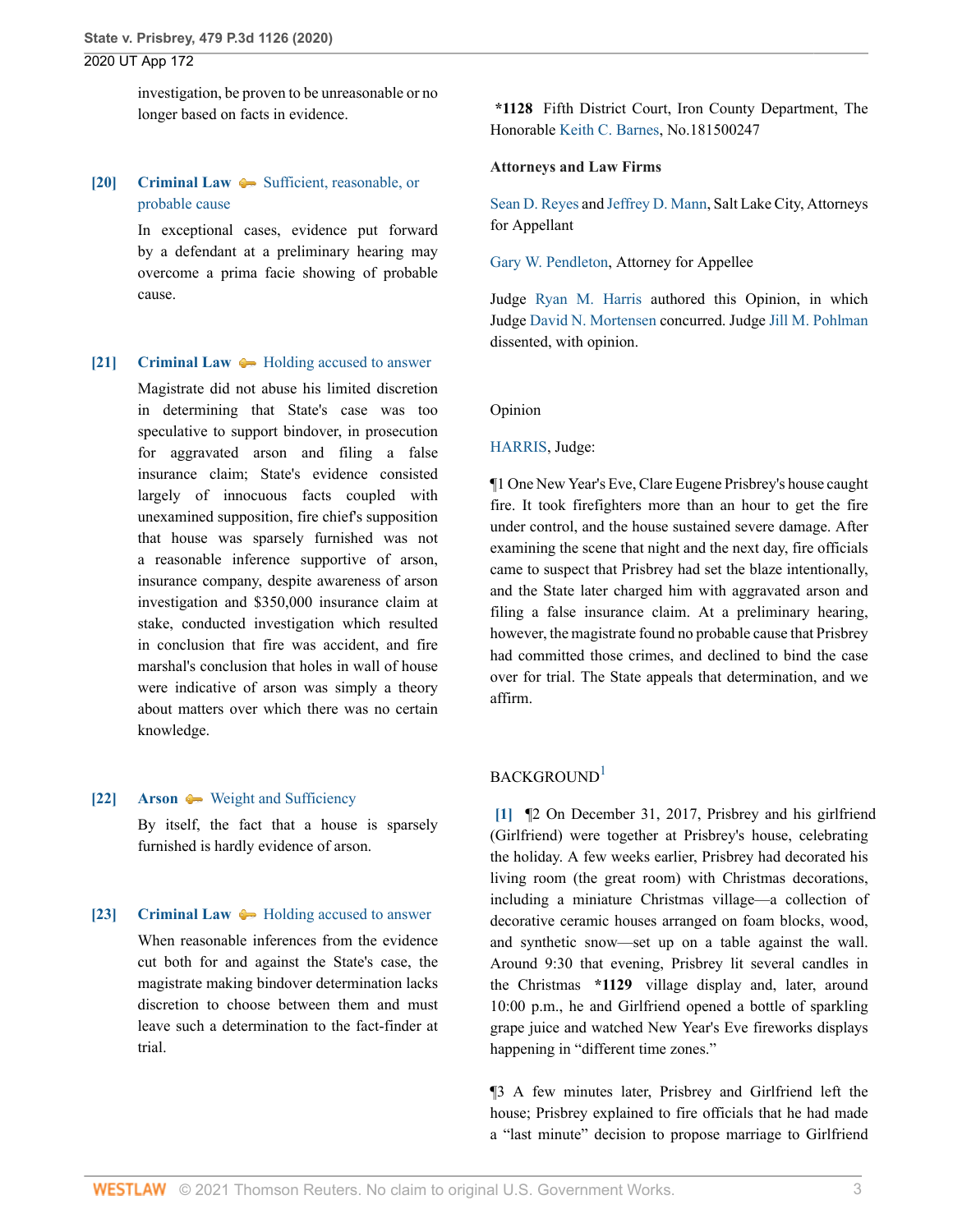that evening, and wanted to do so on the grounds of the local temple of the Church of Jesus Christ of Latter-day Saints. So, a few minutes after 10:00 p.m., Prisbrey, Girlfriend, and Prisbrey's dog got into Prisbrey's car and made the short drive to the temple. No one remained in Prisbrey's house. Before leaving the house for the proposal, however, Prisbrey did not extinguish the six candles in the Christmas village display. Girlfriend testified that she and Prisbrey, in the moment, did not think about it, and merely forgot. The State takes a different view.

¶4 Just as Prisbrey and Girlfriend arrived at the temple and pulled into a parking spot, Prisbrey received a phone call from one of his neighbors informing him that his house was on fire. Someone called the fire department at 10:22 p.m. and the local fire chief (Chief) arrived on scene at 10:29 p.m. Fire crews arrived at "about the same time" and began attempts to extinguish the fire. At that point, the fire was already "50 percent involved," with "fire showing from the roof and from the windows." Chief found that the fire was already "so intense" that he could not approach the house to turn off the gas and the power. Having been informed that there were no people or pets in the house, firefighters took "a defensive strategy," choosing to fight "the fire from the outside" instead of "going inside."

¶5 Firefighters began by deploying a "deck gun" from their fire truck, which dispenses between 500 and 1,000 gallons of water per minute. However, use of the deck gun "didn't seem to knock the fire down," so the fire crews used an "aerial apparatus" to fight the fire from above, and "that's when [they] started getting control" of the fire. In total, it took the fire crews "just over an hour" to get the blaze contained.

¶6 Once the fire was contained, Chief began inspecting the damaged remains of the house, and noticed some "red flags" that he thought might indicate that the fire had been intentionally set. First, he thought that "the [house] appeared to be sparsely furnished," in that "it just didn't seem to have the stuff that a regular [house] would have in it." Chief did not inventory the contents of the house, but simply developed this viewpoint from walking through the various rooms of the house after the fire. Another officer on the scene, whose identity Chief could not recall, told him that Prisbrey "had placed some stuff in a storage unit," but Chief did not follow up on the "storage unit" lead, or investigate the source of the other officer's statement or the extent to which it might be correct. Second, Chief noticed that "[t]here were some holes that were pushed through the wall" between the great room

and the garage, about "a foot and a half off the floor," and he thought those holes might have been intended to facilitate the spread of the fire into the garage.

¶7 After noticing these things, Chief spoke with Prisbrey and asked him if he had any idea how the fire may have started. Prisbrey told Chief that, about two weeks earlier, his dog had tracked paint through the house, and that within the previous couple of days Prisbrey had used paint thinner to spot-clean the dog's paint tracks. Not all paint thinners are flammable, and Chief did not ask Prisbrey what kind of paint thinner he used or specifically where he had used it. Nevertheless, this piece of information added to Chief's suspicions, and based on all of the information he had at the time, he made the decision to notify the office of the Utah State Fire Marshal to ask it to investigate. Chief made that notification by phone call at about 11:30 p.m. that night. He also decided to station a fire crew at the house overnight to make sure the scene remained undisturbed, until someone from the State Fire Marshal's office could arrive.

¶8 The following morning, New Year's Day 2018, a section manager from the State Fire Marshal's office (Marshal) arrived on the scene. Before entering the house, Marshal spoke with Prisbrey, who was sitting in his **\*1130** vehicle in front of the house. Prisbrey told Marshal about leaving the six candles lit in the Christmas village. When Marshal asked about flammable liquids in the house, Prisbrey informed Marshal that he had some camp fuel stored in a closet, and again recited the events that had occurred with his dog tracking paint into the house and cleaning it up "all over the place" with paint thinner. Like Chief, Marshal did not ask Prisbrey what kind of paint thinner he used or specifically where he had used it.

¶9 After interviewing Prisbrey, Marshal then inspected the house. He discovered "very heavy fire damage" in the great room near where the Christmas village display had been, and "very heavy" damage to the second floor of the house, such that it was unsafe for him to proceed up the stairs. Prisbrey also pointed out where his "overly dry" Christmas tree had been located. During his walk-through, Marshal saw signs that the fire may have spread quickly through the house, "more quickly than [he] would have expected."

¶10 When Marshal went into the garage—which shared a wall with the great room—he noticed that the garage was "significantly undamaged," either from fire or water damage. A water heater was located along the wall next to the great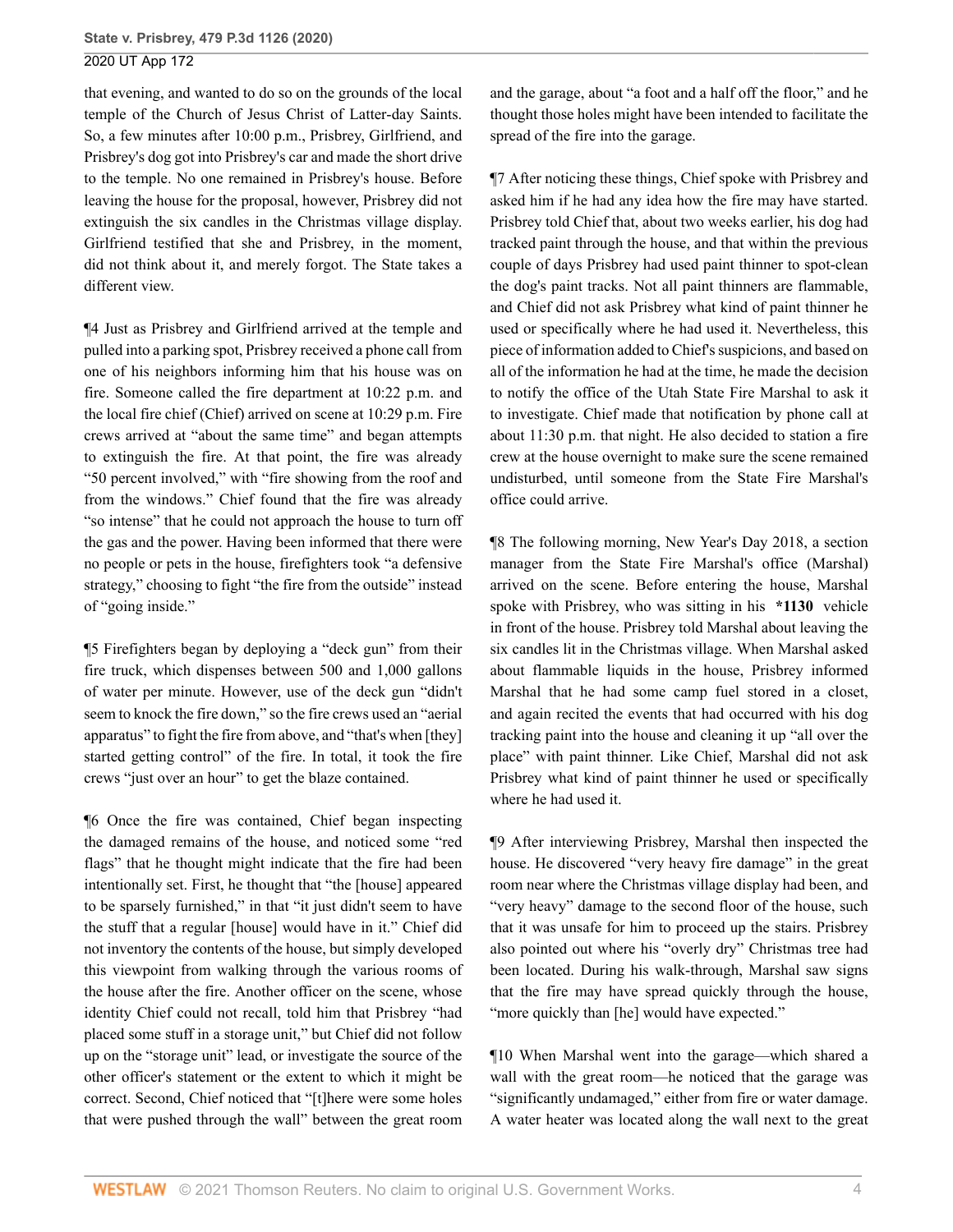room, and right next to the water heater—within just a few inches—were stacked several one-gallon containers of gasoline, one of which had its top removed. Near the gas cans was a "plastic garbage can full of various aerosols and flammable liquids."

<span id="page-30-0"></span>¶11 Perhaps most significantly, Marshal noticed, along the wall between the garage and the great room, "two holes in the wall" that were located very close to where the Christmas village display had been (on the great room side) and where the gas cans were (on the garage side). Marshal asked Chief and the local fire marshal whether the two holes had been created "during suppression" by high-pressure water hoses, and Chief and the local marshal stated that "they didn't make [the holes] with a water stream," and that if they had, there would have been extensive water damage in the garage and the items in the garage, including the gas cans, would have been moved around.<sup>[2](#page-36-1)</sup> But Marshal did not ask any of the line firefighters whether the holes had been created after the fire had been controlled, when crews were searching the house for hot spots, and Marshal conceded on cross-examination that it was "[p]ossibl[e]" that the holes had been made by fire crews after the fire was under control.<sup>[3](#page-36-2)</sup> When asked about the two holes, Prisbrey denied any knowledge of them, and Girlfriend testified that she had not noticed them when she was in the garage on New Year's Eve before leaving for the temple, although she acknowledged she had not been looking for them.

¶12 After his inspection of the garage, Marshal "believed [he] had uncovered elements of an arson," so he "backed out of the scene" and informed the officers on scene that they "would need a warrant to proceed any further." He testified that this was "the **\*1131** end of [his] investigation," and that, at that point, he "left the scene and never returned to the premises." However, the record contains no indication that a search warrant was ever sought or obtained, and no evidence of any further investigation of the incident by any governmental entity—whether by local law enforcement or by the office of the State Fire Marshal—was submitted to the magistrate at the preliminary hearing.

¶13 Despite conducting no further investigation, Marshal testified at the preliminary hearing that, in his opinion, "this was an arson." In response to a question about the basis for this opinion, Marshal testified as follows:

The holes in the wall that weren't caused by fire department suppression streams, the gas cans up against the water heater, the candles on the other side of the garage wall in the great room that were left burning with combustible material around them, that was certainly some of my red flags as far as elements of an arson go.

Marshal acknowledged that he had not reached any conclusion that the house had been sparsely furnished, and was not basing his opinion on any such notion, and that his opinion was likewise not based on the presence of paint thinner (or any other accelerant) on the floor, even stating that he "wasn't concerned with accelerant being used" in the great room. Indeed, upon direct questioning from the magistrate, Marshal reaffirmed that his opinion was not based on the presence of accelerants, but was instead based on "the hole[s] in the walls, [the] location of the gas cans, as well as the lit candles."

<span id="page-30-1"></span>¶14 Soon after the fire, Prisbrey notified his insurance company and submitted a claim, therein representing to the insurance company that he did not intentionally cause the fire. On January 2, 2018, the insurance company hired its own investigator (Investigator) to inspect the home and offer an opinion as to whether the fire was arson, so that the insurance company could make a decision about whether to pay the claim. Investigator traveled to the scene on January 4, 2018, and spent "four or five hours" on the premises. In his view, the house was not sparsely furnished. While he was in the house, Investigator took photographs and samples of various items. In particular, he filled four lined one-gallon cans, designed to keep gases inside, with various fire debris, with the intent to test the debris samples for the presence of accelerants. Those samples were later tested, and Investigator testified that they showed no sign of accelerants anywhere near where the fire had started, in the great room.

¶15 Investigator also focused on the two holes in the wall between the great room and the garage. In particular, he examined the relative damage on the two sides of the wall, as well as on the gypsum and the paper in the drywall along the sides of the holes, and concluded that the holes had been created *after* the fire, and not before. In particular, Investigator observed that the gypsum inside the drywall along the edges of the holes was less discolored than the torn paper covering the drywall around the holes, and concluded that the paper had not been torn—an event that would have occurred when the holes were created—until after the fire was over. Investigator also noted the absence of any fire damage inside the garage, observing that a fire burning intensely enough to burn the drywall inside the room "would have gone into the garage" if the holes had existed while the fire was burning.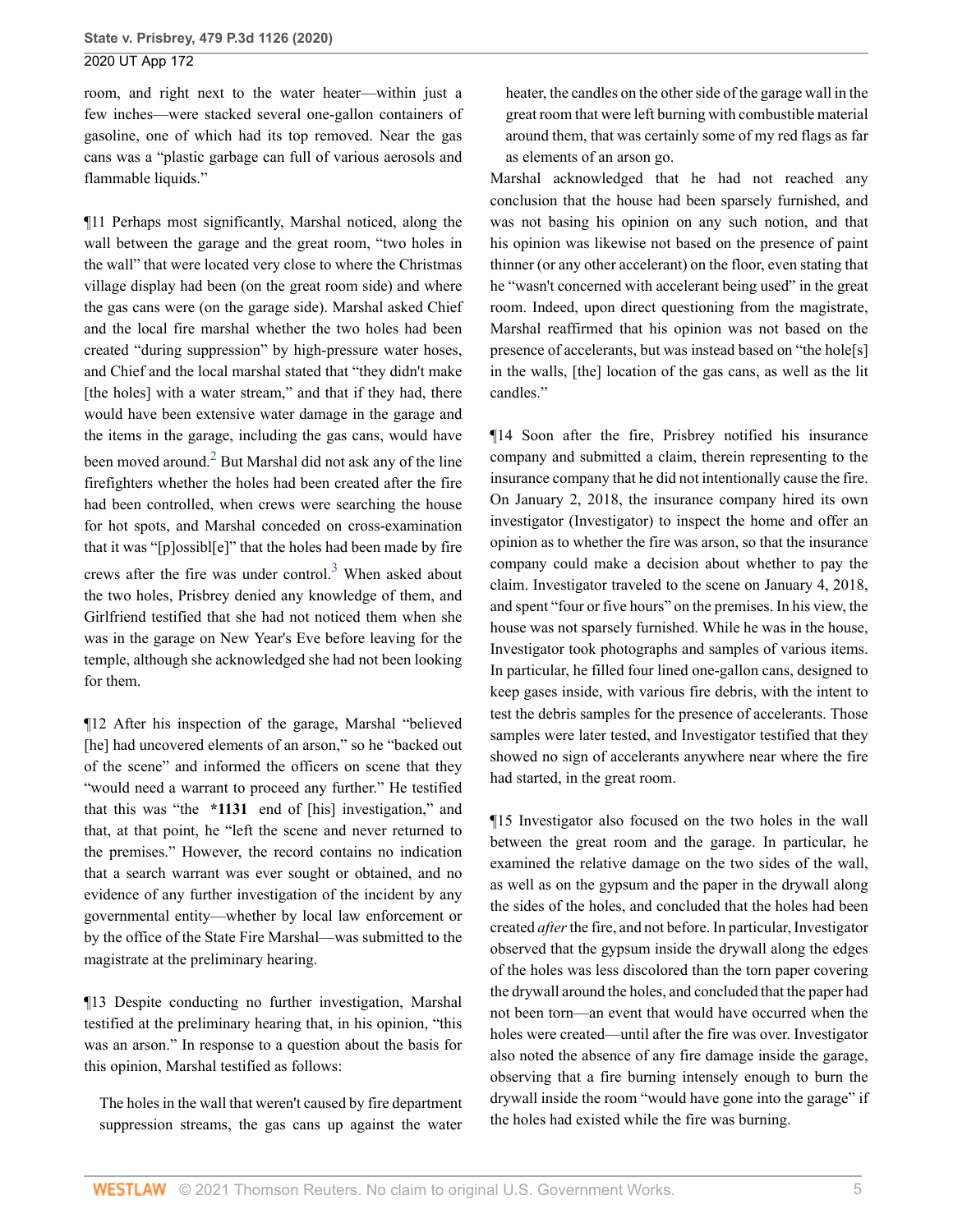¶16 After completing his investigation, Investigator notified the insurance company that his preliminary conclusion was that the fire was accidental, and he later submitted a final written report reaffirming that conclusion and detailing the basis for it. Based in part on Investigator's conclusion, the insurance company approved Prisbrey's claim, ultimately paying him "over \$350,000 in benefits" for, among other things, repair to the house and for temporary housing.

¶17 After the insurance company paid the claim, the State charged Prisbrey with aggravated arson, a first-degree felony, and with filing a false insurance claim, a second-degree felony. The district court, sitting in the capacity of a magistrate, held a preliminary hearing to decide whether to bind Prisbrey over for trial on these charges; the hearing took place over two days, spaced eleven months apart. During that hearing, the State called three witnesses: Chief and **\*1132** Marshal, who testified as to the events described above; and a witness from the Insurance Fraud Division of the Utah Insurance Department, who testified that Prisbrey had submitted a claim to his insurance company. After the State rested, Prisbrey called Investigator and Girlfriend. During his testimony, Investigator described his investigation, the conclusion he had drawn from it—that the fire had been accidental—and the reasons for his conclusion. At the end of the hearing, the magistrate declined to bind Prisbrey over on either charge, determining that, even though the State's burden "is not very high," the State had failed to meet that burden.

#### ISSUE AND STANDARD OF REVIEW

<span id="page-31-1"></span><span id="page-31-0"></span>**[\[2\]](#page-26-1) [\[3\]](#page-26-2)** ¶18 The State now appeals the magistrate's decision not to bind Prisbrey over for trial. A "decision to bind over a criminal defendant for trial presents a mixed question of law and fact and requires the application of the appropriate bindover standard to the underlying factual findings." *[In](http://www.westlaw.com/Link/Document/FullText?findType=Y&serNum=2021992994&pubNum=0004645&originatingDoc=Iebcd7750461911eba075d817282e94c2&refType=RP&originationContext=document&vr=3.0&rs=cblt1.0&transitionType=DocumentItem&contextData=(sc.Search)) re I.R.C.*[, 2010 UT 41, ¶ 12, 232 P.3d 1040](http://www.westlaw.com/Link/Document/FullText?findType=Y&serNum=2021992994&pubNum=0004645&originatingDoc=Iebcd7750461911eba075d817282e94c2&refType=RP&originationContext=document&vr=3.0&rs=cblt1.0&transitionType=DocumentItem&contextData=(sc.Search)) (quotation simplified). In this context, appellate courts give "limited deference to a magistrate's application of the bindover standard to the facts of each case." *See [State v. Ramirez](http://www.westlaw.com/Link/Document/FullText?findType=Y&serNum=2028636117&pubNum=0004645&originatingDoc=Iebcd7750461911eba075d817282e94c2&refType=RP&originationContext=document&vr=3.0&rs=cblt1.0&transitionType=DocumentItem&contextData=(sc.Search))*, 2012 [UT 59, ¶ 7, 289 P.3d 444](http://www.westlaw.com/Link/Document/FullText?findType=Y&serNum=2028636117&pubNum=0004645&originatingDoc=Iebcd7750461911eba075d817282e94c2&refType=RP&originationContext=document&vr=3.0&rs=cblt1.0&transitionType=DocumentItem&contextData=(sc.Search)) (quotation simplified); *accord [State](http://www.westlaw.com/Link/Document/FullText?findType=Y&serNum=2009159603&pubNum=0004645&originatingDoc=Iebcd7750461911eba075d817282e94c2&refType=RP&originationContext=document&vr=3.0&rs=cblt1.0&transitionType=DocumentItem&contextData=(sc.Search)) v. Virgin*[, 2006 UT 29, ¶ 34, 137 P.3d 787](http://www.westlaw.com/Link/Document/FullText?findType=Y&serNum=2009159603&pubNum=0004645&originatingDoc=Iebcd7750461911eba075d817282e94c2&refType=RP&originationContext=document&vr=3.0&rs=cblt1.0&transitionType=DocumentItem&contextData=(sc.Search)).

#### ANALYSIS

<span id="page-31-3"></span><span id="page-31-2"></span>**[\[4\]](#page-26-3) [\[5](#page-26-4)]** ¶19 "The preliminary hearing is a fundamental procedural right guaranteed by [article I, section 13 of the](http://www.westlaw.com/Link/Document/FullText?findType=L&pubNum=1000512&cite=UTCNART1S13&originatingDoc=Iebcd7750461911eba075d817282e94c2&refType=LQ&originationContext=document&vr=3.0&rs=cblt1.0&transitionType=DocumentItem&contextData=(sc.Search)) [Utah Constitution](http://www.westlaw.com/Link/Document/FullText?findType=L&pubNum=1000512&cite=UTCNART1S13&originatingDoc=Iebcd7750461911eba075d817282e94c2&refType=LQ&originationContext=document&vr=3.0&rs=cblt1.0&transitionType=DocumentItem&contextData=(sc.Search))." *Ramirez*[, 2012 UT 59, ¶ 8, 289 P.3d 444.](http://www.westlaw.com/Link/Document/FullText?findType=Y&serNum=2028636117&pubNum=0004645&originatingDoc=Iebcd7750461911eba075d817282e94c2&refType=RP&originationContext=document&vr=3.0&rs=cblt1.0&transitionType=DocumentItem&contextData=(sc.Search)) Under that provision, a defendant charged with any felony or any class A misdemeanor is entitled to a preliminary hearing. *See State v. Hernandez*[, 2011 UT 70, ¶ 29, 268](http://www.westlaw.com/Link/Document/FullText?findType=Y&serNum=2026467778&pubNum=0004645&originatingDoc=Iebcd7750461911eba075d817282e94c2&refType=RP&originationContext=document&vr=3.0&rs=cblt1.0&transitionType=DocumentItem&contextData=(sc.Search)) [P.3d 822;](http://www.westlaw.com/Link/Document/FullText?findType=Y&serNum=2026467778&pubNum=0004645&originatingDoc=Iebcd7750461911eba075d817282e94c2&refType=RP&originationContext=document&vr=3.0&rs=cblt1.0&transitionType=DocumentItem&contextData=(sc.Search)) *see also* [Utah Const. art. I, § 13.](http://www.westlaw.com/Link/Document/FullText?findType=L&pubNum=1000512&cite=UTCNART1S13&originatingDoc=Iebcd7750461911eba075d817282e94c2&refType=LQ&originationContext=document&vr=3.0&rs=cblt1.0&transitionType=DocumentItem&contextData=(sc.Search)) Under a separate constitutional provision, the people of Utah have declared that the "function" of a preliminary hearing "is limited to determining whether probable cause exists" to bind a defendant over for trial. *See* [Utah Const. art. I, § 12](http://www.westlaw.com/Link/Document/FullText?findType=L&pubNum=1000512&cite=UTCNART1S12&originatingDoc=Iebcd7750461911eba075d817282e94c2&refType=LQ&originationContext=document&vr=3.0&rs=cblt1.0&transitionType=DocumentItem&contextData=(sc.Search)).

¶20 Our supreme court has noted that "probable cause never had and never will have a precise meaning." *See [State](http://www.westlaw.com/Link/Document/FullText?findType=Y&serNum=2001123153&pubNum=0004645&originatingDoc=Iebcd7750461911eba075d817282e94c2&refType=RP&originationContext=document&vr=3.0&rs=cblt1.0&transitionType=DocumentItem&contextData=(sc.Search)) v. Clark*[, 2001 UT 9, ¶ 11 n.1, 20 P.3d 300](http://www.westlaw.com/Link/Document/FullText?findType=Y&serNum=2001123153&pubNum=0004645&originatingDoc=Iebcd7750461911eba075d817282e94c2&refType=RP&originationContext=document&vr=3.0&rs=cblt1.0&transitionType=DocumentItem&contextData=(sc.Search)) (quotation simplified). In *[Clark](http://www.westlaw.com/Link/Document/FullText?findType=Y&serNum=2001123153&pubNum=0004645&originatingDoc=Iebcd7750461911eba075d817282e94c2&refType=RP&originationContext=document&vr=3.0&rs=cblt1.0&transitionType=DocumentItem&contextData=(sc.Search))*, the court held that the "probable cause" standard applicable in preliminary hearings was the same as the "probable cause" standard applicable in the context of arrest warrants, stating that, "at both the arrest warrant and the preliminary hearing stages, the prosecution must present sufficient evidence to support a reasonable belief that an offense has been committed and that the defendant committed it." *Id.* [¶ 16;](http://www.westlaw.com/Link/Document/FullText?findType=Y&serNum=2001123153&pubNum=0004649&originatingDoc=Iebcd7750461911eba075d817282e94c2&refType=RP&originationContext=document&vr=3.0&rs=cblt1.0&transitionType=DocumentItem&contextData=(sc.Search)) *accord* [Utah R. Crim. P. 7B\(b\);](http://www.westlaw.com/Link/Document/FullText?findType=L&pubNum=1003937&cite=UTRRCRPR7B&originatingDoc=Iebcd7750461911eba075d817282e94c2&refType=LQ&originationContext=document&vr=3.0&rs=cblt1.0&transitionType=DocumentItem&contextData=(sc.Search)) *[State](http://www.westlaw.com/Link/Document/FullText?findType=Y&serNum=2036857493&pubNum=0004645&originatingDoc=Iebcd7750461911eba075d817282e94c2&refType=RP&originationContext=document&vr=3.0&rs=cblt1.0&transitionType=DocumentItem&contextData=(sc.Search)) v. Schmidt*[, 2015 UT 65, ¶ 17, 356 P.3d 1204](http://www.westlaw.com/Link/Document/FullText?findType=Y&serNum=2036857493&pubNum=0004645&originatingDoc=Iebcd7750461911eba075d817282e94c2&refType=RP&originationContext=document&vr=3.0&rs=cblt1.0&transitionType=DocumentItem&contextData=(sc.Search)). And the *[Clark](http://www.westlaw.com/Link/Document/FullText?findType=Y&serNum=2001123153&pubNum=0004645&originatingDoc=Iebcd7750461911eba075d817282e94c2&refType=RP&originationContext=document&vr=3.0&rs=cblt1.0&transitionType=DocumentItem&contextData=(sc.Search))* court noted that this "reasonable belief" formulation of the probable cause standard was not materially different from the "fair probability" formulation of the probable cause standard applicable in the context of search warrants. *See* [2001 UT 9, ¶](http://www.westlaw.com/Link/Document/FullText?findType=Y&serNum=2001123153&pubNum=0004645&originatingDoc=Iebcd7750461911eba075d817282e94c2&refType=RP&originationContext=document&vr=3.0&rs=cblt1.0&transitionType=DocumentItem&contextData=(sc.Search)) [11 n.1, 20 P.3d 300](http://www.westlaw.com/Link/Document/FullText?findType=Y&serNum=2001123153&pubNum=0004645&originatingDoc=Iebcd7750461911eba075d817282e94c2&refType=RP&originationContext=document&vr=3.0&rs=cblt1.0&transitionType=DocumentItem&contextData=(sc.Search)) (stating that, "[t]hough phrased differently, there is little, if any, difference" between the "reasonable belief" standard for obtaining an arrest warrant and the "fair probability" standard for obtaining a search warrant); *see also State v. Decorso*[, 1999 UT 57, ¶ 59, 993 P.2d 837](http://www.westlaw.com/Link/Document/FullText?findType=Y&serNum=1999133949&pubNum=0000661&originatingDoc=Iebcd7750461911eba075d817282e94c2&refType=RP&originationContext=document&vr=3.0&rs=cblt1.0&transitionType=DocumentItem&contextData=(sc.Search)) (stating that a search warrant is proper where there is a "fair probability that evidence of the crime will be found in the place or places named in the warrant" (quotation simplified)), *abrogated on other grounds by State v. Thornton*[, 2017 UT 9, 391 P.3d 1016.](http://www.westlaw.com/Link/Document/FullText?findType=Y&serNum=2040998222&pubNum=0004645&originatingDoc=Iebcd7750461911eba075d817282e94c2&refType=RP&originationContext=document&vr=3.0&rs=cblt1.0&transitionType=DocumentItem&contextData=(sc.Search))

<span id="page-31-7"></span><span id="page-31-6"></span><span id="page-31-5"></span><span id="page-31-4"></span>**[\[6\]](#page-26-5) [\[7\]](#page-26-6) [\[8](#page-26-7)] [\[9\]](#page-27-0)** ¶21 While the State bears the burden of establishing the existence of probable cause at a preliminary hearing, *see State v. Lopez*[, 2020 UT 61, ¶ 46, 474 P.3d](http://www.westlaw.com/Link/Document/FullText?findType=Y&serNum=2051681108&pubNum=0004645&originatingDoc=Iebcd7750461911eba075d817282e94c2&refType=RP&originationContext=document&vr=3.0&rs=cblt1.0&transitionType=DocumentItem&contextData=(sc.Search)) [949](http://www.westlaw.com/Link/Document/FullText?findType=Y&serNum=2051681108&pubNum=0004645&originatingDoc=Iebcd7750461911eba075d817282e94c2&refType=RP&originationContext=document&vr=3.0&rs=cblt1.0&transitionType=DocumentItem&contextData=(sc.Search)), that burden is "relatively low," *see Ramirez*[, 2012 UT](http://www.westlaw.com/Link/Document/FullText?findType=Y&serNum=2028636117&pubNum=0004645&originatingDoc=Iebcd7750461911eba075d817282e94c2&refType=RP&originationContext=document&vr=3.0&rs=cblt1.0&transitionType=DocumentItem&contextData=(sc.Search)) [59, ¶ 9, 289 P.3d 444;](http://www.westlaw.com/Link/Document/FullText?findType=Y&serNum=2028636117&pubNum=0004645&originatingDoc=Iebcd7750461911eba075d817282e94c2&refType=RP&originationContext=document&vr=3.0&rs=cblt1.0&transitionType=DocumentItem&contextData=(sc.Search)) *see also Lopez*[, 2020 UT 61, ¶](http://www.westlaw.com/Link/Document/FullText?findType=Y&serNum=2051681108&pubNum=0004645&originatingDoc=Iebcd7750461911eba075d817282e94c2&refType=RP&originationContext=document&vr=3.0&rs=cblt1.0&transitionType=DocumentItem&contextData=(sc.Search)) [46, 474 P.3d 949](http://www.westlaw.com/Link/Document/FullText?findType=Y&serNum=2051681108&pubNum=0004645&originatingDoc=Iebcd7750461911eba075d817282e94c2&refType=RP&originationContext=document&vr=3.0&rs=cblt1.0&transitionType=DocumentItem&contextData=(sc.Search)) (stating that the burden is "light"). To make the necessary showing, the State "need not produce evidence sufficient to support a finding of guilt at trial or even to eliminate alternative inferences that could be drawn from the evidence in favor of the defense." *Lopez*[, 2020](http://www.westlaw.com/Link/Document/FullText?findType=Y&serNum=2051681108&pubNum=0004645&originatingDoc=Iebcd7750461911eba075d817282e94c2&refType=RP&originationContext=document&vr=3.0&rs=cblt1.0&transitionType=DocumentItem&contextData=(sc.Search)) [UT 61, ¶ 46, 474 P.3d 949](http://www.westlaw.com/Link/Document/FullText?findType=Y&serNum=2051681108&pubNum=0004645&originatingDoc=Iebcd7750461911eba075d817282e94c2&refType=RP&originationContext=document&vr=3.0&rs=cblt1.0&transitionType=DocumentItem&contextData=(sc.Search)) (quotation simplified). The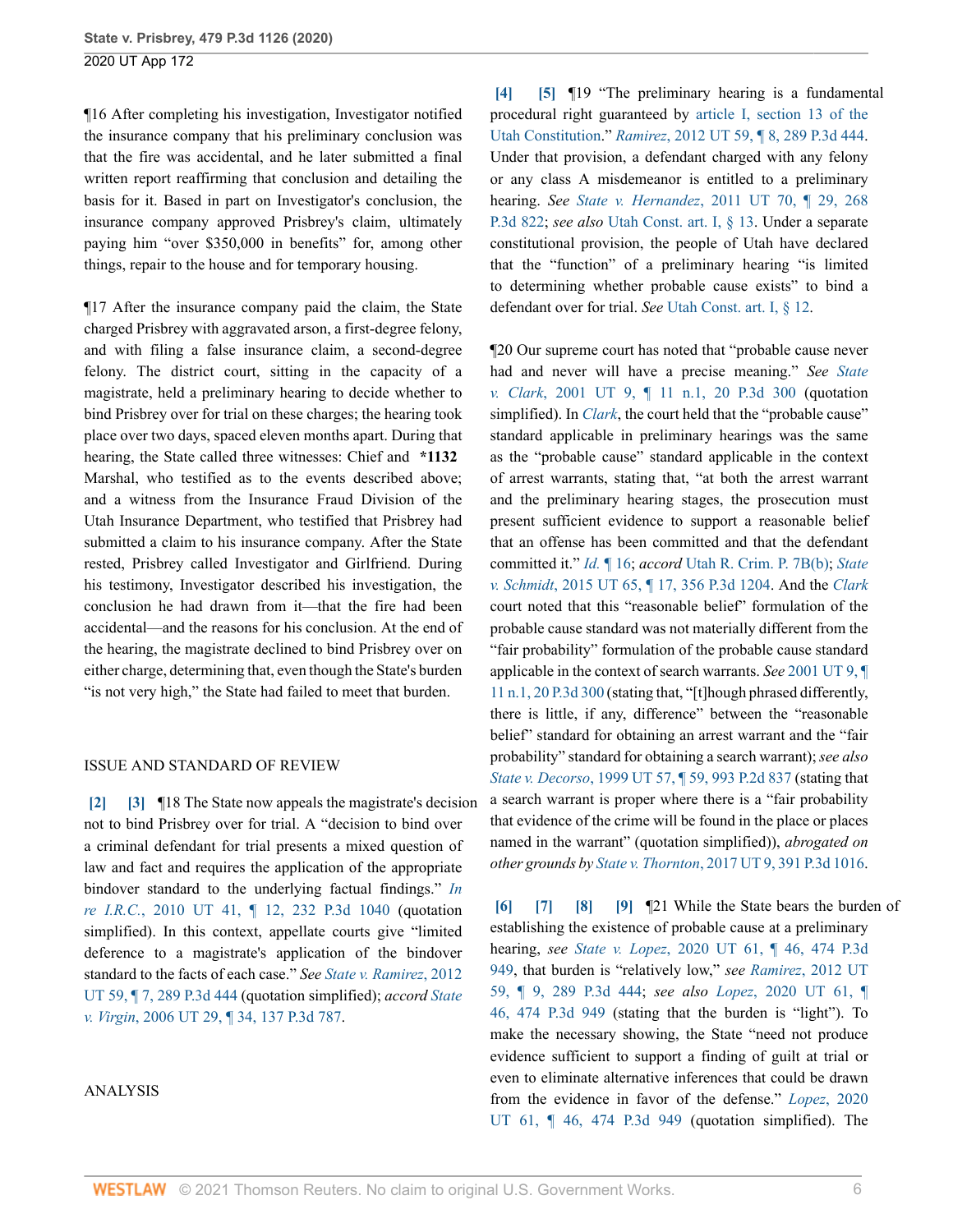State need only present "reasonably believable evidence as opposed to speculation—sufficient to sustain each element of the crime(s) in question." *Ramirez*[, 2012 UT 59, ¶ 9,](http://www.westlaw.com/Link/Document/FullText?findType=Y&serNum=2028636117&pubNum=0004645&originatingDoc=Iebcd7750461911eba075d817282e94c2&refType=RP&originationContext=document&vr=3.0&rs=cblt1.0&transitionType=DocumentItem&contextData=(sc.Search)) [289 P.3d 444](http://www.westlaw.com/Link/Document/FullText?findType=Y&serNum=2028636117&pubNum=0004645&originatingDoc=Iebcd7750461911eba075d817282e94c2&refType=RP&originationContext=document&vr=3.0&rs=cblt1.0&transitionType=DocumentItem&contextData=(sc.Search)). And in considering the evidence presented, the magistrate conducting **\*1133** the preliminary hearing "must view all evidence in the light most favorable to the prosecution and must draw all reasonable inferences in favor of the prosecution." *Clark*[, 2001 UT 9, ¶ 10, 20 P.3d 300](http://www.westlaw.com/Link/Document/FullText?findType=Y&serNum=2001123153&pubNum=0004645&originatingDoc=Iebcd7750461911eba075d817282e94c2&refType=RP&originationContext=document&vr=3.0&rs=cblt1.0&transitionType=DocumentItem&contextData=(sc.Search)) (quotation simplified).

<span id="page-32-3"></span><span id="page-32-2"></span><span id="page-32-1"></span><span id="page-32-0"></span>**[\[10\]](#page-27-1) [\[11\]](#page-27-2) [\[12](#page-27-3)] [\[13\]](#page-27-4)** ¶22 But "[d]espite the relatively through circumstantial evidence. *See [State v. Nickles](http://www.westlaw.com/Link/Document/FullText?findType=Y&serNum=1986151647&pubNum=0000661&originatingDoc=Iebcd7750461911eba075d817282e94c2&refType=RP&fi=co_pp_sp_661_126&originationContext=document&vr=3.0&rs=cblt1.0&transitionType=DocumentItem&contextData=(sc.Search)#co_pp_sp_661_126)*, 728 low evidentiary threshold at a preliminary hearing, a magistrate may deny bindover in certain situations." *[State](http://www.westlaw.com/Link/Document/FullText?findType=Y&serNum=2030463143&pubNum=0004645&originatingDoc=Iebcd7750461911eba075d817282e94c2&refType=RP&originationContext=document&vr=3.0&rs=cblt1.0&transitionType=DocumentItem&contextData=(sc.Search)) v. Graham*[, 2013 UT App 109, ¶ 9, 302 P.3d 824](http://www.westlaw.com/Link/Document/FullText?findType=Y&serNum=2030463143&pubNum=0004645&originatingDoc=Iebcd7750461911eba075d817282e94c2&refType=RP&originationContext=document&vr=3.0&rs=cblt1.0&transitionType=DocumentItem&contextData=(sc.Search)). Indeed, when "[p]roperly construed and applied, the probable cause standard does not constitute a rubber stamp for the prosecution but, rather, provides a meaningful opportunity for magistrates to ferret out groundless and improvident prosecutions." *State v. Virgin*[, 2006 UT 29, ¶ 19, 137 P.3d](http://www.westlaw.com/Link/Document/FullText?findType=Y&serNum=2009159603&pubNum=0004645&originatingDoc=Iebcd7750461911eba075d817282e94c2&refType=RP&originationContext=document&vr=3.0&rs=cblt1.0&transitionType=DocumentItem&contextData=(sc.Search)) [787](http://www.westlaw.com/Link/Document/FullText?findType=Y&serNum=2009159603&pubNum=0004645&originatingDoc=Iebcd7750461911eba075d817282e94c2&refType=RP&originationContext=document&vr=3.0&rs=cblt1.0&transitionType=DocumentItem&contextData=(sc.Search)). For instance, "when the evidence, considered under the totality of the circumstances, is wholly lacking and incapable of reasonable inference to prove some issue which supports the prosecution's claim, the magistrate is not required to bind a criminal defendant over for trial." *Graham*[, 2013 UT](http://www.westlaw.com/Link/Document/FullText?findType=Y&serNum=2030463143&pubNum=0004645&originatingDoc=Iebcd7750461911eba075d817282e94c2&refType=RP&originationContext=document&vr=3.0&rs=cblt1.0&transitionType=DocumentItem&contextData=(sc.Search)) [App 109, ¶ 9, 302 P.3d 824](http://www.westlaw.com/Link/Document/FullText?findType=Y&serNum=2030463143&pubNum=0004645&originatingDoc=Iebcd7750461911eba075d817282e94c2&refType=RP&originationContext=document&vr=3.0&rs=cblt1.0&transitionType=DocumentItem&contextData=(sc.Search)) (quotation simplified). Similarly, a magistrate may properly deny bindover "where the facts presented by the prosecution provide no more than a basis for speculation." *See State v. Jones*[, 2016 UT 4, ¶ 13, 365 P.3d](http://www.westlaw.com/Link/Document/FullText?findType=Y&serNum=2037982437&pubNum=0004645&originatingDoc=Iebcd7750461911eba075d817282e94c2&refType=RP&originationContext=document&vr=3.0&rs=cblt1.0&transitionType=DocumentItem&contextData=(sc.Search)) [1212](http://www.westlaw.com/Link/Document/FullText?findType=Y&serNum=2037982437&pubNum=0004645&originatingDoc=Iebcd7750461911eba075d817282e94c2&refType=RP&originationContext=document&vr=3.0&rs=cblt1.0&transitionType=DocumentItem&contextData=(sc.Search)) (quotation simplified).

<span id="page-32-7"></span><span id="page-32-6"></span><span id="page-32-5"></span><span id="page-32-4"></span>**[\[14\]](#page-27-5) [\[15\]](#page-27-6) [\[16\]](#page-27-7) [\[17\]](#page-27-8)** ¶23 To be sure, the line separating (6) that Prisbrey, Girlfriend, and dog had all left the house "speculation" from "reasonable inference" can at times be faint. *See [Salt Lake City v. Carrera](http://www.westlaw.com/Link/Document/FullText?findType=Y&serNum=2036884116&pubNum=0004645&originatingDoc=Iebcd7750461911eba075d817282e94c2&refType=RP&originationContext=document&vr=3.0&rs=cblt1.0&transitionType=DocumentItem&contextData=(sc.Search))*, 2015 UT 73, ¶¶ 11– [12, 358 P.3d 1067](http://www.westlaw.com/Link/Document/FullText?findType=Y&serNum=2036884116&pubNum=0004645&originatingDoc=Iebcd7750461911eba075d817282e94c2&refType=RP&originationContext=document&vr=3.0&rs=cblt1.0&transitionType=DocumentItem&contextData=(sc.Search)) (stating that the "distinction between a reasonable inference and speculation" is a "difficult" one "for which a bright-line methodology is elusive"); *see also [State v.](http://www.westlaw.com/Link/Document/FullText?findType=Y&serNum=2022800264&pubNum=0004645&originatingDoc=Iebcd7750461911eba075d817282e94c2&refType=RP&originationContext=document&vr=3.0&rs=cblt1.0&transitionType=DocumentItem&contextData=(sc.Search)) Cristobal*[, 2010 UT App 228, ¶ 16, 238 P.3d 1096](http://www.westlaw.com/Link/Document/FullText?findType=Y&serNum=2022800264&pubNum=0004645&originatingDoc=Iebcd7750461911eba075d817282e94c2&refType=RP&originationContext=document&vr=3.0&rs=cblt1.0&transitionType=DocumentItem&contextData=(sc.Search)) (referring to the distinction between reasonable inference and speculation as "sometimes subtle"), *abrogated on other grounds as recognized by State v. Law*[, 2020 UT App 74, 464 P.3d](http://www.westlaw.com/Link/Document/FullText?findType=Y&serNum=2050927230&pubNum=0004645&originatingDoc=Iebcd7750461911eba075d817282e94c2&refType=RP&originationContext=document&vr=3.0&rs=cblt1.0&transitionType=DocumentItem&contextData=(sc.Search)) [1192.](http://www.westlaw.com/Link/Document/FullText?findType=Y&serNum=2050927230&pubNum=0004645&originatingDoc=Iebcd7750461911eba075d817282e94c2&refType=RP&originationContext=document&vr=3.0&rs=cblt1.0&transitionType=DocumentItem&contextData=(sc.Search)) An "inference" is "a conclusion reached by considering other facts and deducing a logical consequence from them." *Carrera*[, 2015 UT 73, ¶ 12, 358 P.3d 1067](http://www.westlaw.com/Link/Document/FullText?findType=Y&serNum=2036884116&pubNum=0004645&originatingDoc=Iebcd7750461911eba075d817282e94c2&refType=RP&originationContext=document&vr=3.0&rs=cblt1.0&transitionType=DocumentItem&contextData=(sc.Search)) (quotation simplified). "On the other hand, 'speculation' is the act or practice of theorizing about matters over which there is no certain knowledge at hand." *[Id.](http://www.westlaw.com/Link/Document/FullText?findType=Y&serNum=2036884116&pubNum=0004649&originatingDoc=Iebcd7750461911eba075d817282e94c2&refType=RP&originationContext=document&vr=3.0&rs=cblt1.0&transitionType=DocumentItem&contextData=(sc.Search))* (quotation simplified). As our supreme court has explained, "the difference between an inference and speculation depends on whether the underlying facts support the conclusion." *[Id.](http://www.westlaw.com/Link/Document/FullText?findType=Y&serNum=2036884116&pubNum=0004649&originatingDoc=Iebcd7750461911eba075d817282e94c2&refType=RP&originationContext=document&vr=3.0&rs=cblt1.0&transitionType=DocumentItem&contextData=(sc.Search))*; *see also [Salt Lake City v.](http://www.westlaw.com/Link/Document/FullText?findType=Y&serNum=2035747813&pubNum=0004645&originatingDoc=Iebcd7750461911eba075d817282e94c2&refType=RP&originationContext=document&vr=3.0&rs=cblt1.0&transitionType=DocumentItem&contextData=(sc.Search))*

*Gallegos*[, 2015 UT App 78, ¶ 10, 347 P.3d 842](http://www.westlaw.com/Link/Document/FullText?findType=Y&serNum=2035747813&pubNum=0004645&originatingDoc=Iebcd7750461911eba075d817282e94c2&refType=RP&originationContext=document&vr=3.0&rs=cblt1.0&transitionType=DocumentItem&contextData=(sc.Search)) (stating that "inferences drawn from facts in evidence are appropriate," but "inferences drawn from inferences are not" (quotation simplified)).

<span id="page-32-8"></span>**[\[18\]](#page-27-9)** ¶24 In this case, the State charged Prisbrey with aggravated arson, a crime that occurs when a person, "by means of fire," "intentionally and unlawfully damages ... a habitable structure." [Utah Code Ann. § 76-6-103\(1\)\(a\)](http://www.westlaw.com/Link/Document/FullText?findType=L&pubNum=1000511&cite=UTSTS76-6-103&originatingDoc=Iebcd7750461911eba075d817282e94c2&refType=SP&originationContext=document&vr=3.0&rs=cblt1.0&transitionType=DocumentItem&contextData=(sc.Search)#co_pp_9f800000f2221) (LexisNexis 2017). Arson, like all crimes, may be proved

[P.2d 123, 126 \(Utah 1986\)](http://www.westlaw.com/Link/Document/FullText?findType=Y&serNum=1986151647&pubNum=0000661&originatingDoc=Iebcd7750461911eba075d817282e94c2&refType=RP&fi=co_pp_sp_661_126&originationContext=document&vr=3.0&rs=cblt1.0&transitionType=DocumentItem&contextData=(sc.Search)#co_pp_sp_661_126) (stating that, in the context of arson, "circumstantial evidence alone may be sufficient to establish the guilt of the accused"). After Chief and Marshal walked through the burned house on New Year's Eve and New Year's Day, they made several circumstantial observations that they thought pointed toward the conclusion that Prisbrey had intentionally set his house on fire. Specifically, the State points to seven such observations that it contends support bindover: (1) that Prisbrey told fire officials that he had used paint thinner to clean up dog-tracked paint in the days leading up to the fire; (2) that Marshal believed the fire had spread more quickly than he would have anticipated; (3) that flammable materials were present in the house, including an "overly dry" Christmas tree, camp fuel in a closet, and gasoline cans in the garage; (4) that Chief believed the house was sparsely furnished, and had heard that Prisbrey had removed items to a storage unit prior to the fire; (5) that Prisbrey failed to extinguish the six candles in the Christmas village display before leaving the house on New Year's Eve; prior to the fire; and (7) that two holes were punched into the wall between the great room and the garage, right between where the Christmas village display and the gas cans were located, and that these holes had not been created by fire

**\*1134** ¶25 After making these observations, Chief and Marshal left the scene, with Marshal commenting that they "would need a [search] warrant to proceed any further." But no warrant was ever sought or obtained; neither Chief nor Marshal conducted any further investigation, and no evidence was presented to the magistrate that any other governmental entity did either.

department water streams.

¶26 Because the State never sought a search warrant, no magistrate was ever asked to evaluate the State's evidence —as it existed at that moment in time—to consider whether probable cause existed to support a search warrant to further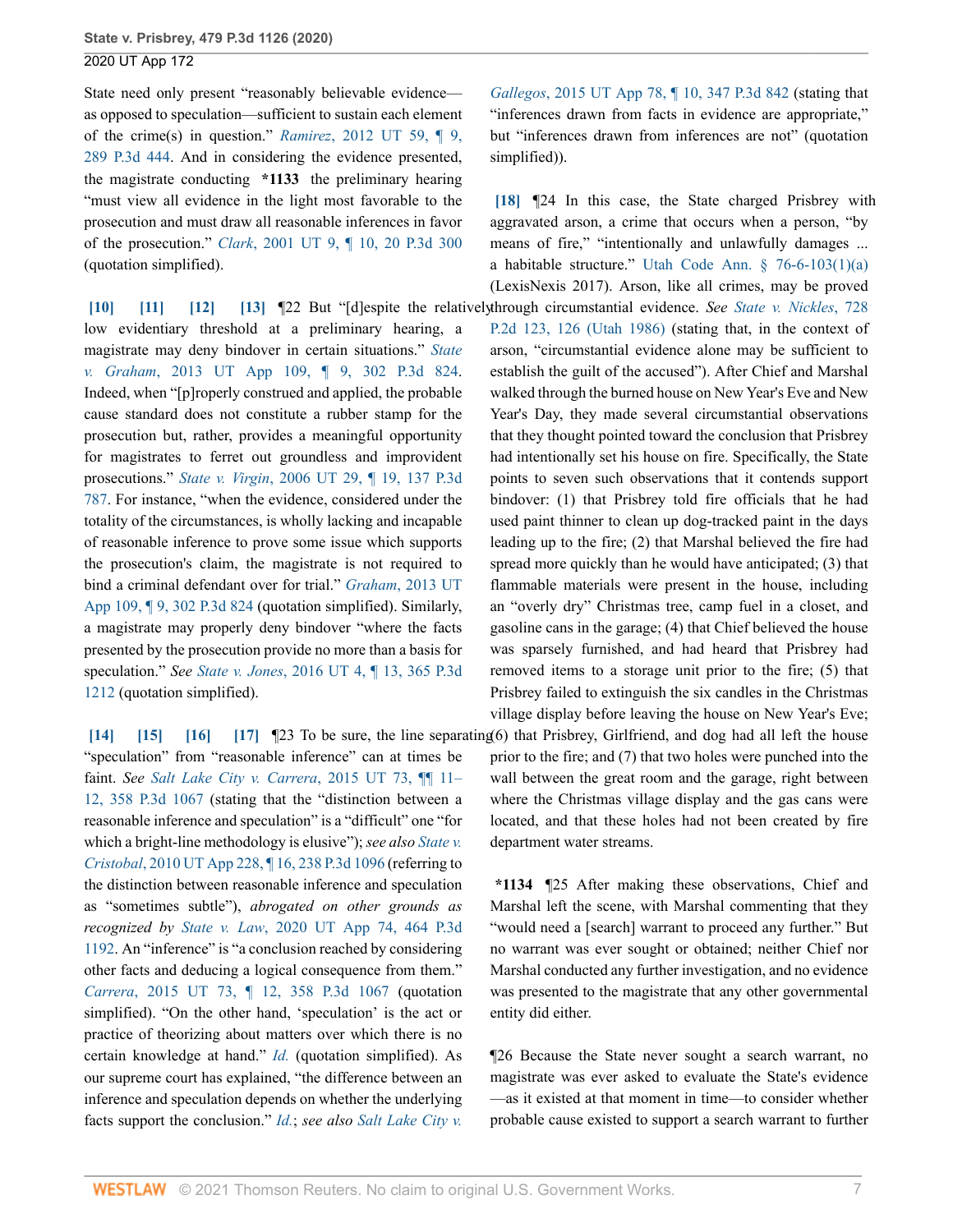investigate the possibility that Prisbrey had committed arson. And we are not asked to consider that question either, although we certainly acknowledge that a request for a warrant, if the State had made one on New Year's Day, may very well have been appropriately granted, given the incomplete information that then existed.

<span id="page-33-1"></span><span id="page-33-0"></span>**[\[19\]](#page-27-10) [\[20\]](#page-28-2)** ¶27 The question we are asked to consider is not whether probable cause existed to support a search warrant on New Year's Day, but instead whether probable cause existed to support bindover at the conclusion of the preliminary hearing, in light of all of the evidence presented at that hearing. Even if we assume, for the sake of argument, that the State could have demonstrated probable cause for a search warrant on New Year's Day, it does not necessarily follow from that conclusion that probable cause will continue to be present at all subsequent stages of the case. Over the course of a case, inferences that once appeared reasonable may, upon further investigation, be proven to be unreasonable or no longer based on facts in evidence. And in exceptional cases, evidence put forward by a defendant at a preliminary hearing may overcome a *prima facie* showing of probable cause. *See Lopez*[, 2020 UT 61, ¶¶ 46–48, 474 P.3d 949](http://www.westlaw.com/Link/Document/FullText?findType=Y&serNum=2051681108&pubNum=0004645&originatingDoc=Iebcd7750461911eba075d817282e94c2&refType=RP&originationContext=document&vr=3.0&rs=cblt1.0&transitionType=DocumentItem&contextData=(sc.Search)) (noting the "low bar" the State must surmount at a preliminary hearing, and stating that, given the low bar, "it may be difficult for the defense to overcome a *prima facie* showing of probable cause").

<span id="page-33-2"></span>**[\[21\]](#page-28-0)** ¶28 The magistrate adjudged this case to be one of those rare cases in which the State's evidence did not surmount the low probable cause bar. And in this unique case, for two related reasons, we discern no abuse of the magistrate's limited discretion in reaching that conclusion.

¶29 First, the State's evidence consisted largely of innocuous facts coupled with unexamined supposition. As noted above, the difference between "speculation" and "reasonable inference" turns on whether there are facts that underlie the conclusion. *See Carrera*[, 2015 UT 73, ¶ 12, 358 P.3d 1067](http://www.westlaw.com/Link/Document/FullText?findType=Y&serNum=2036884116&pubNum=0004645&originatingDoc=Iebcd7750461911eba075d817282e94c2&refType=RP&originationContext=document&vr=3.0&rs=cblt1.0&transitionType=DocumentItem&contextData=(sc.Search)). For many of Chief's and Marshal's "red flags," no underlying facts supported their speculative suspicion. For instance, Chief's supposition about the use of accelerants was based on Prisbrey's account that, some days prior to the fire, he had used paint thinner to spot-clean dog-tracked paint. But paint thinner evaporates over time, and neither Chief nor Marshal knew the date on which Prisbrey had applied the paint thinner, nor did they know whether the paint thinner Prisbrey used was even flammable, or whether he had applied any paint thinner anywhere near the Christmas village display. And neither

conducted any follow-up investigation to attempt to ascertain these facts. Under the circumstances, Chief's suspicion that Prisbrey had applied flammable accelerants on a location near the Christmas village display on a date recent enough to matter amounted to nothing more than a "theor[y] about matters over which there is no certain knowledge." *See [id.](http://www.westlaw.com/Link/Document/FullText?findType=Y&serNum=2036884116&pubNum=0004649&originatingDoc=Iebcd7750461911eba075d817282e94c2&refType=RP&originationContext=document&vr=3.0&rs=cblt1.0&transitionType=DocumentItem&contextData=(sc.Search))* (quotation simplified). Indeed, during his testimony, Marshal specifically disavowed reliance on any such supposition, informing the magistrate, in response to a direct question, that he "wasn't concerned with accelerant being used" in the great room. The State's attempted reliance upon it now is misplaced.

<span id="page-33-3"></span>**[\[22\]](#page-28-3)** ¶30 Similarly, Chief's supposition that the house was sparsely furnished was, in context, not a reasonable inference supportive of arson. By itself, the fact that a house is sparsely furnished is hardly evidence of arson; what triggered Chief's suspicion was that the *reason* the house was sparsely furnished might have been because Prisbrey had taken items out of the house prior to the fire and placed them in a storage unit. That **\*1135** fact, if true, would potentially be circumstantial evidence of arsonous intent. But here, nothing other than unexamined supposition supports any such notion. Chief could not even remember who told him about the storage unit, let alone any details about the type and number of items that might have been moved there prior to the fire. And no additional investigation was apparently ever conducted to locate or inspect any such storage unit. Chief's suspicion along these lines was speculative, and Marshal again distanced himself from it, testifying that he included no observations in his report about the house being sparsely furnished. The State's attempted reliance upon this fact now is likewise misplaced.

¶31 In addition, some of the other facts to which the State now points are entirely innocuous, and do almost nothing to support an inference of arson. For instance, the fact that Prisbrey had flammable materials in his house and in his garage was entirely unremarkable. Many Americans have an overly dry Christmas tree in their house on New Year's Eve. And if the presence of camping fuel in a closet and gas cans in the garage were indicative of arsonous intent, it would be the exceptional homeowner who would not fall under suspicion.

¶32 Second, the evidence of the insurance company's investigation presented by the defense at the preliminary hearing served to overcome any remnants of reasonable inference that remained in the State's references to accelerants or the holes in the wall. It bears noting that—at the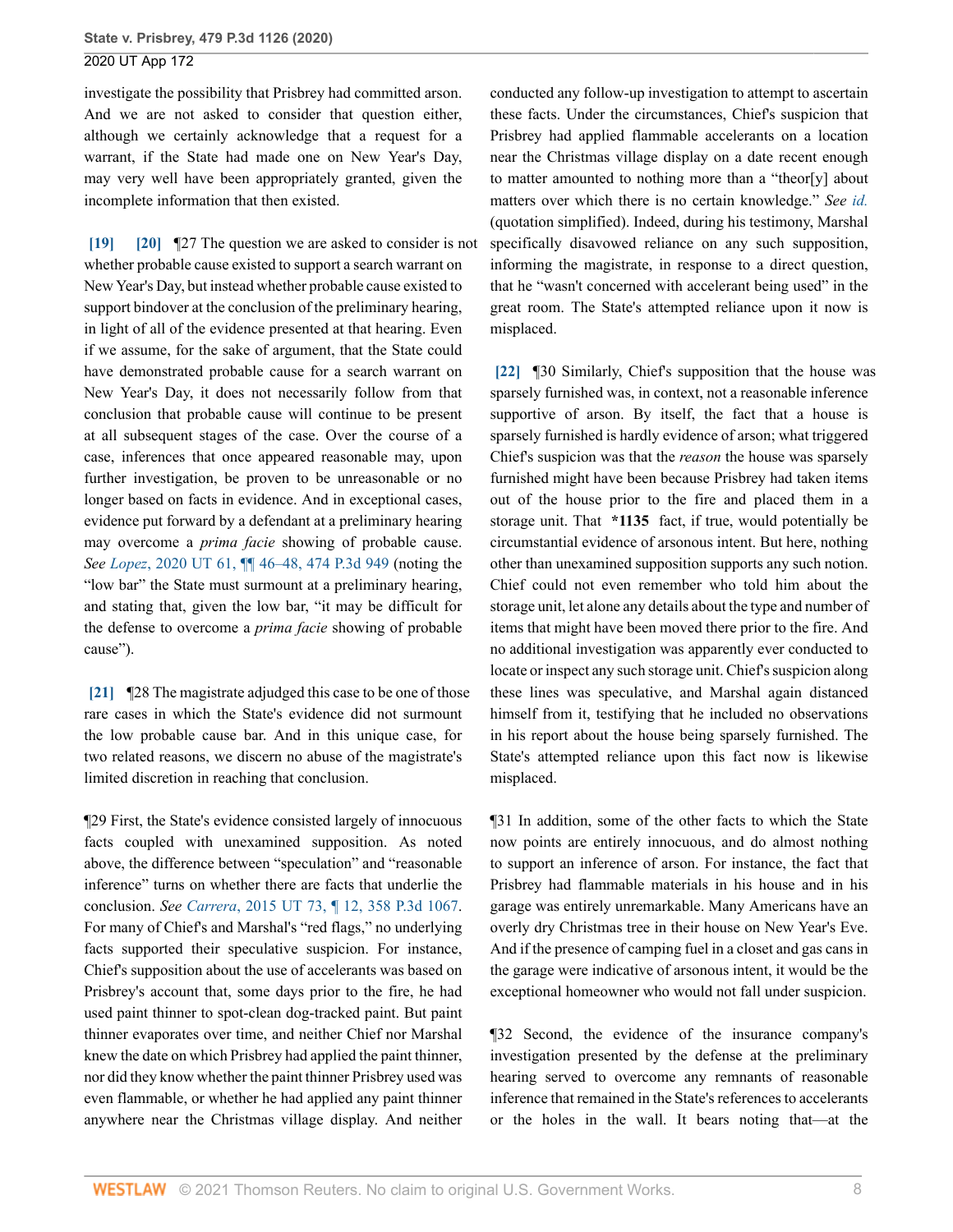time it investigated the claim—the insurance company was fully aware that local fire officials were wondering about arson; indeed, that is why the company dispatched its own investigator to the scene. And it goes almost without saying that the insurance company—given the \$350,000 insurance claim at stake—had every interest in making sure the fire had not been started intentionally. But despite the insurer's awareness and incentives, its investigation resulted in a conclusion that the fire had been an accident.

¶33 Specifically, Investigator took samples, preserved in lined cans, with the intention of determining whether there was any evidence that Prisbrey applied paint thinner or other accelerants in locations designed to spread the fire. Tests of the samples yielded no such evidence.

¶34 And Investigator carefully examined the two holes in the wall between the great room and the garage. This piece of evidence was arguably the State's most powerful, and the item upon which Marshal almost entirely rested his conclusion that Prisbrey had intentionally set the fire. But Investigator concluded, based on his analysis of the components of the drywall on each side of the wall and the lack of fire damage in the garage, that the holes had been created *after* the fire.

<span id="page-34-0"></span>**[\[23\]](#page-28-4)** ¶35 The State asserts that Marshal's conclusion to the contrary—that the holes are indicative of arson—is sufficient to compel bindover, pointing out that "when reasonable inferences from the evidence cut both for and against the [S]tate's case, the magistrate lacks discretion to choose between them and must leave such a determination to the factfinder at trial." *See Schmidt*[, 2015 UT 65, ¶ 1, 356 P.3d 1204](http://www.westlaw.com/Link/Document/FullText?findType=Y&serNum=2036857493&pubNum=0004645&originatingDoc=Iebcd7750461911eba075d817282e94c2&refType=RP&originationContext=document&vr=3.0&rs=cblt1.0&transitionType=DocumentItem&contextData=(sc.Search)). But while Investigator's conclusion represents a reasonable inference drawn from evidence, Marshal's conclusion—on this record—does not. In contrast to Investigator's conclusion, which was based on facts following an investigation, Marshal's conclusion was simply a "theor[y] about matters over which there is no certain knowledge." *See [Carrera](http://www.westlaw.com/Link/Document/FullText?findType=Y&serNum=2036884116&pubNum=0004645&originatingDoc=Iebcd7750461911eba075d817282e94c2&refType=RP&originationContext=document&vr=3.0&rs=cblt1.0&transitionType=DocumentItem&contextData=(sc.Search))*, 2015 [UT 73, ¶ 12, 358 P.3d 1067](http://www.westlaw.com/Link/Document/FullText?findType=Y&serNum=2036884116&pubNum=0004645&originatingDoc=Iebcd7750461911eba075d817282e94c2&refType=RP&originationContext=document&vr=3.0&rs=cblt1.0&transitionType=DocumentItem&contextData=(sc.Search)) (quotation simplified). After all, the presence of the holes themselves is not, in itself, indicative of arson; the holes lead to a reasonable inference of arson only if they were created *before* the fire. Only Investigator—and not Marshal—made efforts to thoroughly investigate when the holes were created. Marshal simply asked two individuals (rather than all of the fire crews) if the holes had been created by their water streams (rather than through any other means). After being told that the holes had not been created by fire crews' water streams, Marshal jumped to the unexamined conclusion that the holes must have been created prior to the

fire. He did not attempt to ground that conclusion in any actual investigatory facts. He did not examine the holes to compare the burn or water damage on **\*1136** each side of the wall, and did not talk to any members of the fire crews other than Chief and the local fire marshal.

¶36 After considering all of the evidence as presented at the preliminary hearing, the magistrate determined that the State's case was based on speculation and not on reasonable inferences grounded in evidentiary facts. To be sure, Prisbrey lit six candles in a Christmas village display in his house, and did not extinguish them in his haste to leave the house—with his dog—to propose to Girlfriend. The fire did seem to have spread quickly, perhaps due to the presence of a dry Christmas tree in the vicinity. But beyond that, the State's inferences of arson are simply theoretical, and not grounded in evidence. The State did nothing—or, at least, presented no evidence that it did anything—more to investigate its suspicions. And the State's theories did not hold up against an actual investigation by an entity with every incentive to validate them. Under these unique circumstances, we cannot conclude that the magistrate abused his limited discretion in determining that the State's case was too speculative to support bindover, on either an aggravated arson charge or an insurance fraud charge, which charges in this case rise and fall together.

#### **CONCLUSION**

¶37 Accordingly, we affirm the magistrate's decision to decline bindover.

#### [POHLMAN](http://www.westlaw.com/Link/Document/FullText?findType=h&pubNum=176284&cite=0244769899&originatingDoc=Iebcd7750461911eba075d817282e94c2&refType=RQ&originationContext=document&vr=3.0&rs=cblt1.0&transitionType=DocumentItem&contextData=(sc.Search)), Judge (dissenting):

¶38 The magistrate, and the majority alike, recognizes that the State's burden of proof at the preliminary hearing is light. Our supreme court characterizes the standard as setting a "low bar," equating it to the "reasonable belief" formulation of the probable cause standard applicable to arrest warrants. *See State v. Lopez*[, 2020 UT 61, ¶¶ 46, 48, 474 P.3d 949;](http://www.westlaw.com/Link/Document/FullText?findType=Y&serNum=2051681108&pubNum=0004645&originatingDoc=Iebcd7750461911eba075d817282e94c2&refType=RP&originationContext=document&vr=3.0&rs=cblt1.0&transitionType=DocumentItem&contextData=(sc.Search)) *[State v.](http://www.westlaw.com/Link/Document/FullText?findType=Y&serNum=2037982437&pubNum=0004645&originatingDoc=Iebcd7750461911eba075d817282e94c2&refType=RP&originationContext=document&vr=3.0&rs=cblt1.0&transitionType=DocumentItem&contextData=(sc.Search)) Jones*[, 2016 UT 4, ¶ 12, 365 P.3d 1212.](http://www.westlaw.com/Link/Document/FullText?findType=Y&serNum=2037982437&pubNum=0004645&originatingDoc=Iebcd7750461911eba075d817282e94c2&refType=RP&originationContext=document&vr=3.0&rs=cblt1.0&transitionType=DocumentItem&contextData=(sc.Search)) Similarly, the majority likens it to the "fair probability" formulation of the probable cause standard applicable to search warrants. *See supra* ¶ 20.

¶39 Without affirmatively stating that the State could have met that standard with the evidence it amassed had it sought a search warrant on New Year's Day, the majority assumes for the sake of its analysis that the standard would have been met. But it then concludes that this is an "exceptional" case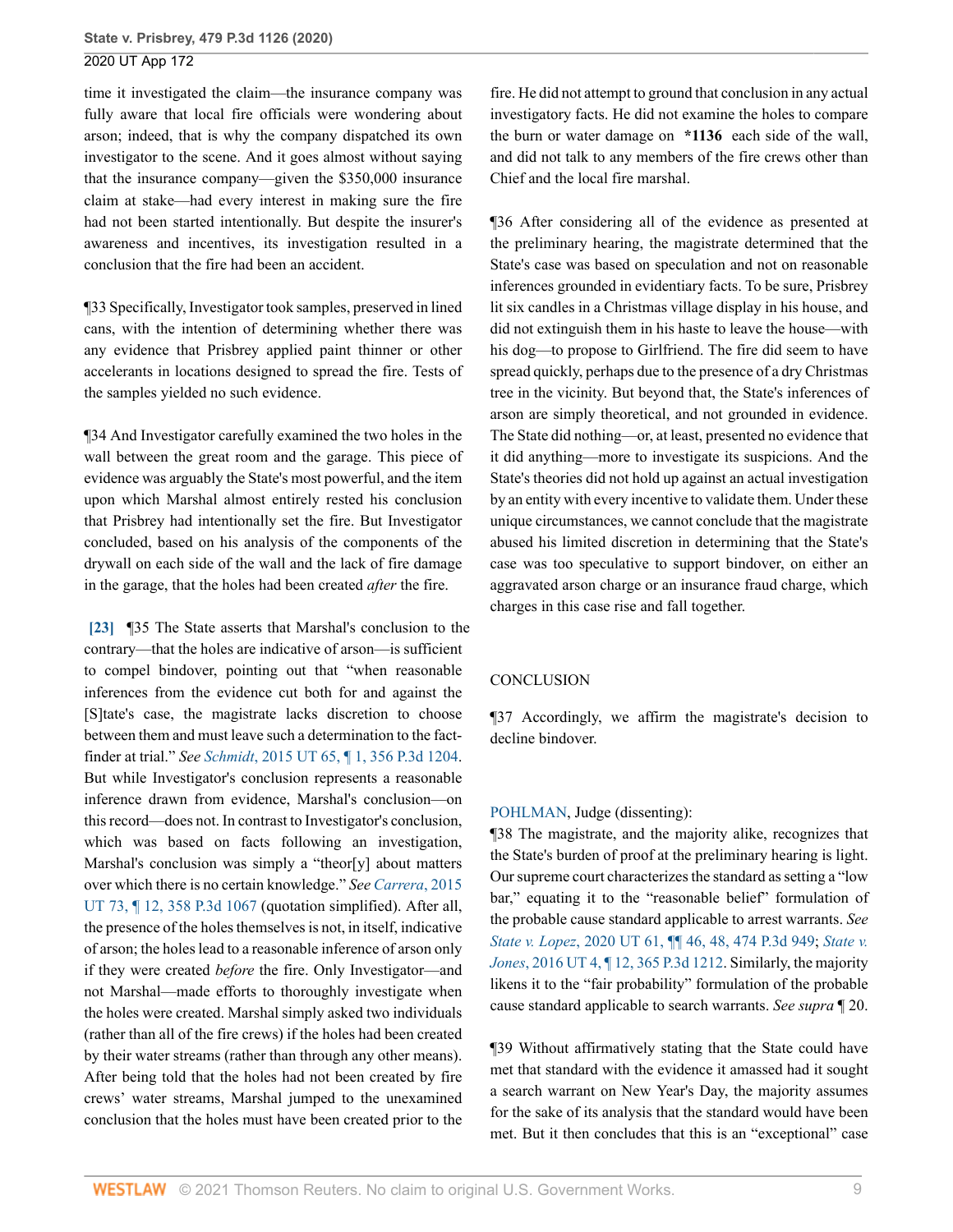where the defense overcame that showing in the preliminary hearing. *See supra* ¶¶ 27–28. I respectfully disagree.

¶40 The lens through which we must view the evidence presented at the preliminary hearing is from the perspective of a reasonable arresting officer. *Jones*[, 2016 UT 4, ¶ 22,](http://www.westlaw.com/Link/Document/FullText?findType=Y&serNum=2037982437&pubNum=0004645&originatingDoc=Iebcd7750461911eba075d817282e94c2&refType=RP&originationContext=document&vr=3.0&rs=cblt1.0&transitionType=DocumentItem&contextData=(sc.Search)) [365 P.3d 1212](http://www.westlaw.com/Link/Document/FullText?findType=Y&serNum=2037982437&pubNum=0004645&originatingDoc=Iebcd7750461911eba075d817282e94c2&refType=RP&originationContext=document&vr=3.0&rs=cblt1.0&transitionType=DocumentItem&contextData=(sc.Search)). "We ask whether *any officer*, viewing the evidence in the light most favorable to the prosecution, could reasonably conclude that a crime was committed and that the defendant committed it." *[Id.](http://www.westlaw.com/Link/Document/FullText?findType=Y&serNum=2037982437&pubNum=0004649&originatingDoc=Iebcd7750461911eba075d817282e94c2&refType=RP&originationContext=document&vr=3.0&rs=cblt1.0&transitionType=DocumentItem&contextData=(sc.Search))* (quotation simplified). "And in making that assessment we are required to give the benefit of all reasonable inferences to the prosecution." *[Id.](http://www.westlaw.com/Link/Document/FullText?findType=Y&serNum=2037982437&pubNum=0004649&originatingDoc=Iebcd7750461911eba075d817282e94c2&refType=RP&originationContext=document&vr=3.0&rs=cblt1.0&transitionType=DocumentItem&contextData=(sc.Search))* Applying these principles here, I believe the State presented enough evidence to sustain a reasonable determination of probable cause to arrest Prisbrey for aggravated arson and insurance fraud,<sup>[4](#page-37-0)</sup> and I do not share my colleagues' view that Prisbrey undermined that evidence in such a way as to defeat that showing.

<span id="page-35-0"></span>¶41 The evidence, when viewed in the light most favorable to the State, paints an incriminating picture. No more than two days before the fire, Prisbrey applied paint thinner all over the house, and he made two large holes in the wall between the garage and the great room. On the garage side of the wall, he stacked up three containers of gasoline in line with the two holes and within inches of the water heater. He also left a plastic garbage can full of various aerosols and flammable liquids in the garage. On the great room side of the wall, Prisbrey created a Christmas village display, decorated with candles, fake snow, wood, and other combustible materials. And on New Year's Eve, Prisbrey lit **\*1137** the six candles and then left the house at 10:00 p.m., taking Girlfriend and his dog with him. The house was in flames minutes later, and after surveying the scene Marshal opined that the fire was intentionally set. In my opinion, this is enough evidence to sustain an arresting officer's reasonable belief that Prisbrey took intentional steps to burn down his house.

¶42 The majority disagrees, concluding that these facts were largely innocuous or speculative. *See supra* ¶ 29. I see it differently. For example, the majority labels the evidence of Prisbrey's application of flammable accelerants in the house as speculative, stating that neither Chief nor Marshal had gathered enough evidence to know whether "Prisbrey had applied flammable accelerants on a location near the Christmas village display on a date recent enough to matter." *Supra* ¶ 29. But even if these details were not established with fine precision, Prisbrey's own statements were incriminating enough. As far as whether the paint thinner Prisbrey applied <span id="page-35-1"></span>was of the flammable variety, Prisbrey admitted it was when he identified the paint thinner in response to Marshal's inquiry about whether there were any ignitable or flammable liquids in the house.<sup>[5](#page-37-1)</sup> And regarding when and where the paint thinner was applied, Marshal testified that Prisbrey told him that he had applied it recently—"over the last two days"— and that he had applied it "all over the place."<sup>[6](#page-37-2)</sup>

<span id="page-35-3"></span><span id="page-35-2"></span>¶43 Similarly, the majority labels Chief's testimony that the house was sparsely furnished as supposition, stating that his testimony about a storage unit "was speculative." *See supra* ¶ 30. But Chief's testimony about the furnishings, or lack thereof, in the house was based on his own personal observations of the house when he inspected it on the night of the fire. And his testimony about the storage unit was based on a report he received from another officer who told him that Prisbrey "had put stuff" there. $\frac{7}{1}$  $\frac{7}{1}$  $\frac{7}{1}$  Thus, while Chief's testimony on this point may have been less than compelling, I do not believe it was improper for the State to rely on it as one piece of the evidentiary puzzle.[8](#page-37-4) *See [Carter v. State](http://www.westlaw.com/Link/Document/FullText?findType=Y&serNum=2047838126&pubNum=0004645&originatingDoc=Iebcd7750461911eba075d817282e94c2&refType=RP&originationContext=document&vr=3.0&rs=cblt1.0&transitionType=DocumentItem&contextData=(sc.Search))*, 2019 UT 12, [¶ 75, 439 P.3d 616](http://www.westlaw.com/Link/Document/FullText?findType=Y&serNum=2047838126&pubNum=0004645&originatingDoc=Iebcd7750461911eba075d817282e94c2&refType=RP&originationContext=document&vr=3.0&rs=cblt1.0&transitionType=DocumentItem&contextData=(sc.Search)) ("The line between a reasonable inference and speculation can be difficult to draw, but a reasonable inference exists when there is at least a foundation in the evidence upon which the ultimate conclusion is based, while in the case of speculation, there is no underlying evidence to support the conclusion." (quotation simplified)).

<span id="page-35-4"></span>¶44 Next, the majority concludes that certain evidentiary facts "are entirely innocuous, and do almost nothing to support an inference of arson." *See supra* ¶ 31. In particular, **\*1138** it finds that the existence of flammable materials in Prisbrey's garage and his house "was entirely unremarkable." *See supra* ¶ 31. Even putting aside the overly dry Christmas tree and camping fuel, I do not consider the flammable materials in Prisbrey's garage to be unremarkable. Marshal did not suspect arson simply because Prisbrey was storing some gasoline in his garage. Rather, it was the presence of a plastic garbage can full of various aerosols and flammable liquids along with three containers of gasoline, one with the top removed, stacked up within inches of a water heater bearing a warning label to keep flammable liquids away and lined up directly behind two holes in the wall of the great room in which six lit candles were left unattended that caused him concern. My colleagues believe it would be the exceptional homeowner who would not fall under suspicion if these facts were indicative of arson. *See supra* ¶ 31. I submit that these are exceptional facts.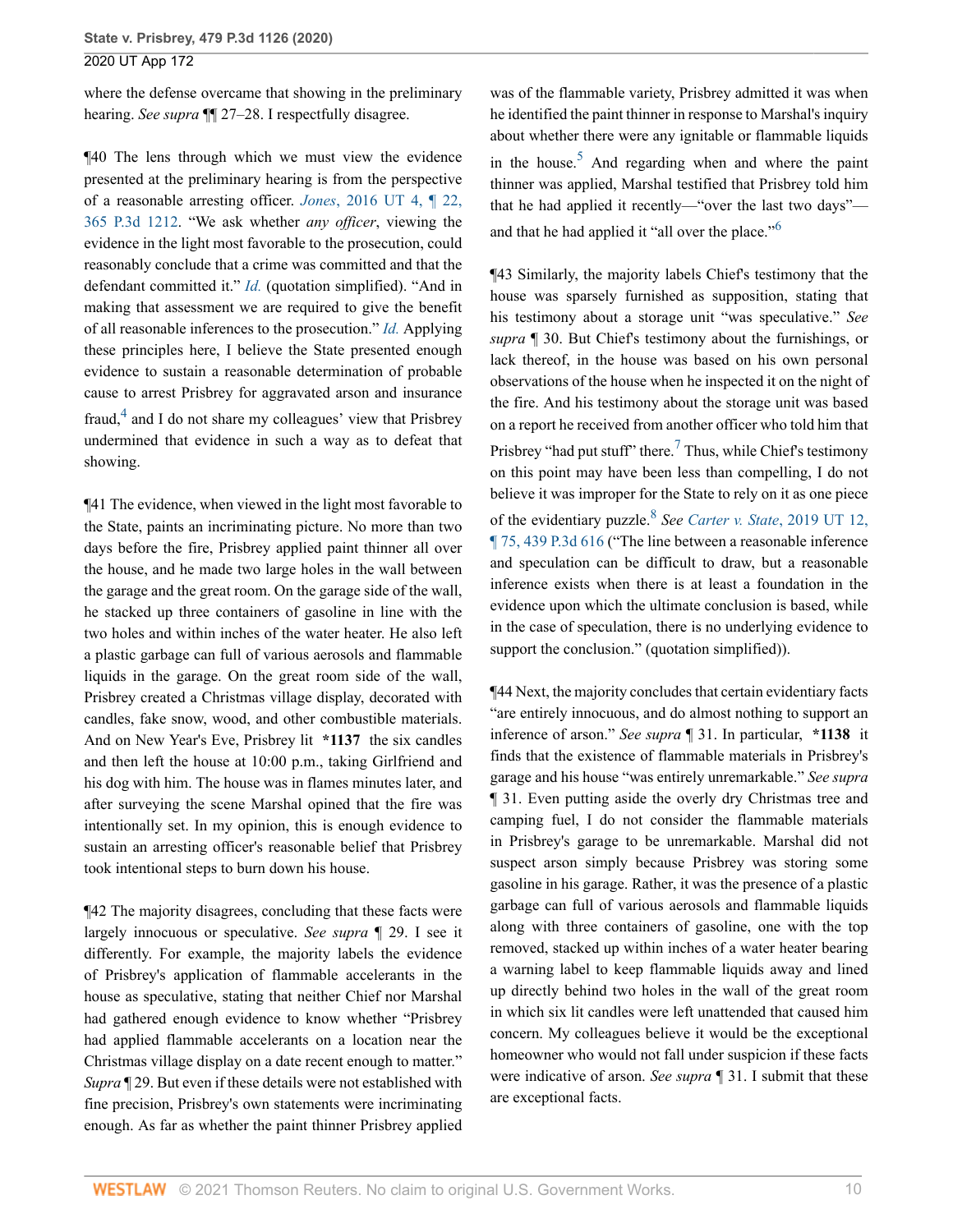¶45 Finally, I do not agree that evidence of the insurance company's investigation presented by the defense overcame the probable cause established by the State. The evidence presented by Prisbrey is compelling, and a jury could very well doubt Prisbrey's guilt in light of the evidence produced by the insurance company's investigation. But our role "is not to decide whether we think the charges are likely to produce a conviction, or even whether we would be inclined to produce charges if we were in a position to exercise prosecutorial discretion." *Jones*[, 2016 UT 4, ¶ 39, 365 P.3d 1212.](http://www.westlaw.com/Link/Document/FullText?findType=Y&serNum=2037982437&pubNum=0004645&originatingDoc=Iebcd7750461911eba075d817282e94c2&refType=RP&originationContext=document&vr=3.0&rs=cblt1.0&transitionType=DocumentItem&contextData=(sc.Search)) Rather, our task is to decide whether a reasonable police officer, viewing the record in the light most favorable to the State, could conclude that Prisbrey committed arson. *See [id.](http://www.westlaw.com/Link/Document/FullText?findType=Y&serNum=2037982437&pubNum=0004649&originatingDoc=Iebcd7750461911eba075d817282e94c2&refType=RP&originationContext=document&vr=3.0&rs=cblt1.0&transitionType=DocumentItem&contextData=(sc.Search))* And the insurance company's evidence does not conclusively disprove the State's evidence; it instead presents a conflict in the evidence that neither we, nor the magistrate, are permitted to weigh. *See id.* [¶ 24.](http://www.westlaw.com/Link/Document/FullText?findType=Y&serNum=2037982437&pubNum=0004649&originatingDoc=Iebcd7750461911eba075d817282e94c2&refType=RP&originationContext=document&vr=3.0&rs=cblt1.0&transitionType=DocumentItem&contextData=(sc.Search))

¶46 In particular, the fact that Investigator's samples yielded no evidence of paint thinner in the house, *see supra* ¶ 33, does not disprove Prisbrey's own admissions that he spread accelerant throughout the home. It instead presents a conflict for the factfinder to resolve. Similarly, that Investigator opined that the two holes in the wall between the great room and the garage were created after the fire, and not before, *see supra* ¶ 34, does not establish it as fact. Marshal testified that he asked Chief and the local fire marshal if the fire department <span id="page-36-3"></span>made the holes "during suppression" of the fire, and they said they did not.<sup>[9](#page-37-5)</sup> While a factfinder may not be allowed to rely on such hearsay at trial, for purposes of the preliminary hearing, the State was entitled to rely on it to demonstrate probable cause. *See supra* ¶ 43 note 7. And while a factfinder would have every right to reject the firefighters' recollections in favor of Investigator's opinion and scientific investigation, the State was not obligated to rebut the defense's theories to meet the liberal bindover standard. "A strong argument the other way isn't enough to foreclose a trial on the merits. Weighing evidence in search of the most reasonable inference to be drawn therefrom is the role of the factfinder at trial." *Jones*[, 2016 UT 4, ¶ 24, 365 P.3d 1212](http://www.westlaw.com/Link/Document/FullText?findType=Y&serNum=2037982437&pubNum=0004645&originatingDoc=Iebcd7750461911eba075d817282e94c2&refType=RP&originationContext=document&vr=3.0&rs=cblt1.0&transitionType=DocumentItem&contextData=(sc.Search)) (quotation simplified).

¶47 In sum, I conclude that the magistrate exceeded his discretion in refusing to bind Prisbrey over for trial, and I would reverse its decision and remand this case for further proceedings. The State's case was met with a persuasive rebuttal, and weaknesses in its case were exposed in the preliminary hearing. But the question before us is whether the State, considering the evidence in the light most favorable to it, demonstrated **\*1139** probable cause to arrest Prisbrey for arson. For all these reasons, I believe that it did.

#### **All Citations**

#### 479 P.3d 1126, 2020 UT App 172

#### Footnotes

- <span id="page-36-0"></span>[1](#page-28-5) When we review a "magistrate's bindover decision, we view all evidence in the light most favorable to the prosecution, draw all reasonable inferences in favor of the prosecution, and recite the facts with that standard in mind." [State v. Nihells](http://www.westlaw.com/Link/Document/FullText?findType=Y&serNum=2049941802&pubNum=0004645&originatingDoc=Iebcd7750461911eba075d817282e94c2&refType=RP&originationContext=document&vr=3.0&rs=cblt1.0&transitionType=DocumentItem&contextData=(sc.Search)), [2019 UT App 210, n.1, 457 P.3d 1121](http://www.westlaw.com/Link/Document/FullText?findType=Y&serNum=2049941802&pubNum=0004645&originatingDoc=Iebcd7750461911eba075d817282e94c2&refType=RP&originationContext=document&vr=3.0&rs=cblt1.0&transitionType=DocumentItem&contextData=(sc.Search)) (quotation simplified).
- <span id="page-36-1"></span>[2](#page-30-0) The dissent states that Marshal posed only "a more general question," asking only "if the holes were made by the fire department's suppression, and the answer was no." See infra ¶ 46 note 9. But in our view, the evidence indicates otherwise. While Marshal, in his testimony, did describe his question in rather general terms, he then testified that the answer to his question was that crews "did not" make the hole "during suppression," and that the crews "said if they had, their water pressure from their hose streams would have likely knocked over everything on the other side of the great room and moved the gas cans and other things around and created more water damage in the garage, which we had very little of." And he later stated that Chief and the local fire marshal told him, in answer to his question, that "they didn't make those [holes] with a water stream." From context, then, it is clear that the question Marshal asked had to do with whether the holes were created by water streams during fire suppression efforts, and not whether the holes were created while looking for hot spots after the fire was already out.
- <span id="page-36-2"></span>[3](#page-30-1) The dissent contends that "[t]he only suggestion that the holes could have been made by the fire department in search of a hot spot came from defense counsel in cross examination of Chief." See infra ¶ 46 note 9. We view the record differently. As noted, the subject came up during Marshal's testimony as well, and although the question was posed by defense counsel, Marshal acknowledged in response that the holes could "[p]ossibly" have been made by fire crews after the fire had been controlled.